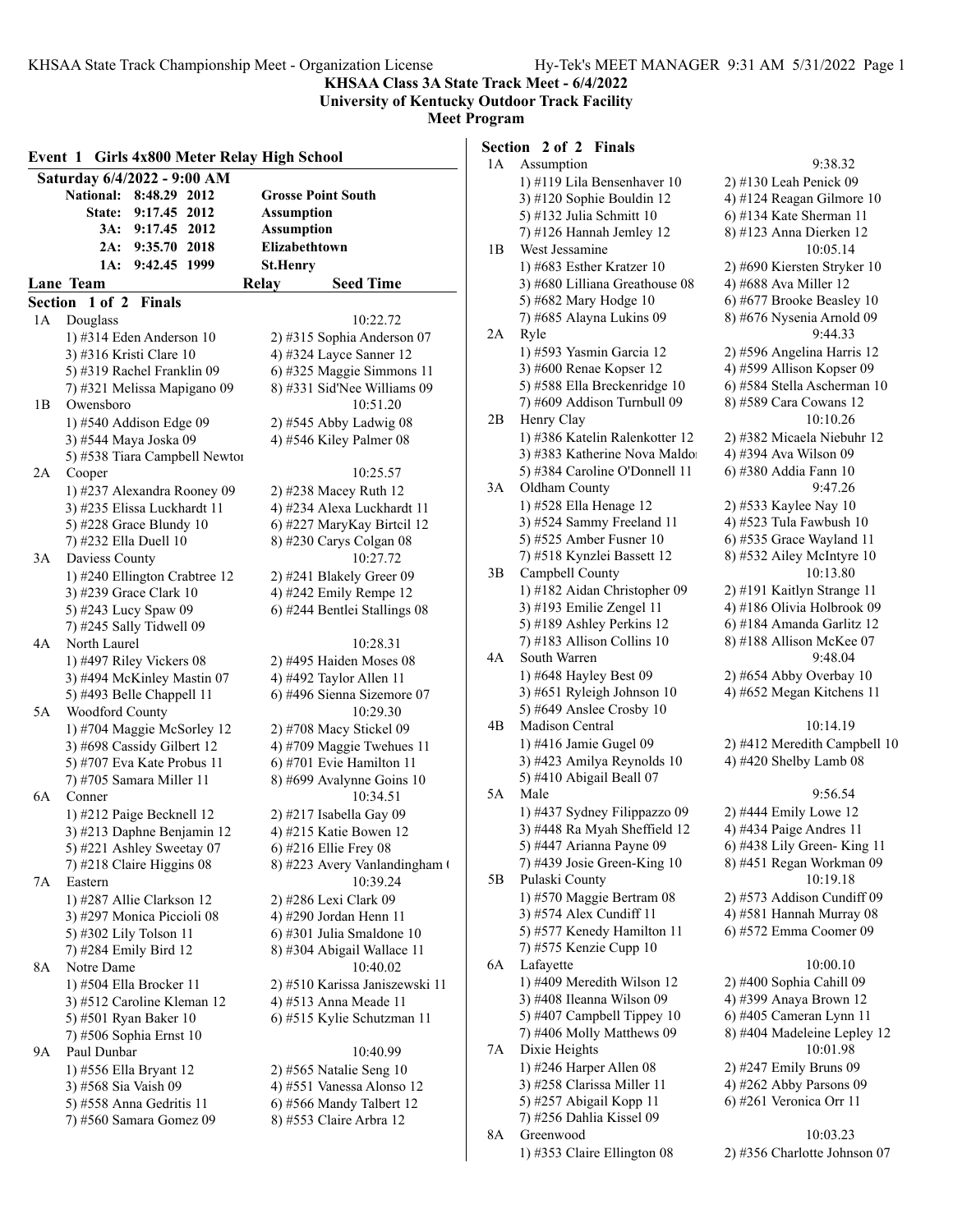### **KHSAA Class 3A State Track Meet - 6/4/2022 University of Kentucky Outdoor Track Facility**

**Meet Program**

### **Section 2 of 2 Finals**

|    | 3) #349 Lily Clark 08              | 4) #350 Macy Daniels 1         |
|----|------------------------------------|--------------------------------|
|    | 5) #357 Finley Johnson $10$        | 6) #361 Kylee Sutton $0$ !     |
|    | 7) #364 Kaydee Wooldridge 11       |                                |
| 9A | Dupont Manual                      | 10:04.07                       |
|    | 1) #281 Mia Treinen 12             | 2) #282 Emerson Wyatt          |
|    | 3) #271 Emmeline Hinson-Hast       | 4) #273 Maggie May 09          |
|    | $5\frac{1077}{1000000}$ Correct 11 | $\triangle$ 4766 House b Cassa |

5) #277 Jessica Secor 11 6) #266 Hannah Cease 12<br>
7) #268 Mary Kathryn French 1 8) #265 Flora Biro 10 7) #268 Mary Kathryn French 1

#350 Macy Daniels 10 #361 Kylee Sutton 09

- #282 Emerson Wyatt 09 #273 Maggie May 09
- 

### **Event 2 Boys 4x800 Meter Relay High School**

|         | Saturday 6/4/2022 - 9:25 AM                             |                  |  |                  |                                                     |  |  |  |
|---------|---------------------------------------------------------|------------------|--|------------------|-----------------------------------------------------|--|--|--|
|         | National:                                               | 7:33.48 2009     |  |                  | <b>Warrington Central</b>                           |  |  |  |
|         | <b>State:</b>                                           | 7:50.03 2016     |  |                  | Central Hardin                                      |  |  |  |
|         |                                                         | 3A: 7:50.03 2016 |  |                  | Central Hardin                                      |  |  |  |
|         | 2A:                                                     | 7:59.75 1998     |  |                  | <b>Union County</b>                                 |  |  |  |
|         | 1A:                                                     | 8:08.22 2008     |  | <b>St. Henry</b> |                                                     |  |  |  |
|         | <b>Lane Team</b>                                        |                  |  | Relay            | <b>Seed Time</b>                                    |  |  |  |
| Section | 1 of 2                                                  | Finals           |  |                  |                                                     |  |  |  |
| 1A      | South Oldham                                            |                  |  |                  | 8:26.00                                             |  |  |  |
|         | 1) #1274 Ben Crask 12                                   |                  |  |                  | 2) #1275 Ben Dunkle 11                              |  |  |  |
|         | 3) #1277 Nick Hyde 11                                   |                  |  |                  | 4) #1279 Aj Kern 11                                 |  |  |  |
|         | 5) #1278 Jake James 09                                  |                  |  |                  | 6) #1276 Jake Hamill 10                             |  |  |  |
| 1B      | <b>Grayson County</b>                                   |                  |  |                  | 8:39.06                                             |  |  |  |
|         | 1) #980 Kaylor Decker 12                                |                  |  |                  | 2) #979 Jackson Crume 11                            |  |  |  |
|         | 3) #977 Houston Brooks 12                               |                  |  |                  | 4) #983 Peyton Nash 11                              |  |  |  |
|         | 5) #982 Shane Hall 08                                   |                  |  |                  | 6) #981 Sebastian Fulkerson 12                      |  |  |  |
|         | 7) #984 Tyler Portman 09                                |                  |  |                  | 8) #978 Luke Cann 11                                |  |  |  |
| 2Α      | South Warren                                            |                  |  |                  | 8:28.57                                             |  |  |  |
|         | 1) #1283 Braden Armstrong 10                            |                  |  |                  | 2) #1291 Bryce McAlister 12                         |  |  |  |
|         | 3) #1287 Hunter Clemons 12                              |                  |  |                  | 4) #1290 Ethan Luis 12                              |  |  |  |
|         | 5) #1288 Noah Graham 10                                 |                  |  |                  | 6) #1286 Smith Carter 10                            |  |  |  |
|         | 7) #1285 Ethan Cardwell 07                              |                  |  |                  | 8) #1282 Calixto Alvarez 07                         |  |  |  |
| 3A      | McCracken County                                        |                  |  |                  | 8:30.25                                             |  |  |  |
|         | 1) #1101 Corbin Knight 10                               |                  |  |                  | 2) #1098 Jeremiah Grogan 11                         |  |  |  |
|         | 3) #1103 Thomas Newton $10$                             |                  |  |                  | 4) #1102 Caleb McCurren 12                          |  |  |  |
|         | 5) #1104 Finn Palmer 10                                 |                  |  |                  | 6) #1106 Eli Warford 09                             |  |  |  |
|         | 7) #1095 James Barragan 09                              |                  |  |                  | 8) #1100 Caleb Joyce 10                             |  |  |  |
| 4А      | Dupont Manual                                           |                  |  |                  | 8:30.45                                             |  |  |  |
|         | 1) #889 Uriel Kattan-Mondino<br>3) #894 Sanat Tiwari 12 |                  |  |                  | 2) #896 John Woodhouse 12<br>4) #887 Sam Howlett 12 |  |  |  |
|         | 5) #888 Brady Jenkins 09                                |                  |  |                  | 6) #882 Sam Chandler 09                             |  |  |  |
|         | 7) #883 Jonah Crenshaw 12                               |                  |  |                  | 8) #886 Matthew Holdener 10                         |  |  |  |
| 5A      | Meade County                                            |                  |  |                  | 8:31.13                                             |  |  |  |
|         | 1) #1113 Roman Gonsalves 12                             |                  |  |                  | 2) #1108 Mikie Carnell 09                           |  |  |  |
|         | 3) #1111 Lance Garner 09                                |                  |  |                  | 4) #1117 Lukas Spohn 11                             |  |  |  |
|         | 5) #1116 Phryxus Mangay-Ayaı                            |                  |  |                  | 6) #1112 Jayden Gonsalves 12                        |  |  |  |
|         | 7) #1110 Fidel Garcia 08                                |                  |  |                  | 8) #1107 Colin Butler 11                            |  |  |  |
| 6A      | Cov. Catholic                                           |                  |  |                  | 8:32.77                                             |  |  |  |
|         | 1) #854 Nolan Bonta 10                                  |                  |  |                  | 2) #855 Jake Dickman 11                             |  |  |  |
|         | 3) #856 Mitchel Drees 11                                |                  |  |                  | 4) #872 Alex Williams 11                            |  |  |  |
|         | 5) #865 Aidan Leach 10                                  |                  |  |                  | 6) #868 Luke Meagher 10                             |  |  |  |
|         | 7) #870 Will Sheets 09                                  |                  |  |                  | 8) #857 Jack Fleck 09                               |  |  |  |
| 7Α      | <b>Great Crossing</b>                                   |                  |  |                  | 8:34.85                                             |  |  |  |
|         | 1) #992 Keith Johnson 10                                |                  |  |                  | 2) #993 Jacob Marcum 11                             |  |  |  |
|         | 3) #1000 Jake Swicegood 12                              |                  |  |                  | 4) #997 Carter Russell 11                           |  |  |  |
|         | 5) #985 Aidan Bailey 11                                 |                  |  |                  | 6) #986 Nolan Cash 12                               |  |  |  |
|         | 7) #996 Scott Pierson 12                                |                  |  |                  | 8) #1001 Malakhi Young 11                           |  |  |  |
| 8Α      | Muhlenberg Co.                                          |                  |  |                  | 8:37.00                                             |  |  |  |
|         | 1) #1131 Landon Groves 11                               |                  |  |                  | 2) #1138 Jake Strader 11                            |  |  |  |
|         | 3) #1136 Bryce Revo 09                                  |                  |  |                  | 4) #1134 Grant Mefford 12                           |  |  |  |
| 9Α      | Paul Dunbar                                             |                  |  |                  | 8:38.05                                             |  |  |  |
|         | 1) #1190 Zach Carter 12                                 |                  |  |                  | 2) #1188 Josh Arnett 09                             |  |  |  |
|         | 3) #1194 Brock Kaczmarek 11                             |                  |  |                  | 4) #1196 Nick Pinto 12                              |  |  |  |
|         | 5) #1191 David Edmonds 12                               |                  |  |                  | 6) #1195 Noah Mathews 09                            |  |  |  |
|         | 7) #1198 Alex Young 10                                  |                  |  |                  | 8) #1197 Stephen Tackett 09                         |  |  |  |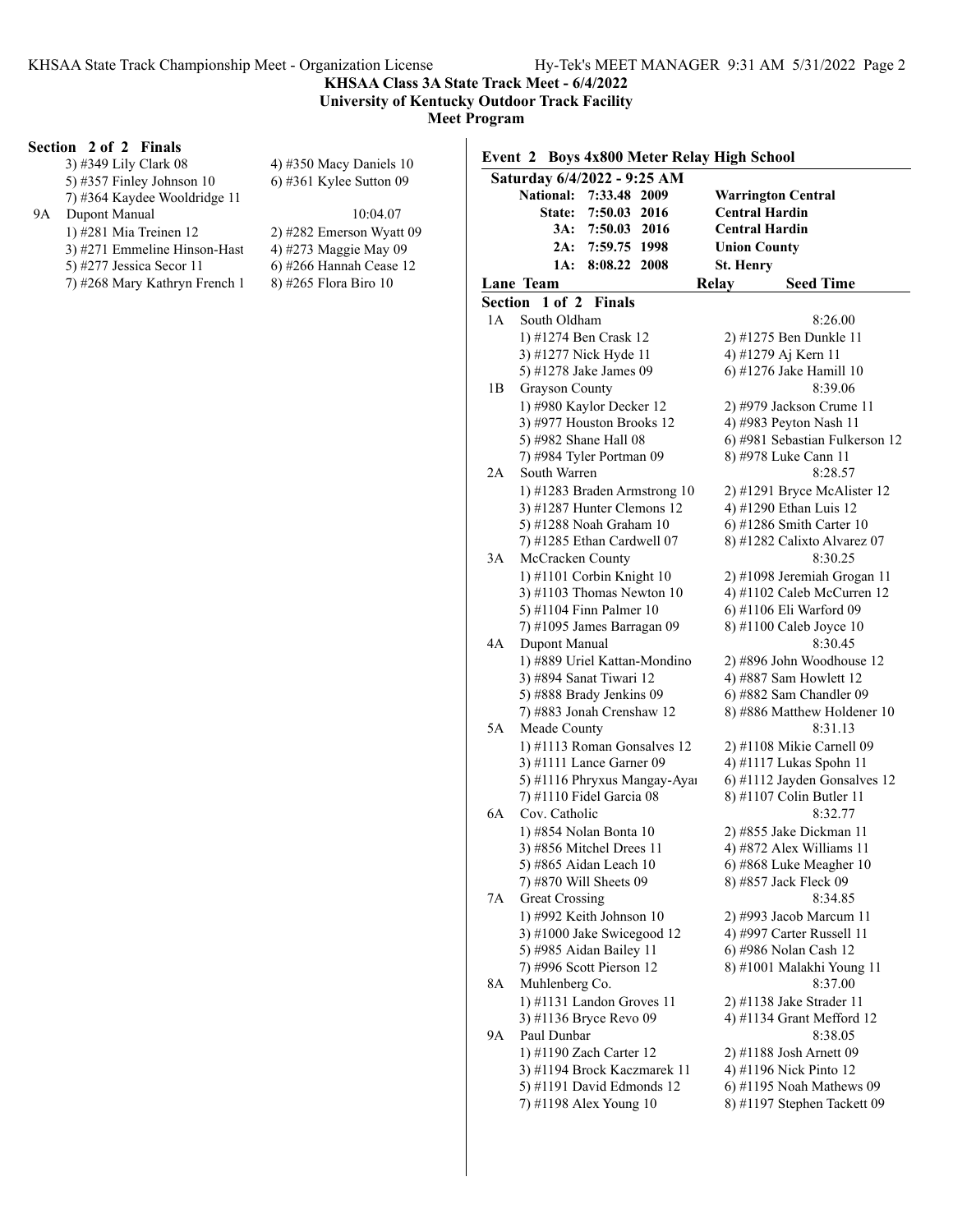**KHSAA Class 3A State Track Meet - 6/4/2022 University of Kentucky Outdoor Track Facility Meet Program**

**Section 2 of 2 Finals** 1A Conner 8:01.00 3) #834 Drew Moore 11  $\qquad \qquad$  4) #833 George Johnson 11 5) #829 Charlie Hanak 10 6) #831 Nathan Hopper 09 7) #828 Joey Carroll 10 8) #836 Logan Warth 12 1B Eastern 8:17.61 1) #911 Matthew Garrison 12 2) #916 Nate Powers 10 3)  $\#918$  Trevor Rowles 10  $\qquad$  4)  $\#924$  Kalid Stewart 12 5) #900 Wade Balcom 12 6) #901 James Benson 12 7) #920 James Schroeder 12 8) #908 Dylan Ellis 10 2A Cooper 8:01.55 3) #842 Landon LaCroix 10 4) #849 Joshua Stepner 12 5) #845 Noah Miller 10 6) #840 Salah Farah 10 7) #848 Ethan Staten 12 8) #838 Trey Blackburn 12 2B South Laurel 8:19.16 1) #1268 Will McCowan 12 2) #1264 Josh Fee 12 3)  $\#1269$  Will Stanko 11  $\qquad \qquad$  4)  $\#1271$  Jacob Tapscott 11 5) #1265 Chris Greer 12 6) #1270 Jeremy Steele 11 7) #1267 Riley Lewis 10 3A Ryle 8:02.55 1) #1234 Samuel Webb 12 2) #1222 Collin Hitch 12 3) #1217 Rian Gallagher 12 4) #1229 Evan Smith 10 5) #1210 Tiger Bartlett 10 6) #1224 Jacob Line 12 7) #1211 Haven Birchall 12 8) #1227 Kaelin Reynolds 12 3B Woodford County 8:20.06 1) #1377 Sawyer Ford 11 2) #1375 Jase Crume 10 3) #1384 Ryan Hendrix 09 4) #1380 Jackson Gordon 12 5) #1383 Zachary Harper 11 6) #1387 Jackson Moffett 12 7) #1376 Logan Ford 09 8) #1374 Jack Buckley 10 4A Marshall County 8:02.87 1) #1091 Ethan McCarty 11 2) #1082 Will Davis 12 3) #1090 Samuel Lanham 12 4) #1084 Cade Flatt 12 5) #1093 Jett Sealock 12 6) #1094 Brodie Young 12 7) #1089 Preston Lamb 11 8) #1080 Sawyer Collins 11 4B Lafayette 8:22.50 1) #1029 Alex Price 11 2) #1031 Eric Rafferty 11 3) #1037 Daniel Whitaker 12 4) #1032 Reed Richardson 11 5) #1028 Elie Milburn 12 6) #1026 Andrew Fritz 11 7) #1034 Alexander Stark 11 8) #1027 Ethan Loy 09 5A St. Xavier 8:08.59 1) #1321 Colin Obryan 12 2) #1326 Roman Schrader 12 3) #1303 Nick Brooks 12 4) #1310 Noah George 12 5) #1302 Isaac Baker 11 6) #1311 Sami Hattab 11 7) #1319 Luke Napier 12 8) #1308 Cole Cornett 11 5B North Laurel 8:25.26 1) #1161 Xander Harris 09 2) #1159 Jasper Hampton 11 3) #1162 Josh Hoskins 10 4) #1158 Alex Garcia 12 5) #1157 Cam Anderson 07 6) #1160 Noah Hampton 09 7) #1165 Trenton Pool 08 8) #1164 Colton Nantz 10 6A Male 8:10.31 1) #1063 Caden Cull 09 2) #1060 Key'Shawn Cain 12 3) #1057 Rj Anthony Jr 12 4) #1076 Garrett Steed 12 7) #1070 Matthew Hinz 11 8) #1077 Van Thrasher 11 7A Butler 8:15.14 1) #763 Bryce Clayton 12 2) #766 Oubry Gibson 11 3) #769 Eli Maraman 11 4) #764 Didie Drogba 09

1) #830 Ryan Hanak 12 2) #832 Joseph Impellitteri 12 1) #850 Caleb Stidham 11 2) #844 Austin Liversgowdy 11 5) #1075 Nate Rogers 12 6) #1079 Josiah Washington 12 5) #767 Evan Jones 10 6) #772 Jessie Rodriguez-Bruno

|    | 7) #770 Jayden Perkins 10   | 8) #774 Graydon Walker 12     |
|----|-----------------------------|-------------------------------|
| 8A | Trinity                     | 8:15.77                       |
|    | 1) #1346 Max Kelley 12      | 2) #1359 Zach Woodall 12      |
|    | 3) #1354 Henry Robinson 12  | 4) #1344 Teklu Hemme 10       |
|    | 5) #1349 Owen McGreevy 12   | 6) #1351 Eli Oetken 09        |
|    | 7) #1343 Jackson Heim 11    | 8) #1347 Noah LeBoeuf 11      |
| 9А | North Hardin                | 8:16.59                       |
|    | 1) #1154 Gabe Russell 11    | $2)$ #1147 Tyler Houchin 11   |
|    | $3)$ #1140 Andrew Ames 12   | 4) #1144 Alejandro Tomas Gard |
|    | 5) #1143 Aiden Cusimano 11  | $(6)$ #1141 Kairell Avery 12  |
|    | 7) #1152 Dontae Robinson 12 |                               |

| 8) #774 Graydon Walker 12   |
|-----------------------------|
| 8:15.77                     |
| 2) #1359 Zach Woodall 12    |
| 4) #1344 Teklu Hemme 10     |
| 6) #1351 Eli Oetken 09      |
| 8) #1347 Noah LeBoeuf 11    |
| 8:16.59                     |
| 2) #1147 Tyler Houchin 11   |
| 4) #1144 Alejandro Tomas Ga |
| 6) #1141 Kairell Avery 12   |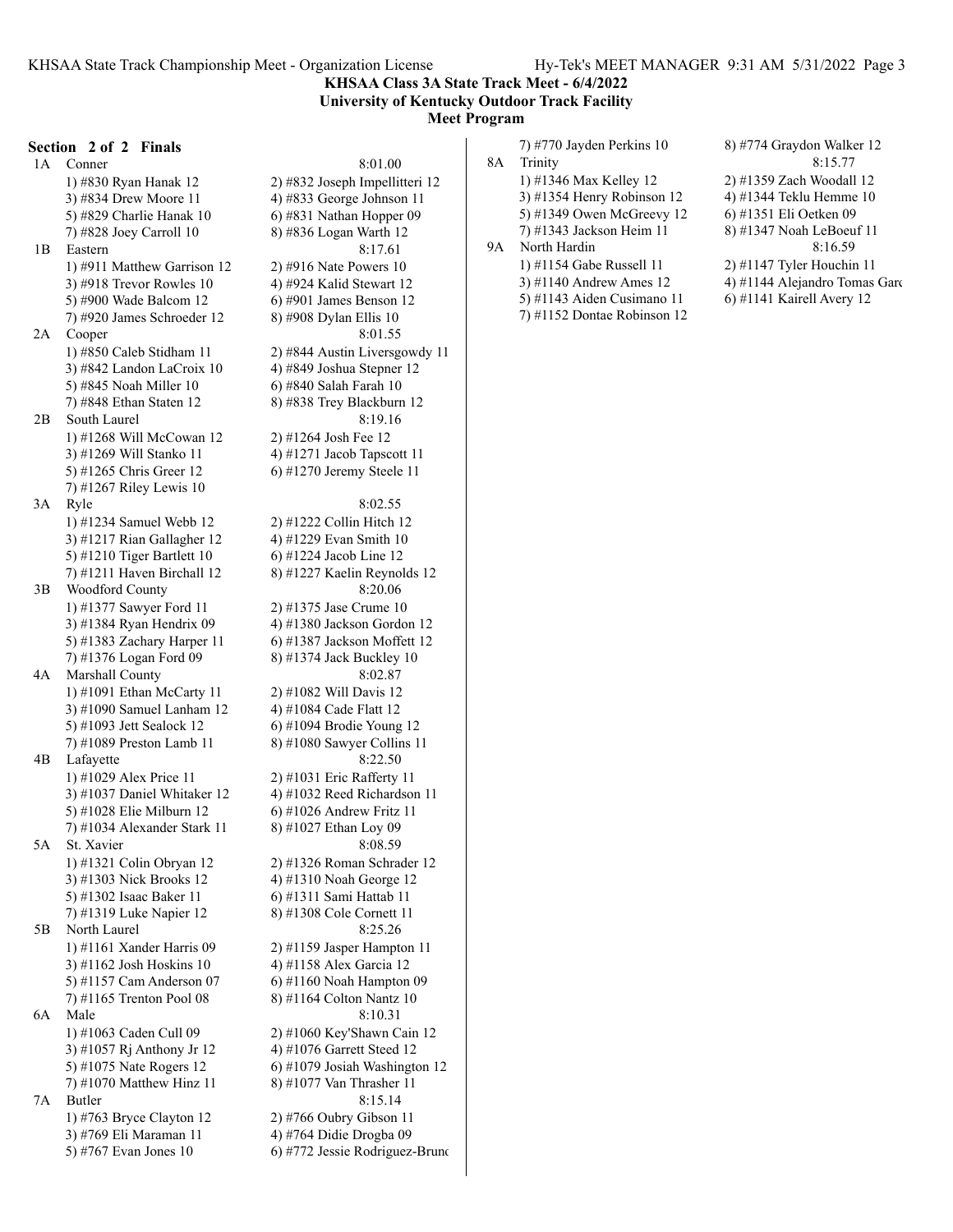### **KHSAA Class 3A State Track Meet - 6/4/2022 University of Kentucky Outdoor Track Facility**

**Meet Program**

|                          | Event 3 Girls 100 Meter Hurdles High School |               |      |      |                                            |       |  |  |
|--------------------------|---------------------------------------------|---------------|------|------|--------------------------------------------|-------|--|--|
|                          | Saturday 6/4/2022 - 9:50 AM                 |               |      |      |                                            |       |  |  |
|                          | <b>National:</b>                            | 13.03 2007    |      |      | <b>Vashti Thomas</b>                       |       |  |  |
|                          | State:                                      | 14.03         | 1998 |      | <b>Danielle Carruthers</b>                 |       |  |  |
|                          | 3A:                                         | 14.10 2021    |      |      | <b>Sophie Galloway</b>                     |       |  |  |
|                          | 3A:                                         | 14.29 2014    |      |      | Kianna Gray                                |       |  |  |
|                          | 2A:                                         | 14.03 1998    |      |      | <b>Danielle Carruthers</b>                 |       |  |  |
|                          | 1A:                                         | 14.52         | 2021 |      | <b>Krista Perry</b>                        |       |  |  |
|                          | Lane Name<br>Yr School<br><b>Seed Time</b>  |               |      |      |                                            |       |  |  |
|                          | Section 1 of 3                              | <b>Finals</b> |      |      |                                            |       |  |  |
| 3                        | 630 Savannah Seiler                         |               |      | 11 - | Simon Kenton                               | 18.11 |  |  |
| 4                        | 403 Holland Kantar                          |               |      |      | 11 Lafayette                               | 17.88 |  |  |
| 5                        | 482 Embry Keenan                            |               |      |      | 12 North Hardin                            | 17.85 |  |  |
| 6                        | 206 Abbie Harlow                            |               |      |      | 11 Central Hardin                          | 17.88 |  |  |
| 7                        | 590 Anneliese Davis                         |               |      |      | 10 Ryle                                    | 17.99 |  |  |
| 8                        | 369 Mallory Hagan                           |               |      | 09-  | Henderson Coun                             | 19.29 |  |  |
| Section<br>2 of 3 Finals |                                             |               |      |      |                                            |       |  |  |
| 1                        | 703 Larkyn Hewett                           |               |      |      | 09 Woodford Count                          | 17.84 |  |  |
| $\overline{c}$           | 187 Nevaeh Marcum-Gille                     |               |      |      | 11 Campbell Count                          | 17.38 |  |  |
| 3                        | 517 Alexandria Schneider                    |               |      |      | 12 Ohio County                             | 17.20 |  |  |
| $\overline{\mathbf{4}}$  | 103 Amiya Jenkins                           |               |      |      | 12 Anderson Count                          | 17.03 |  |  |
| 5                        | 552 Keira Antoni                            |               |      |      | 10 Paul Dunbar                             | 16.97 |  |  |
| 6                        | 340 Isabella Calhoun                        |               |      |      | 12 Grant County                            | 17.03 |  |  |
| 7                        | 366 Imarie Carter                           |               |      |      | 11 Henderson Coun                          | 17.07 |  |  |
| 8                        | 665 Adriana Barnett                         |               |      | 11 - | <b>Tates Creek</b>                         | 17.28 |  |  |
| 9                        | 693 Payton Asher                            |               |      |      | 09 Woodford Count                          | 17.59 |  |  |
| Section                  |                                             | 3 of 3 Finals |      |      |                                            |       |  |  |
| 1                        | 530 Kasia Korzeniowski                      |               |      |      | 10 Oldham County                           | 16.69 |  |  |
| $\overline{2}$           | 429 Nadia Meeks                             |               |      |      | 12 Madison Souther                         | 16.66 |  |  |
| 3                        | 263 Jayden Profitt                          |               |      |      | 12 Dixie Heights                           | 16.41 |  |  |
| $\overline{4}$           | 605 Madison Rabe                            |               |      |      | 12 Ryle                                    | 15.69 |  |  |
| 5                        | 678 Aly Doyle                               |               |      |      | 09 West Jessamine                          | 15.53 |  |  |
| 6                        | 203 Destiny Jones                           |               |      |      | 10 Central                                 | 15.57 |  |  |
| 7                        | 283 Aliyah Allen                            |               |      |      | 11 Eastern                                 | 16.24 |  |  |
| 8                        | 195 Ja'La Douglas                           |               |      | 11   | Central                                    | 16.42 |  |  |
| 9                        | 489 Madisyn Wilcoxon                        |               |      |      | 09 North Hardin                            | 16.68 |  |  |
|                          |                                             |               |      |      | Event 4 Boys 110 Meter Hurdles High School |       |  |  |
|                          | Saturday 6/4/2022 - 10:00 AM                |               |      |      |                                            |       |  |  |

| Saturday 6/4/2022 - 10:00 AM |                       |            |  |  |                        |  |                  |  |
|------------------------------|-----------------------|------------|--|--|------------------------|--|------------------|--|
|                              | <b>National:</b>      | 13.10 1980 |  |  | <b>Dennis Brantley</b> |  |                  |  |
|                              | State:                | 13.76 2017 |  |  | Isaiah McCall          |  |                  |  |
|                              | 3A:                   | 13.76 2017 |  |  | Isaiah McCall          |  |                  |  |
|                              | 2A:                   | 13.90 1964 |  |  | <b>Larry White</b>     |  |                  |  |
|                              | 1A:                   | 14.40 1979 |  |  | <b>Jay Sprague</b>     |  |                  |  |
|                              | Lane Name             |            |  |  | Yr School              |  | <b>Seed Time</b> |  |
|                              | Section 1 of 3 Finals |            |  |  |                        |  |                  |  |
| 3                            | 897 Conner Arroyo     |            |  |  | 12 Eastern             |  | 16.59            |  |
| 4                            | 1193 Emmanuel Illunga |            |  |  | 11 Paul Dunbar         |  | 16.55            |  |
| 5.                           | 874 Collin Jones      |            |  |  | 10 Daviess County      |  | 16.44            |  |
| 6                            | 1202 T.J. Colyer      |            |  |  | 11 Pulaski County      |  | 16.50            |  |
| 7                            | 1182 Eli Early        |            |  |  | 12 Owensboro           |  | 16.56            |  |
| 8                            | 1215 Cameron Engel    |            |  |  | 12 Ryle                |  | 16.81            |  |
|                              |                       |            |  |  |                        |  |                  |  |

| 1 | 1024 Javon Adams             |    | 12 Lafayette    | 16.42 |
|---|------------------------------|----|-----------------|-------|
| 2 | 892 Fisher Quigley           | 11 | Dupont Manual   | 16.40 |
| 3 | 1081 Kian Court              | 12 | Marshall County | 16.33 |
| 4 | 811 Kase VanBlijenburgh      | 11 | Central Hardin  | 16.26 |
| 5 | 1368 Mathias Robertson       | 10 | West Jessamine  | 16.15 |
| 6 | 1289 Charlie Hendrix         | 11 | South Warren    | 16.22 |
| 7 | 853 Anthony Bishop           | 11 | Cov. Catholic   | 16.29 |
| 8 | 962 Corbin Ison              | 11 | Clark County    | 16.37 |
| 9 | 796 Cyril Tchouta            | 11 | Central         | 16.41 |
|   | <b>Section 3 of 3 Finals</b> |    |                 |       |
| 1 | 1015 Ishan Cooper            |    | 12 Henry Clay   | 15.77 |
| 2 | 1317 Jack Marsh              | 12 | St. Xavier      | 15.36 |
| 3 | 1149 Elijah Palmer           |    | 12 North Hardin | 15.24 |
| 4 | 1056 Vinny Anthony           | 12 | Male            | 15.13 |
| 5 | 1262 Xander Ritter           | 12 | Simon Kenton    | 14.63 |
| 6 | 1307 Christian Coleman       | 11 | St. Xavier      | 14.80 |
| 7 | 719 Kameron Horton           | 11 | Ballard         | 15.24 |
| 8 | 1071 Jayden Jarrett          | 11 | Male            | 15.35 |
| 9 | 859 Seth Gruner              | 12 | Cov. Catholic   | 15.68 |
|   |                              |    |                 |       |

### **Event 5 Girls 100 Meter Dash High School**

|   | Saturday 6/4/2022 - 10:10 AM |            |      |    |                               |                  |  |
|---|------------------------------|------------|------|----|-------------------------------|------------------|--|
|   | <b>National:</b>             | 11.14 1992 |      |    | <b>Marion Jones</b>           |                  |  |
|   | State:                       | 11.69 2019 |      |    | <b>Rosalynd Hollingsworth</b> |                  |  |
|   | 3A:                          | 11.69      | 2019 |    | <b>Rosalynd Hollingsworth</b> |                  |  |
|   | 2A:                          | 11.97 1998 |      |    | <b>Danielle Carruthers</b>    |                  |  |
|   | 1A:                          | 12.20 1980 |      |    | <b>Angela Payne</b>           |                  |  |
|   | Lane Name                    |            |      |    | Yr School                     | <b>Seed Time</b> |  |
|   | Section 1 of 3 Finals        |            |      |    |                               |                  |  |
| 3 | 351 Anna Drexel              |            |      | 11 | Greenwood                     | 13.11            |  |
| 4 | 432 Kaylynn Wright           |            |      |    | 12 Madison Souther            | 12.99            |  |
| 5 | 180 Nevaeh Richardson        |            |      |    | 12 Butler                     | 12.95            |  |
| 6 | 296 Raven Payne              |            |      | 11 | Eastern                       | 12.96            |  |
| 7 | 285 Sheila Blincoe           |            |      | 11 | Eastern                       | 13.02            |  |
| 8 | 491 Tyla Woods               |            |      |    | 12 North Hardin               | 13.28            |  |
|   | Section 2 of 3 Finals        |            |      |    |                               |                  |  |
| 1 | 514 Kendall Romito           |            |      |    | 11 Notre Dame                 | 12.93            |  |
| 2 | 505 Jaden Conner             |            |      | 11 | Notre Dame                    | 12.91            |  |
| 3 | 208 Autumn Bell              |            |      |    | 12 Christian County           | 12.89            |  |
| 4 | 249 Jada Calhoun             |            |      |    | 12 Dixie Heights              | 12.87            |  |
| 5 | 571 Abbee Coomer             |            |      |    | 10 Pulaski County             | 12.85            |  |
| 6 | 605 Madison Rabe             |            |      | 12 | Ryle                          | 12.86            |  |
| 7 | 629 Alexis Howard            |            |      | 08 | Simon Kenton                  | 12.87            |  |
| 8 | 117 Analea Sanders           |            |      | 10 | Apollo                        | 12.90            |  |
| 9 | 445 Kymorah Mucker           |            |      | 09 | Male                          | 12.93            |  |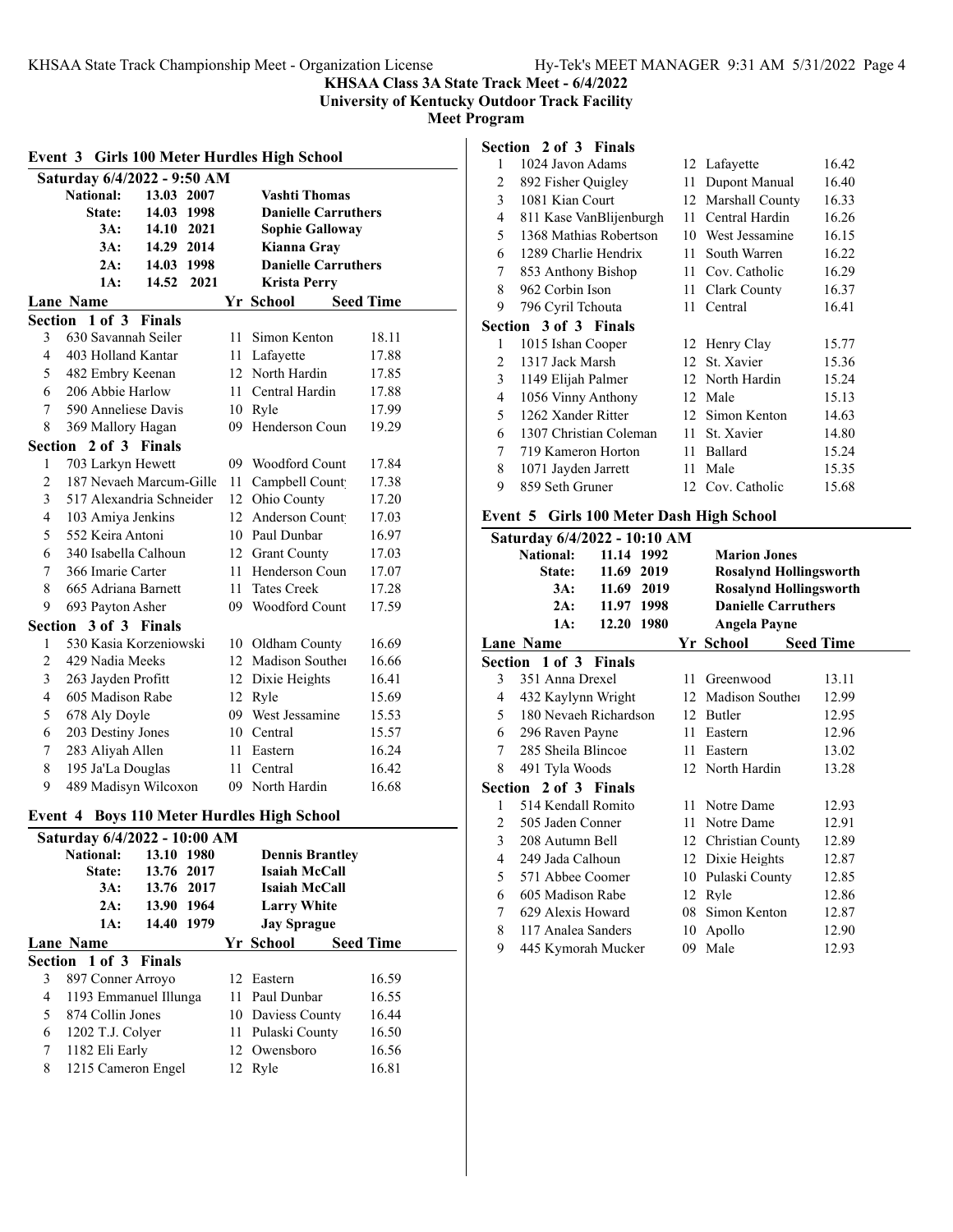**KHSAA Class 3A State Track Meet - 6/4/2022**

**University of Kentucky Outdoor Track Facility**

**Meet Program**

### **Section 3 of 3 Finals...(Event 5 Girls 100 Meter Dash High S**

| 385 Elliott Pennell    |  | 12.83                                                                                                                                                                 |
|------------------------|--|-----------------------------------------------------------------------------------------------------------------------------------------------------------------------|
| 162 Sanaa Washington   |  | 12.72                                                                                                                                                                 |
| 310 Sheyenne Santiago  |  | 12.66                                                                                                                                                                 |
| 687 Jordan McKenzie    |  | 12.56                                                                                                                                                                 |
| 224 Isabella Vonlehman |  | 12.45                                                                                                                                                                 |
| 264 Alexandra Allen    |  | 12.49                                                                                                                                                                 |
| 276 Ruby Nwosu         |  | 12.57                                                                                                                                                                 |
| 257 Abigail Kopp       |  | 12.70                                                                                                                                                                 |
| 368 Natalia Davis      |  | 12.82                                                                                                                                                                 |
|                        |  | 12 Henry Clay<br>10 Bryan Station<br>12 Fern Creek<br>09 West Jessamine<br>10 Conner<br>09 Dupont Manual<br>12 Dupont Manual<br>11 Dixie Heights<br>12 Henderson Coun |

### **Event 6 Boys 100 Meter Dash High School**

| Saturday 6/4/2022 - 10:20 AM |                                 |            |    |                         |                  |  |
|------------------------------|---------------------------------|------------|----|-------------------------|------------------|--|
|                              | <b>National:</b>                | 10.15 2011 |    | <b>Jaylon Hicks</b>     |                  |  |
|                              | State:                          | 10.23 2019 |    | <b>Langston Jackson</b> |                  |  |
|                              | 3A:                             | 10.23 2019 |    | <b>Langston Jackson</b> |                  |  |
|                              | 2A:                             | 10.61 1996 |    | <b>Josh Ellis</b>       |                  |  |
|                              | 1A:<br>10.70                    | 1985       |    | <b>Al Baker</b>         |                  |  |
|                              | <b>Lane Name</b>                |            |    | Yr School               | <b>Seed Time</b> |  |
|                              | Section 1 of 3<br><b>Finals</b> |            |    |                         |                  |  |
| 3                            | 1329 Braylon Grady              |            | 11 | <b>Tates Creek</b>      | 11.31            |  |
| 4                            | 1040 Jessie Abrams              |            | 12 | Madison Central         | 11.29            |  |
| 5                            | 1212 Derril Carr                |            | 11 | Ryle                    | 11.26            |  |
| 6                            | 787 Elliott Warner              |            |    | 12 Campbell Count       | 11.26            |  |
| 7                            | 867 Zion Mason                  |            | 11 | Cov. Catholic           | 11.30            |  |
| 8                            | 879 Grimm Rosenberg             |            | 10 | Dixie Heights           | 11.31            |  |
|                              | Section 2 of 3 Finals           |            |    |                         |                  |  |
| 1                            | 1168 Isaac Southard             |            |    | 12 Ohio County          | 11.25            |  |
| 2                            | 791 Jakoby Graves               |            | 11 | Central                 | 11.19            |  |
| 3                            | 945 Kerrington Eubanks          |            |    | 12 Douglass             | 11.15            |  |
| $\overline{4}$               | 1209 Clint Woods                |            | 11 | Pulaski County          | 11.07            |  |
| 5                            | 1240 Jeremy Hamilton            |            |    | 12 Scott County         | 11.06            |  |
| 6                            | 1014 Jaheim Williams            |            | 11 | Henderson Coun          | 11.07            |  |
| 7                            | 862 Reid Hummel                 |            |    | 12 Cov. Catholic        | 11.09            |  |
| 8                            | 944 Jamiere Weaver              |            |    | 12 Fern Creek           | 11.16            |  |
| 9                            | 953 Deiron White                |            | 12 | Douglass                | 11.20            |  |
|                              | Section 3 of 3 Finals           |            |    |                         |                  |  |
| 1                            | 771 Cambell Rawlings            |            |    | 12 Butler               | 11.01            |  |
| $\overline{c}$               | 1142 Shaun Boykins              |            |    | 10 North Hardin         | 10.98            |  |
| 3                            | 1153 Shawn Rose                 |            | 11 | North Hardin            | 10.94            |  |
| $\overline{4}$               | 1181 King Combest               |            |    | 08 Owensboro            | 10.91            |  |
| 5                            | 1062 Jaylen Cole                |            |    | 12 Male                 | 10.66            |  |
| 6                            | 915 Terrance O'Bannon           |            |    | 12 Eastern              | 10.79            |  |
| 7                            | 1121 Adrian Jones               |            |    | 12 Montgomery Co        | 10.92            |  |
| 8                            | 891 Jawaun Northington          |            | 12 | Dupont Manual           | 10.94            |  |
| 9                            | 1095 James Barragan             |            | 09 | McCracken Cou           | 11.00            |  |

**Event 7 Girls 4x200 Meter Relay High School**

|   | Saturday 6/4/2022 - 10:35 AM        |                              |
|---|-------------------------------------|------------------------------|
|   | <b>National:</b><br>1:33.87<br>2004 | <b>Long Beach Poly</b>       |
|   | State: 1:39.30 2019                 | <b>Tates Creek</b>           |
|   | 3A: 1:39.30 2019                    | <b>Tates Creek</b>           |
|   | 2A: 1:42.76 2019                    | <b>Boyle County</b>          |
|   | 1:43.30 1982<br>1A:                 | <b>Trigg County</b>          |
|   | Lane Team                           | <b>Seed Time</b><br>Relay    |
|   | Section 1 of 3 Finals               |                              |
| 3 | Madison Central                     | 1:51.81                      |
|   | 1) #415 Alycia Fain 11              | 2) #419 Makyhia Hilson 10    |
|   | 3) #417 Amelia Harrel 09            | 4) #421 Emma McDowell 09     |
|   | 5) #418 Taniyah Hayden 07           | 6) #413 Eden Carter 10       |
| 4 | Oldham County                       | 1:51.32                      |
|   | 1) #522 Isabelle Elmore 11          | 2) #521 Ella Diamond 09      |
|   | 3) #536 Lexi Wise 10                | 4) #531 Charlotte Marcum 09  |
|   | 5) #526 Merra Gonshak 09            | 6) #534 Kori Neie 11         |
| 5 | <b>Bullitt East</b>                 | 1:51.18                      |
|   | 1) #165 Mackenzie Cornell 10        | 2) #168 Emma Ekbundit 10     |
|   | 3) #170 Holly Higgs 11              | 4) #164 Brooklyn Clements 10 |
|   | 5) #174 Jenna Tipton $12$           | 6) #167 Emma Egan 12         |
|   | $(7)$ #173 Jenna Sherrard 10        |                              |
| 6 | Woodford County                     | 1:51.29                      |
|   | 1) #693 Payton Asher 09             | 2) #706 Sophie Paul 09       |
|   | 3) #699 Avalynne Goins 10           | 4) #700 Maya Gudger 10       |
|   | 5) #694 Chloe Brown 11              | 6) #710 Ayana Wilson 09      |
|   | 7) #697 Bailey Fouts 10             | 8) #696 Sophia DelVal 12     |
| 7 | Fern Creek                          | 1:51.52                      |
|   | 1) #306 Alanna Masden 10            | 2) #311 DeDe Severin 12      |
|   | 3) #309 Janiya Robinson 08          | 4) #307 Alexandria Masden 10 |
| 8 | Greenwood                           | 1:52.34                      |
|   | 1) #352 Caroline Drexel 08          | 2) #354 Caroline Freeman 10  |
|   | 3) #363 Hannah Wiles 09             | 4) #358 Myra Jones 10        |
|   | 5) #355 Morgan Jackson 11           | 6) #359 Jessica Peterson 11  |
|   | 7) #362 Abby Walker 10              | 8) #351 Anna Drexel 11       |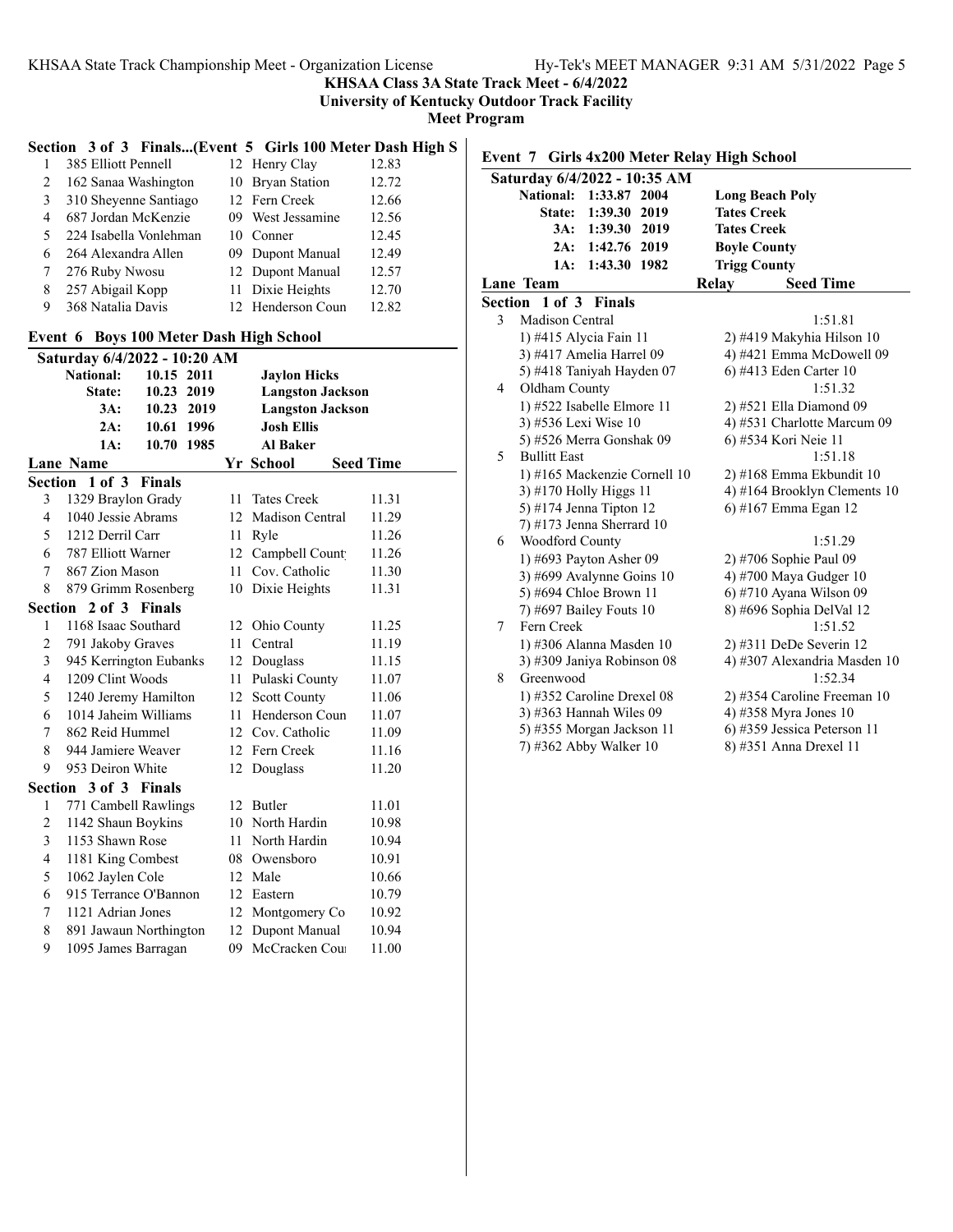**KHSAA Class 3A State Track Meet - 6/4/2022 University of Kentucky Outdoor Track Facility**

**Meet Program**

| $\mathbf{1}$   | Owensboro                               | Section 2 of 3 Finals(Event 7 Girls 4x200 Meter Relay High<br>1:51.17 | $\mathbf{1}$    | Section 3 of 3 Finals<br>Notre Dame   | 1:48.13                                         |
|----------------|-----------------------------------------|-----------------------------------------------------------------------|-----------------|---------------------------------------|-------------------------------------------------|
|                |                                         |                                                                       |                 |                                       |                                                 |
|                | 1) #547 AnaKaye Roberts 12              | 2) #548 Jazmine Robinson 09                                           |                 | 1) #505 Jaden Conner 11               | $2)$ #508 Julia Grace 09                        |
|                | 3) #543 Askiyah Hughes 11               | 4) #541 Keeli Hanley 09                                               |                 | 3) #511 Taylor Jones 11               | 4) #514 Kendall Romit                           |
|                | 5) #539 Ella Carter 08                  | 6) #540 Addison Edge 09                                               |                 | 5) #499 Kylie Aytes 12                | 6) #500 Natalie Bain 12                         |
| $\overline{2}$ | 7) #544 Maya Joska 09<br>Pulaski County | 8) #537 Jasmine Buck 10<br>1:50.42                                    | 2               | 7) #503 Greta Bitikofer 09<br>Eastern | 8) #501 Ryan Baker 10<br>1:47.43                |
|                | 1) #571 Abbee Coomer $10$               | 2) #572 Emma Coomer 09                                                |                 | 1) #284 Emily Bird 12                 | 2) #285 Sheila Blincoe                          |
|                | 3) #575 Kenzie Cupp 10                  | 4) #582 Aubrey Richardson 07                                          |                 | 3) #291 Nevaeh Hines 11               | 4) #303 Nima Tooley 0                           |
|                | 5) #574 Alex Cundiff 11                 | 6) #579 Simi McAlpin 09                                               |                 | 5) #283 Aliyah Allen 11               | 6) #292 Jayla Holman                            |
|                | 7) #578 Lexi Lawless 10                 | 8) #580 Emma Midden 08                                                |                 | 7) #296 Raven Payne 11                | 8) #293 Maggie Jewell                           |
| 3              | <b>Henderson County</b>                 | 1:50.28                                                               | 3               | <b>Bryan Station</b>                  | 1:46.69                                         |
|                | 1) #378 Hadley Wolfe 11                 | 2) #375 Hayden Tichenor 11                                            |                 | 1) #157 Taniyah Hines $11$            | 2) #159 Jatajza Pinkney                         |
|                | 3) #369 Mallory Hagan 09                | 4) #368 Natalia Davis 12                                              |                 | 3) #161 Neveah Taylor 11              | 4) #155 Ta'Shya Crame                           |
|                | 5) #367 Addison Chandler 10             | $(6)$ #373 Avery Thomson 07                                           |                 | 5) #156 Mikayla Garrard 09            | 6) #162 Sanaa Washing                           |
|                | 7) #374 Ana Tichenor 09                 | 8) #372 Lauren Terhune 12                                             |                 | 7) #160 Annie Somwe 11                | 8) #158 Deaun Pinkney                           |
| 4              | West Jessamine                          | 1:49.28                                                               | 4               | Male                                  | 1:46.24                                         |
|                | 1) #689 Abby Rexford $10$               | 2) #679 Karlie Galus 10                                               |                 | 1) #435 Kylah Brooks 12               | 2) #440 Alyssa Hughes                           |
|                | $3)$ #691 Ashleigh Teater 12            | 4) #687 Jordan McKenzie 09                                            |                 | 3) #442 Makiaya Lewis 12              | 4) #443 Alivia Lilly 09                         |
|                | 5) #678 Aly Doyle 09                    | 6) #681 Lillian Hodge 11                                              |                 | 5) #436 Trinity Cleaver 12            | 6) #441 Kamaya V Joh                            |
|                | 7) #684 Isabella Lewis 08               | 8) #682 Mary Hodge 10                                                 |                 | 7) #449 JaRiyah Vitt 10               | 8) #444 Emily Lowe 12                           |
| 5              | <b>Scott County</b>                     | 1:48.63                                                               | 5               | Dupont Manual                         | 1:45.61                                         |
|                | 1) #622 Maureen Mann 10                 | 2) #625 Bryce Thornsbury 10                                           |                 | 1) #266 Hannah Cease 12               | 2) #269 Jasmine Hamp                            |
|                | 3) #624 Maquoia Raglin 12               | 4) #619 Kiya Allen 12                                                 |                 | 3) #279 Asia Sloan 10                 | 4) #274 India McCorm                            |
|                | 5) #620 Claire Inabinet 08              | 6) #623 Bre Penney 12                                                 |                 | 5) #272 Anyia Martin 10               | 6) #276 Ruby Nwosu 1                            |
|                | 7) #627 Grace Wells $10$                | 8) #626 Jala Trent 10                                                 |                 | 7) #280 Naloni Thompson 11            | 8) #264 Alexandra Alle                          |
| 6              | Butler                                  | 1:48.69                                                               | 6               | Central                               | 1:46.19                                         |
|                | 1) #179 Zaria Pinkston 10               | 2) #178 Brooklyn Mitchell 11                                          |                 | 1) #202 Jaci Johnson 12               | 2) #203 Destiny Jones                           |
|                | 3) #175 Auryana Collins 10              | 4) #180 Nevaeh Richardson 12                                          |                 | 3) #198 Sylviana Garcia 10            | 4) #199 Sanai Geer 10                           |
|                | 5) #176 Aniya Haskins $10$              | 6) #177 Aniyah Howard 10                                              |                 | 5) #197 Aniyah Edwards 10             | 6) #194 Nevaeh Bowlin                           |
| 7              | North Hardin                            | 1:49.95                                                               | $7\phantom{.0}$ | Henry Clay                            | 1:46.69                                         |
|                | 1) #491 Tyla Woods 12                   |                                                                       |                 | 1) #379 Savannah Daugherty 1(         |                                                 |
|                | 3) #483 Janasia Lee 09                  | 2) #484 Jayanna Lee 12                                                |                 | 3) #390 Olivia Sparks 11              | $2)$ #392 Janna Whaley                          |
|                | 5) #476 Adreonna Anderson 10            | 4) #475 Mayzuri Allen 12<br>6) #478 Akira Boca 09                     |                 | 5) #385 Elliott Pennell 12            | 4) #393 Ainsley Wilsor<br>6) #391 Lydia Van Met |
|                |                                         |                                                                       |                 |                                       |                                                 |
| 8              | 7) #480 Ellion Jackson 11               | 8) #474 Jayla Allen 09                                                | 8               | 7) #389 Jamya Smith 11                | 8) #388 Makenna Rose                            |
|                | Assumption                              | 1:50.42                                                               |                 | Paul Dunbar                           | 1:46.73                                         |
|                | 1) #125 Kayla Jacinto 10                | 2) #128 Kate Kolokowsky 11                                            |                 | 1) #554 Brittany Baird 12             | 2) #559 Asha Gill 12                            |
|                | 3) #129 Kendall Norrenbrock 1           | 4) #135 Bella Siegel 11                                               |                 | 3) #561 Isabela Haggard 09            | 4) #563 Mia Lewis 09                            |
|                | 5) #122 Lillian Broniak 09              | $(6)$ #131 Rachel Porter 12                                           |                 | 5) #567 Skyler Trowel 10              | 6) #552 Keira Antoni 1                          |
|                | 7) #138 Raelyn Willman 12               | 8) #133 Lauren Schweitzer 11                                          |                 | 7) #564 Sydney Rose 12                | 8) #557 Elizabeth Crav                          |
| 9              | Cooper                                  | 1:50.73                                                               | 9               | Dixie Heights                         | 1:47.80                                         |
|                | 1) #230 Carys Colgan 08                 | 2) #236 Charli Moore 08                                               |                 | 1) #249 Jada Calhoun 12               | 2) #251 Jordan Faulkne                          |
|                | 3) #228 Grace Blundy 10                 | 4) #233 Gracie Iles 08                                                |                 | 3) #261 Veronica Orr 11               | 4) #260 Kaylee Ollbero                          |
|                | 5) #226 Simone Bessong 09               | $(6)$ #231 Chloe Defevers 11                                          |                 | 5) #253 Alayna Hocker 08              | 6) #257 Abigail Kopp                            |
|                | 7) #238 Macey Ruth 12                   | 8) #235 Elissa Luckhardt 11                                           |                 | 7) #252 Cameron Grice 09              | 8) #248 Ava Bumgarne                            |

1:48.13 508 Julia Grace 09 14 Kendall Romito 11 500 Natalie Bain 12 501 Ryan Baker 10 1:47.43 285 Sheila Blincoe 11 303 Nima Tooley 09 292 Jayla Holman 09 293 Maggie Jewell 11 1:46.69 159 Jatajza Pinkney 09 55 Ta'Shya Cramer 11 162 Sanaa Washington 10 158 Deaun Pinkney 09 1:46.24 140 Alyssa Hughes 10 43 Alivia Lilly 09 441 Kamaya V Johnson 12 444 Emily Lowe 12  $1:45.61$ 269 Jasmine Hampton 10 274 India McCormick 11 276 Ruby Nwosu 12  $264$  Alexandra Allen 09<br> $1:46.19$ 203 Destiny Jones 10 99 Sanai Geer 10 194 Nevaeh Bowling 10 1:46.69 392 Janna Whaley 11 393 Ainsley Wilson 11 391 Lydia Van Metre 10 388 Makenna Rose 11  $1:46.73$ 559 Asha Gill 12 563 Mia Lewis 09 552 Keira Antoni 10 557 Elizabeth Crawford 12  $1:47.80$ 251 Jordan Faulkner 12 260 Kaylee Ollberding 12 257 Abigail Kopp 11 248 Ava Bumgarner 12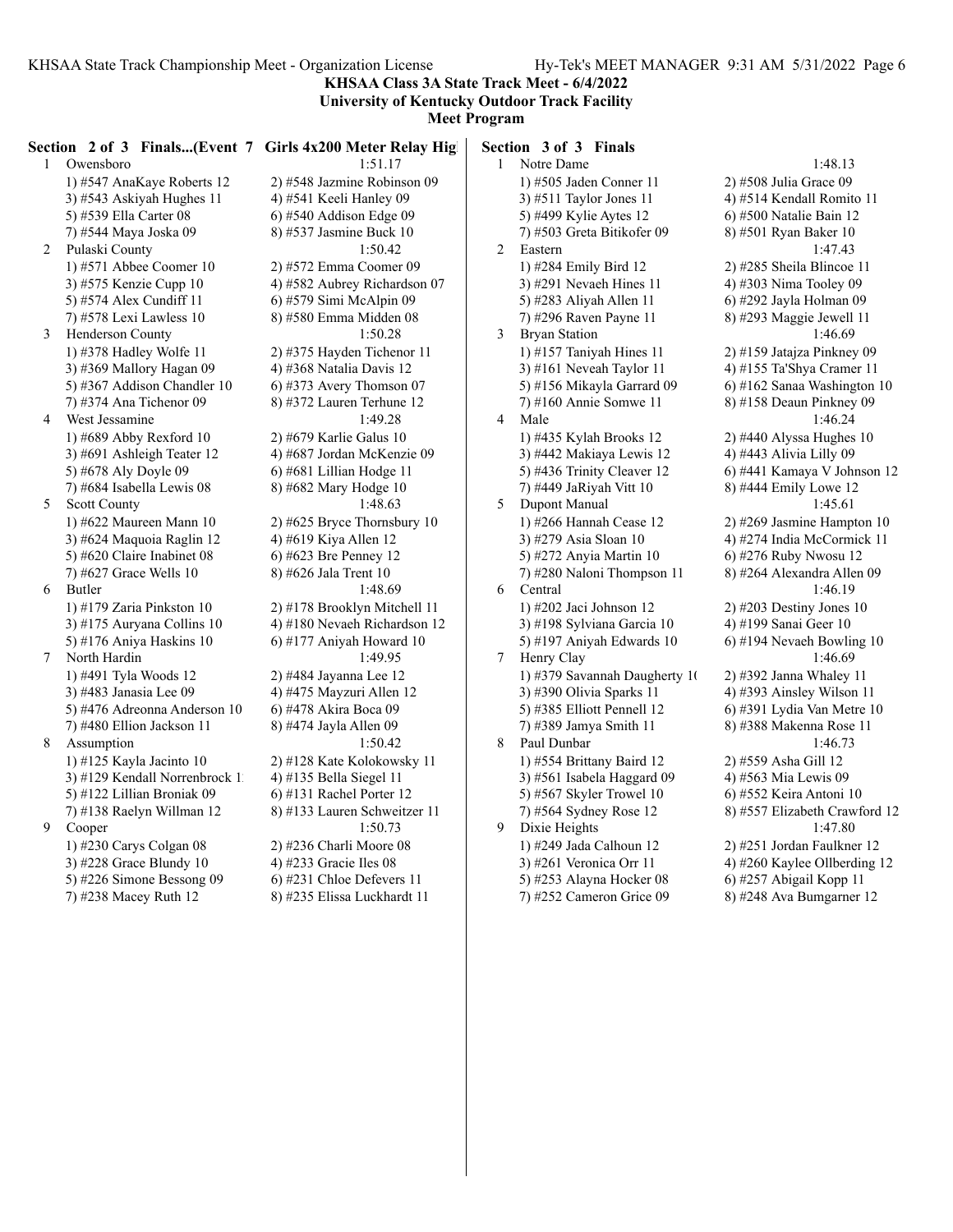**KHSAA Class 3A State Track Meet - 6/4/2022 University of Kentucky Outdoor Track Facility**

**Meet Program**

|   | Event 8 Boys 4x200 Meter Relay High School |                               |
|---|--------------------------------------------|-------------------------------|
|   | Saturday 6/4/2022 - 10:45 AM               |                               |
|   | <b>National:</b><br>1:23.52 2017           | <b>Port Arthur Memorial</b>   |
|   | 1:25.78 2015<br>State:                     | <b>Henry Clay</b>             |
|   | 3A:<br>1:25.78 2015                        | <b>Henry Clay</b>             |
|   | 1:28.76 2018<br>2A:                        | <b>Boyle County</b>           |
|   | 1A:<br>1:29.00 2018                        | <b>Fort Knox</b>              |
|   | <u>Lane Team</u>                           | <b>Seed Time</b><br>Relay     |
|   | Section 1 of 3 Finals                      |                               |
| 2 | Cooper                                     | 1:34.32                       |
|   | 1) #839 Jake Childress 12                  | 2) #837 Malakai Barnett 12    |
|   | 3) #844 Austin Liversgowdy 11              | 4) #841 Elijah Harrison 10    |
|   | 5) #846 Alex Prevatte $10$                 | 6) #851 Preston Winiger 10    |
|   | 7) #849 Joshua Stepner 12                  | 8) #843 Ivan Lau 11           |
| 3 | Great Crossing                             | 1:34.22                       |
|   | 1) #990 Isaiah Johnson 10                  | 2) #991 Jacob Johnson 09      |
|   | 3) #995 Kalib Perry 12                     | 4) #987 Jacob Coulter 12      |
|   | 5) #999 Lawrence Stroh 11                  | 6) #998 Caden Seater 10       |
|   | 7) #989 Tristen Hight 11                   | 8) #988 Oryend Fisher 11      |
| 4 | Pulaski County                             | 1:34.00                       |
|   | 1) #1205 Chandler Godby 11                 | $2)$ #1204 Harris Denmyer 09  |
|   | 3) #1209 Clint Woods 11                    | 4) #1206 Cade Sullivan 11     |
|   | 5) #1201 Casey Bussell 11                  | 6) #1203 Kannon Cundiff 11    |
|   | 7) #1202 T.J. Colyer 11                    | 8) #1207 Tyler Wilkinson 11   |
| 5 | Christian County                           | 1:33.76                       |
|   | 1) #816 Jarae Leavell 09                   | 2) #817 Zamien Matlock 09     |
|   | 3) #819 Jaiden Northington 12              | 4) #814 Cyrus Greenwade II 11 |
|   | 5) #812 TreCoreus Blanton 11               | 6) #813 Dahzmeon Brown 09     |
| 6 | West Jessamine                             | 1:33.80                       |
|   | 1) #1367 Isaac Nicholls 12                 | 2) #1370 Colin Winter 12      |
|   | 3) #1366 Connor Mason 09                   | 4) #1368 Mathias Robertson 10 |
|   | 5) #1369 Chase Satterwhite 09              | 6) #1364 Trevor Bush $10$     |
|   | 7) #1365 Kai Fain 09                       | 8) #1363 Evan Arnold 09       |
| 7 | Simon Kenton                               | 1:34.09                       |
|   | 1) #1258 Charlie Niewahner 10              | 2) #1253 Jonathan Charlot 12  |
|   | 3) #1260 Cody Powell 12                    | 4) #1262 Xander Ritter 12     |
|   | 5) #1261 Wenqiang Rice 12                  | 6) #1252 Sam Casson 10        |
| 8 | Clark County                               | 1:34.32                       |
|   | 1) #962 Corbin Ison 11                     | 2) #956 Cobe Chea 12          |
|   | 3) #960 Caleil Green 12                    | 4) #966 Tyleik Maxwell 11     |
|   | 5) #961 Kareem Guerrant 11                 | 6) #954 Shane Allen 09        |
|   | 7) #971 Zaydin Turner 10                   | 8) #972 Elias Webb 12         |

## **Section 2 of 3 Finals**

| 1 | Greenwood                    | 1:33.71                       |
|---|------------------------------|-------------------------------|
|   | 1) #1010 Ira Matheos 12      | 2) #1006 Hayden Harrell 12    |
|   | 3) #1009 TelTel Long 10      | 4) #1007 Andrew Hatcher 11    |
|   | 5) #1012 Caleb Williams 09   | 6) #1008 Malick Ibrahim 11    |
|   | 7) #1002 Jadon Baggett 12    | 8) #1003 Jordan Byrd 08       |
| 2 | Madison Central              | 1:33.43                       |
|   | 1) #1047 Andre Smith 12      | 2) #1046 Armando Pacheco 12   |
|   | 3) #1042 Keith Clark 12      | 4) #1040 Jessie Abrams 12     |
|   | 5) #1043 Cayden Jarnagin 11  | $6$ ) #1045 Daniel Mullins 10 |
| 3 | Trinity                      | 1:33.10                       |
|   | 1) #1342 Jason DeBroka 11    | 2) #1357 Carter Vinson 09     |
|   | 3) #1356 Logan Tenkman 10    | 4) #1353 Arthur Powell IV 12  |
|   | 5) #1360 Cameron Wooten 11   | 6) #1355 Brandon Stafford 10  |
|   | 7) #1343 Jackson Heim 11     | 8) #1350 Nate Ocampo 10       |
| 4 | Fern Creek                   | 1:32.24                       |
|   | 1) #938 Dominiquic Martin 12 | 2) #936 Darien Lewis 12       |
|   | 3) #943 Ramari Taylor 10     | 4) #942 Kade Schooling 12     |
|   | 5) #940 Jianni Osbourne 12   |                               |
| 5 | Owensboro                    | 1:31.35                       |
|   | 1) #1179 Dartez Basham 10    | 2) #1180 Reece Carroll 12     |
|   | 3) #1182 Eli Early 12        | 4) #1183 Xander Early 12      |
|   | 5) #1184 Maurice Moorman 12  | 6) #1187 Javius Taylor 12     |
|   | 7) #1181 King Combest 08     |                               |
| 6 | Fairdale                     | 1:31.77                       |
|   | 1) #930 Josh Kennebrew 12    | 2) #934 Jayshawn White 11     |
|   | 3) #928 Dayton Bradshaw 11   | 4) #929 Malachi Crawford 11   |
|   | 5) #926 Kwame Anderson 09    | 6) #927 Malik Battle 10       |
| 7 | Campbell County              | 1:32.33                       |
|   | 1) #784 Trenen Lowther 12    | 2) #781 Connor Gunn 12        |
|   | 3) #786 Kameron Vickers 10   | 4) #787 Elliott Warner 12     |
|   | 5) #776 Beau Athur 12        | 6) #779 Dawson Craddock 10    |
| 8 | Scott County                 | 1:33.28                       |
|   | 1) #1239 Ali Hamdiyah 09     | 2) #1238 Jayden Fields 09     |
|   | 3) #1237 Jackson Damron 09   | 4) #1240 Jeremy Hamilton 12   |
|   | 5) #1235 Danny Armstrong 11  | 6) #1246 Elijah Tarter 12     |
|   | 7) #1242 Ayden Martin 10     | 8) #1236 Jermiah Clark 08     |
| 9 | Muhlenberg Co.               | 1:33.67                       |
|   | 1) #1130 Carson Groves 12    | 2) #1135 Trevor Nolen 12      |
|   | 3) #1133 Brayden Lovan 12    | 4) #1134 Grant Mefford 12     |
|   | 5) #1129 Gavin Carruba 10    | 6) #1132 Lucas Harper 12      |
|   | 7) #1137 Ayyoob Shuibat 10   |                               |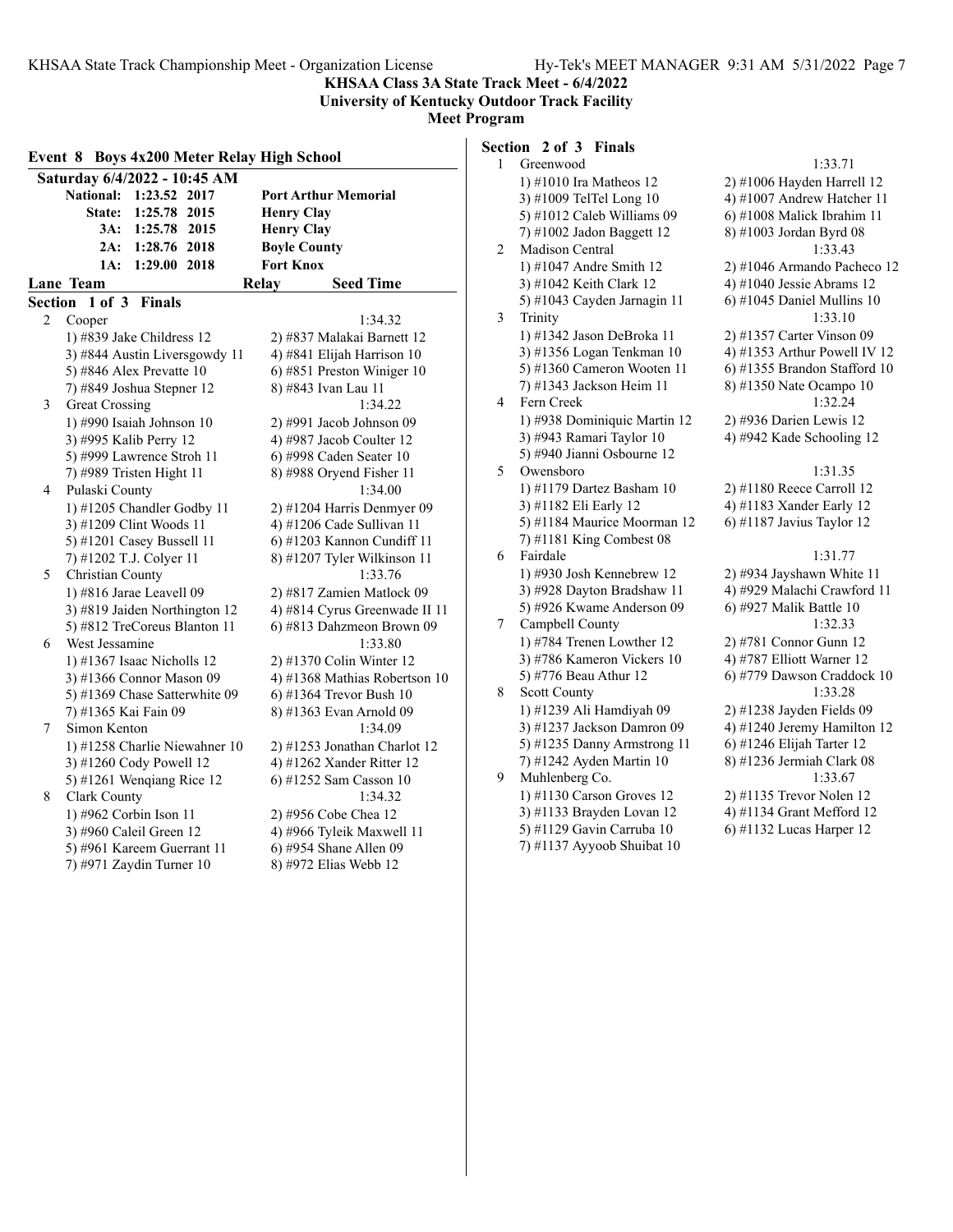**KHSAA Class 3A State Track Meet - 6/4/2022**

**University of Kentucky Outdoor Track Facility**

**Meet Program**

|   | Section 3 of 3 Finals(Event 8 Boys 4x200 Meter Relay Hig  |                                      |
|---|-----------------------------------------------------------|--------------------------------------|
| 1 | Dupont Manual                                             | 1:31.21                              |
|   | 1) #890 Romaro Knight 10                                  | 2) #881 Jeremiah Blakey 11           |
|   | 3) #884 Charlie Flowers 10                                | 4) #891 Jawaun Northington 12        |
|   | 5) #880 Aiden Blakey 09                                   | 6) #885 Howie Gant 11                |
|   | 7) #895 Darien Wilson 12                                  |                                      |
| 2 | Woodford County                                           | 1:30.56                              |
|   | 1) #1385 Jack Lehmkuhler 10                               | 2) #1388 Andrew Nason 09             |
|   | 3) #1380 Jackson Gordon 12                                | 4) #1390 Leland Taylor 09            |
|   | 5) #1389 Davion Sturgis 09                                | 6) #1378 Fabian Garcia 12            |
|   | 7) #1373 Christian Bowling 11                             |                                      |
| 3 | Eastern                                                   | 1:30.51                              |
|   | 1) #905 Gibson Dearing 10                                 | 2) #909 Sinceer Ellison 10           |
|   | 3) #910 Connor Gaesser 11                                 | 4) #915 Terrance O'Bannon 12         |
|   | 5) #900 Wade Balcom 12                                    | 6) #902 Ryan Benson 12               |
|   | 7) #898 Chivion Ashby 12                                  | 8) #912 Trey Giles 12                |
| 4 | Central                                                   | 1:29.72                              |
|   | 1) #789 Justin Brent 09                                   | 2) #795 Cortez Stone 09              |
|   | 3) #794 Uriah Points 09                                   | 4) #791 Jakoby Graves 11             |
|   | 5) #799 Amontez Woolfolk 09                               | 6) #792 Adrian Johnson 10            |
|   | 7) #790 Abraham Brown 09                                  |                                      |
| 5 | Male                                                      | 1:28.14                              |
|   | 1) #1067 Myles Gentry 11                                  | 2) #1071 Jayden Jarrett 11           |
|   | 3) #1069 Antonio Harris 09                                | 4) #1062 Jaylen Cole 12              |
|   | 5) #1059 Robert Byrd III 12                               | $6$ ) #1056 Vinny Anthony 12         |
|   | 7) #1074 Brandon Richardson (                             | 8) #1066 Max Gainey 10               |
| 6 | North Hardin                                              | 1:29.14                              |
|   | 1) #1149 Elijah Palmer 12                                 | 2) #1152 Dontae Robinson 12          |
|   | 3) #1153 Shawn Rose 11                                    | 4) #1142 Shaun Boykins 10            |
|   | 5) #1139 Jalen Alfonso 11                                 | 6) #1141 Kairell Avery 12            |
|   | 7) #1145 Isaiah Gosa 11                                   |                                      |
| 7 | St. Xavier                                                | 1:30.38                              |
|   | 1) #1313 Nate Jarboe 12                                   | 2) #1325 Noah Royal 12               |
|   | 3) #1327 Nick Stockdale 10                                | 4) #1305 James Burnett 09            |
|   | 5) #1323 Hunter Raymond 12<br>7) #1318 Michael Moretti 12 | 6) #1306 Trae Burns 12               |
| 8 | <b>Tates Creek</b>                                        | 8) #1324 Logan Raymond 10<br>1:30.55 |
|   | 1) #1329 Braylon Grady 11                                 | 2) #1337 Matthew Underwood           |
|   | 3) #1330 Cartez Guy 10                                    | 4) #1339 Michael Webb 12             |
|   | 5) #1335 Kobe Middleton 11                                | 6) #1334 Ernest McCaan 08            |
|   | 7) #1336 Dominick Robles 11                               | 8) #1340 Andrew Witherington         |
| 9 | Seneca                                                    | 1:30.74                              |
|   | 1) #1248 Alexander Boyd Jr 11                             | $2)$ #1249 Malik Dudley 11           |
|   | 3) #1250 LaDorien Leach 11                                | 4) #1251 Athanasios Saysay 10        |
|   | 5) #1247 Kuer Akol 10                                     |                                      |
|   |                                                           |                                      |

| ys 4x200 Meter Relay Higl                       |  |
|-------------------------------------------------|--|
| 1:31.21                                         |  |
| #881 Jeremiah Blakey 11                         |  |
| #891 Jawaun Northington 12                      |  |
| #885 Howie Gant 11                              |  |
| 1:30.56                                         |  |
| #1388 Andrew Nason 09                           |  |
| #1390 Leland Taylor 09                          |  |
| #1378 Fabian Garcia 12                          |  |
|                                                 |  |
| 1:30.51                                         |  |
| #909 Sinceer Ellison 10                         |  |
| #915 Terrance O'Bannon 12                       |  |
| #902 Ryan Benson 12<br>#912 Trey Giles 12       |  |
| 1:29.72                                         |  |
|                                                 |  |
| #795 Cortez Stone 09                            |  |
| #791 Jakoby Graves 11<br>#792 Adrian Johnson 10 |  |
|                                                 |  |
| 1:28.14                                         |  |
| #1071 Jayden Jarrett 11                         |  |
| #1062 Jaylen Cole 12                            |  |
| #1056 Vinny Anthony 12                          |  |
| #1066 Max Gainey 10                             |  |
| 1:29.14                                         |  |
| #1152 Dontae Robinson 12                        |  |
| #1142 Shaun Boykins 10                          |  |
| #1141 Kairell Avery 12                          |  |
| 1:30.38                                         |  |
| #1325 Noah Royal 12                             |  |
| #1305 James Burnett 09                          |  |
| #1306 Trae Burns 12                             |  |
| #1324 Logan Raymond 10                          |  |
| 1:30.55                                         |  |
| #1337 Matthew Underwood                         |  |
| #1339 Michael Webb 12                           |  |
| #1334 Ernest McCaan 08                          |  |
| #1340 Andrew Witherington                       |  |
| 1:30.74                                         |  |

|                | Event 9 Girls 1600 Meter Run High School |                 |                        |                  |  |  |  |
|----------------|------------------------------------------|-----------------|------------------------|------------------|--|--|--|
|                | Saturday 6/4/2022 - 10:55 AM             |                 |                        |                  |  |  |  |
|                | National:<br>4:33.29 2014                |                 | Alexa Efraimson        |                  |  |  |  |
|                | 4:53.45<br><b>State:</b><br>2015         |                 | <b>Gabriella Karas</b> |                  |  |  |  |
|                | 3A: 4:53.66<br>2010                      |                 | <b>Emma Brink</b>      |                  |  |  |  |
|                | 2A: 4:53.45 2015                         |                 | <b>Gabriella Karas</b> |                  |  |  |  |
|                | 5:02.25 1993<br>1A:                      |                 | Maureen Egan           |                  |  |  |  |
|                | <b>Lane Name</b>                         |                 | Yr School              | <b>Seed Time</b> |  |  |  |
| Section        | $1$ of $1$<br><b>Finals</b>              |                 |                        |                  |  |  |  |
| 1A             | 523 Tula Fawbush                         | 10              | Oldham County          | 5:03.22          |  |  |  |
| 1B             | 171 Savannah Mooney                      | 08              | <b>Bullitt East</b>    | 5:16.66          |  |  |  |
| 1 <sup>C</sup> | 134 Kate Sherman                         | 11              | Assumption             | 5:31.82          |  |  |  |
| 2A             | 422 Ciara O'Shea                         |                 | 11 Madison Central     | 5:04.09          |  |  |  |
| 2B             | 516 Morgan Kobylinski                    |                 | 09 Ohio County         | 5:19.91          |  |  |  |
| 2C             | 709 Maggie Twehues                       |                 | 11 Woodford Count      | 5:34.60          |  |  |  |
| 3A             | 277 Jessica Secor                        | 11              | Dupont Manual          | 5:08.51          |  |  |  |
| 3B             | 268 Mary Kathryn French                  | 11              | Dupont Manual          | 5:21.65          |  |  |  |
| 3C             | 492 Taylor Allen                         | 11.             | North Laurel           | 5:34.94          |  |  |  |
| 4A             | 186 Olivia Holbrook                      | 09              | Campbell Count         | 5:09.46          |  |  |  |
| 4B             | 397 Allison Wood                         | 12 <sup>2</sup> | Hopkinsville           | 5:25.03          |  |  |  |
| 4C             | 409 Meredith Wilson                      |                 | 12 Lafayette           | 5:35.62          |  |  |  |
| 5A             | 132 Julia Schmitt                        |                 | 10 Assumption          | 5:11.09          |  |  |  |
| 5B             | 433 Joy Alexander                        | 11              | Madisonville           | 5:25.20          |  |  |  |
| 5C             | 469 Mia Grosshans                        | 11              | Mercy                  | 5:36.72          |  |  |  |
| 6A             | 599 Allison Kopser                       |                 | 09 Ryle                | 5:11.87          |  |  |  |
| 6B             | 361 Kylee Sutton                         | 09              | Greenwood              | 5:25.68          |  |  |  |
| 6C             | 166 Alex Egan                            | 08              | <b>Bullitt East</b>    | 5:38.03          |  |  |  |
| 7A             | 654 Abby Overbay                         | 10              | South Warren           | 5:14.14          |  |  |  |
| 7B             | 243 Lucy Spaw                            |                 | 09 Daviess County      | 5:26.29          |  |  |  |
| 8A             | 616 Sarah Pape                           |                 | 12 Sacred Heart        | 5:14.85          |  |  |  |
| 8B             | 149 Chesney McPherson                    | 10              | <b>Barren County</b>   | 5:26.30          |  |  |  |
| 9A             | 222 Ashlyn Vanlandinghar                 | 12              | Conner                 | 5:15.85          |  |  |  |
| 9Β             | 600 Renae Kopser                         | 12              | Ryle                   | 5:26.85          |  |  |  |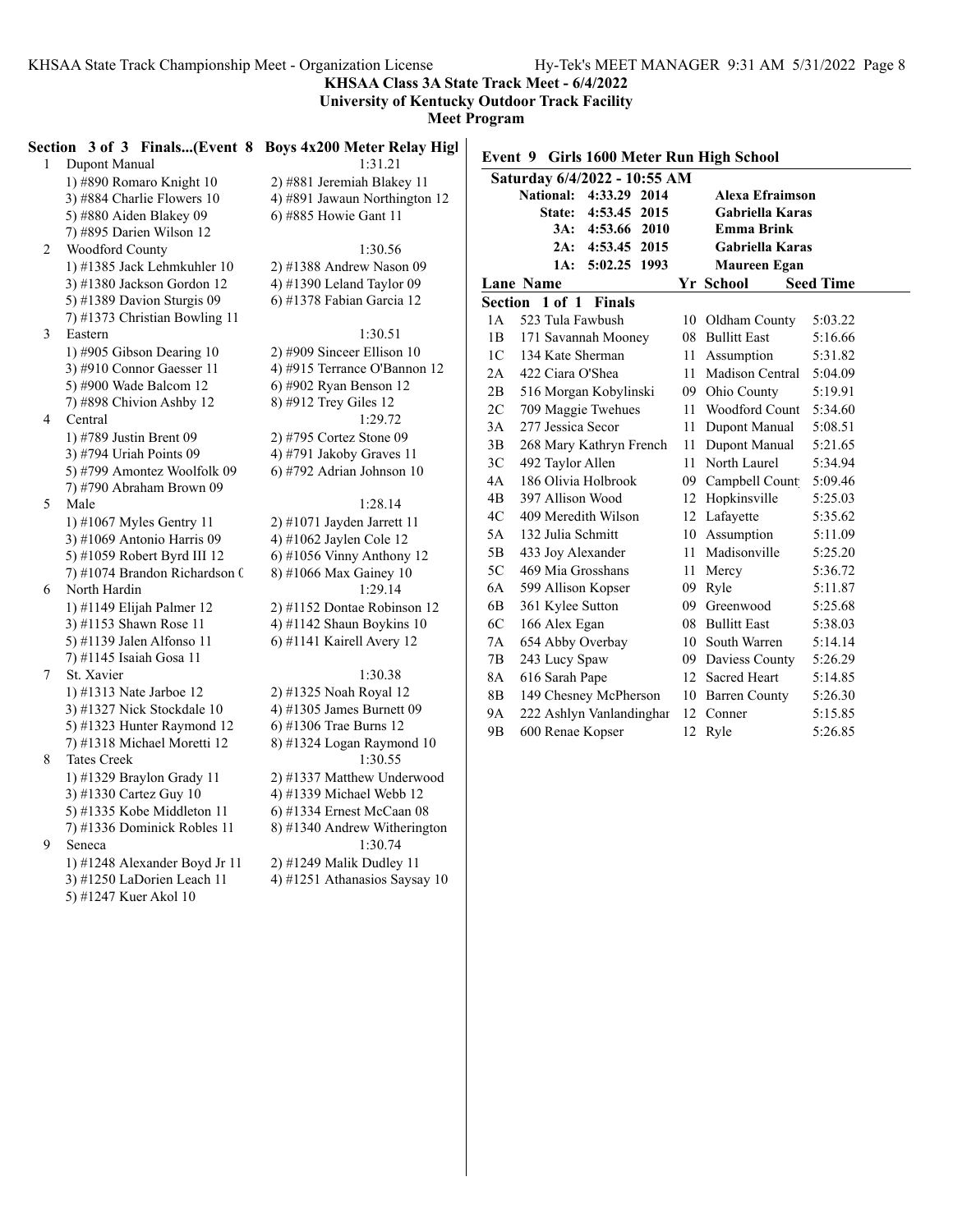### **KHSAA Class 3A State Track Meet - 6/4/2022**

**University of Kentucky Outdoor Track Facility**

**Meet Program**

|                | Event 10 Boys 1600 Meter Run High School |                  |                        |                  |
|----------------|------------------------------------------|------------------|------------------------|------------------|
|                | Saturday 6/4/2022 - 11:05 AM             |                  |                        |                  |
|                | <b>National:</b><br>3:59.51<br>2001      |                  | <b>Alan Webb</b>       |                  |
|                | 4:09.99<br>State:<br>2013                |                  | <b>Jacob Thomson</b>   |                  |
|                | 3A:<br>4:10.15<br>2015                   |                  | <b>Ben Young</b>       |                  |
|                | 4:15.96 1996<br>2A:                      |                  | <b>La'Mone Owens</b>   |                  |
|                | 1A:<br>4:09.99<br>2013                   |                  | <b>Jacob Thomson</b>   |                  |
|                | Lane Name                                |                  | Yr School              | <b>Seed Time</b> |
|                | Section 1 of 1<br><b>Finals</b>          |                  |                        |                  |
| 1 A            | 1311 Sami Hattab                         | 11               | St. Xavier             | 4:17.78          |
| 1B             | 752 Dalton Lesher                        | 12               | <b>Bullitt Central</b> | 4:29.36          |
| 1 <sup>C</sup> | 1302 Isaac Baker                         | 11               | St. Xavier             | 4:34.62          |
| 2A             | 939 Jimmy Mullarkey                      |                  | 12 Fern Creek          | 4:22.22          |
| 2B             | 1054 Drew Burden                         | 11               | Madisonville           | 4:29.74          |
| 2C             | 754 Tyler Bass                           | 12 <sup>12</sup> | <b>Bullitt East</b>    | 4:35.34          |
| 3A             | 1004 Cates Duncan                        | 11               | Greenwood              | 4:24.30          |
| 3B             | 1144 Alejandro Tomas Gai                 |                  | 12 North Hardin        | 4:30.27          |
| 3 <sup>C</sup> | 1177 Matthew Whitlock                    | 09               | Oldham County          | 4:36.05          |
| 4A             | 1176 Canon Weaver                        | 12               | Oldham County          | 4:26.60          |
| 4B             | 830 Ryan Hanak                           | 12               | Conner                 | 4:31.57          |
| 4C             | 1375 Jase Crume                          |                  | 10 Woodford Count      | 4:36.23          |
| 5A             | 1044 Brady Masters                       |                  | 12 Madison Central     | 4:26.61          |
| 5B             | 868 Luke Meagher                         | 10               | Cov. Catholic          | 4:31.66          |
| 5C             | 920 James Schroeder                      |                  | 12 Eastern             | 4:36.44          |
| 6A             | 832 Joseph Impellitteri                  |                  | 12 Conner              | 4:26.98          |
| 6B             | 1210 Tiger Bartlett                      | 10               | Ryle                   | 4:31.71          |
| 6C             | 1271 Jacob Tapscott                      | 11               | South Laurel           | 4:42.38          |
| 7A             | 1224 Jacob Line                          | 12               | Ryle                   | 4:28.37          |
| 7B             | 875 Nolan Kurz                           |                  | 10 Daviess County      | 4:32.52          |
| 8A             | 1154 Gabe Russell                        |                  | 11 North Hardin        | 4:28.55          |
| 8B             | 1338 Reeve VanDemark                     |                  | 12 Tates Creek         | 4:32.55          |
| 9А             | 713 Thomas Ashby                         | 11               | Apollo                 | 4:29.09          |
| 9 <sub>B</sub> | 1333 Philip Lamartiniere                 | 11               | <b>Tates Creek</b>     | 4:32.80          |

## **Event 11 Girls 4x100 Meter Relay High School**

|   | Saturday 6/4/2022 - 11:25 AM  |               |       |                                |
|---|-------------------------------|---------------|-------|--------------------------------|
|   | <b>National:</b>              | 44.50 2004    |       | <b>Long Beach Poly</b>         |
|   | <b>State:</b>                 | 47.35 2018    |       | <b>Tates Creek</b>             |
|   | $3A$ :                        | 47.35 2018    |       | <b>Tates Creek</b>             |
|   | 2A:                           | 48.66 1991    |       | <b>Fort Campbell</b>           |
|   | 1A:                           | 49.75 2013    |       | St. Henry                      |
|   | Lane Team                     |               | Relay | <b>Seed Time</b>               |
|   | Section 1 of 3                | <b>Finals</b> |       |                                |
| 3 | Greenwood                     |               |       | 53.52                          |
|   | 1) #352 Caroline Drexel 08    |               |       | 2) #362 Abby Walker 10         |
|   | 3) #363 Hannah Wiles 09       |               |       | 4) #358 Myra Jones 10          |
|   | 5) #355 Morgan Jackson 11     |               |       | 6) #359 Jessica Peterson 11    |
|   | 7) #360 Olivia Reed 10        |               |       | 8) #351 Anna Drexel 11         |
| 4 | Madison Southern              |               |       | 53.12                          |
|   | 1) #432 Kaylynn Wright 12     |               |       | 2) #429 Nadia Meeks 12         |
|   | 3) #431 Faith Patton 10       |               |       | 4) #426 Morgan Flannery 12     |
|   | 5) #430 Kayleigh Moberly 12   |               |       | 6) #428 Macie Hill 12          |
|   | 7) #427 Kirstin Fraley 11     |               |       |                                |
| 5 | Madison Central               |               |       | 53.05                          |
|   | 1) #417 Amelia Harrel 09      |               |       | 2) #419 Makyhia Hilson 10      |
|   | 3) #415 Alycia Fain 11        |               |       | 4) #418 Taniyah Hayden 07      |
|   | 5) #424 Julien Ross 09        |               |       | 6) #413 Eden Carter 10         |
| 6 | Henry Clay                    |               |       | 53.10                          |
|   | 1) #379 Savannah Daugherty 10 |               |       | 2) #391 Lydia Van Metre 10     |
|   | 3) #388 Makenna Rose 11       |               |       | 4) #389 Jamya Smith 11         |
|   | 5) #392 Janna Whaley 11       |               |       | 6) #390 Olivia Sparks 11       |
|   | 7) #393 Ainsley Wilson 11     |               |       | 8) #385 Elliott Pennell 12     |
| 7 | Clark County                  |               |       | 53.17                          |
|   | 1) #337 Karigan Shanks 09     |               |       | 2) #339 Annah Wilson 09        |
|   | 3) #338 Makili Tabor 10       |               |       | 4) #333 Brooklyn Christopher 1 |
|   | 5) #336 Samantha Layton 10    |               |       | 6) #332 Ciana Araya 11         |
|   | 7) #334 Alyssa Fish 08        |               |       |                                |
| 8 | Owensboro                     |               |       | 53.69                          |
|   | 1) #547 AnaKaye Roberts 12    |               |       | 2) #543 Askiyah Hughes 11      |
|   | 3) #539 Ella Carter 08        |               |       | 4) #548 Jazmine Robinson 09    |
|   | 5) #541 Keeli Hanley 09       |               |       | 6) #537 Jasmine Buck 10        |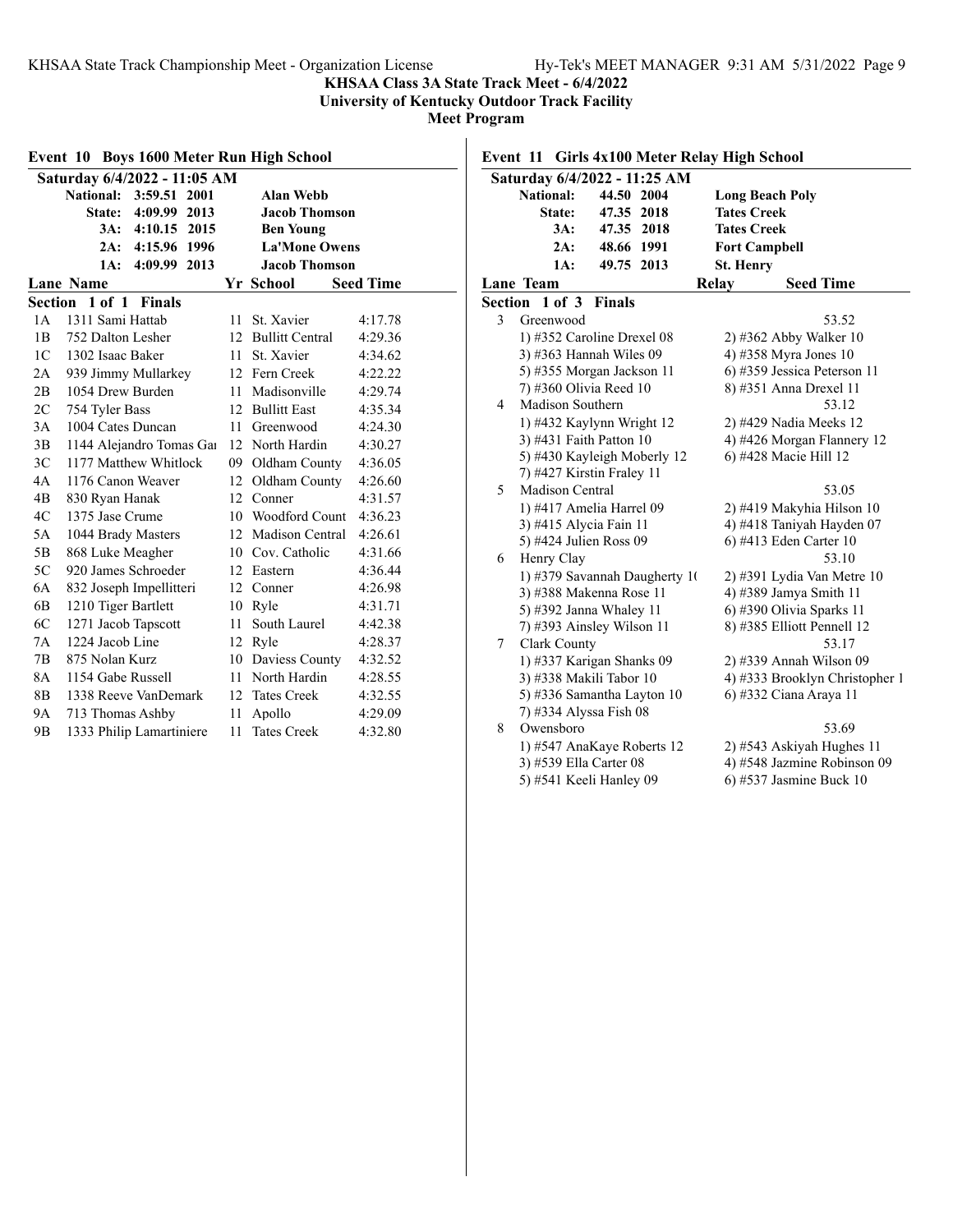**KHSAA Class 3A State Track Meet - 6/4/2022 University of Kentucky Outdoor Track Facility**

|   |                              | Section 2 of 3 Finals(Event 11 Girls 4x100 Meter Relay Hights) |                | Section 3 of 3 Finals        |                             |
|---|------------------------------|----------------------------------------------------------------|----------------|------------------------------|-----------------------------|
|   | 1 Paul Dunbar                | 52.98                                                          |                | 1 Notre Dame                 | 51.55                       |
|   | 1) #559 Asha Gill 12         | $2)$ #564 Sydney Rose 12                                       |                | 1) #514 Kendall Romito 11    | $2)$ #511 Taylor Jones 11   |
|   | 3) #567 Skyler Trowel 10     | 4) #563 Mia Lewis 09                                           |                | 3) #505 Jaden Conner 11      | 4) #508 Julia Grace 09      |
|   | 5) #554 Brittany Baird 12    | 6) #557 Elizabeth Crawford 12                                  |                | 5) #503 Greta Bitikofer 09   | 6) #500 Natalie Bain 12     |
|   | 7) #562 Lily Jurjans 12      | 8) #560 Samara Gomez 09                                        |                | 7) #498 Kendall Aytes 10     | 8) #501 Ryan Baker 10       |
| 2 | Oldham County                | 52.49                                                          | $\overline{2}$ | South Oldham                 | 51.35                       |
|   | 1) #522 Isabelle Elmore $11$ | 2) #531 Charlotte Marcum 09                                    |                | 1) #647 Clara Spurlock 12    | 2) #643 Virginia Goins 12   |
|   | 3) #536 Lexi Wise 10         | 4) #534 Kori Neie 11                                           |                | 3) #646 Andrea Priddy 09     | 4) #645 Evelyn Pazienza 12  |
|   | 5) #526 Merra Gonshak 09     | 6) #521 Ella Diamond 09                                        |                | 5) #642 Taylor Duquette 09   |                             |
| 3 | Assumption                   | 52.34                                                          | 3              | Dixie Heights                | 51.31                       |
|   | 1) #125 Kayla Jacinto 10     | 2) #122 Lillian Broniak 09                                     |                | 1) #249 Jada Calhoun 12      | 2) #251 Jordan Faulkner 12  |
|   | 3) #135 Bella Siegel 11      | 4) #131 Rachel Porter $12$                                     |                | 3) #260 Kaylee Ollberding 12 | 4) #263 Jayden Profitt 12   |
|   | 5) #128 Kate Kolokowsky 11   | 6) #129 Kendall Norrenbrock 1                                  |                | 5) #261 Veronica Orr 11      | 6) #257 Abigail Kopp 11     |
|   | 7) #121 Lauren Brockman 10   | 8) #136 Cailey Welch 10                                        |                | 7) #253 Alayna Hocker 08     | 8) #252 Cameron Grice 09    |
| 4 | Douglass                     | 52.08                                                          | 4              | Central                      | 50.60                       |
|   | 1) #327 Aryn Smith 12        | 2) #326 Amyra Smith 12                                         |                | 1) #202 Jaci Johnson 12      | 2) #198 Sylviana Garcia 10  |
|   | 3) #322 Treasure Newton 10   | 4) #330 Dorian Wells 11                                        |                | 3) #196 Kendall Duncan 11    | 4) #199 Sanai Geer 10       |
|   | 5) #329 Cumaury Walker 10    | 6) #323 Ryli Patton 09                                         |                | 5) #195 Ja'La Douglas 11     | 6) #205 Gerriah McElroy 09  |
|   | 7) #317 Zariyha Clifford 09  | 8) #318 Gabrielle Dobson 09                                    | 5              | <b>Dupont Manual</b>         | 49.95                       |
| 5 | Butler                       | 51.67                                                          |                | 1) #266 Hannah Cease 12      | 2) #269 Jasmine Hampton 10  |
|   | 1) #179 Zaria Pinkston $10$  | 2) #178 Brooklyn Mitchell 11                                   |                | 3) #272 Anyia Martin 10      | 4) #279 Asia Sloan 10       |
|   | 3) #175 Auryana Collins 10   | 4) #180 Nevaeh Richardson 12                                   |                | 5) #280 Naloni Thompson 11   | 6) #274 India McCormick 11  |
|   | 5) #176 Aniya Haskins 10     | 6) #177 Aniyah Howard 10                                       |                | 7) #264 Alexandra Allen 09   | 8) #276 Ruby Nwosu 12       |
| 6 | Eastern                      | 51.90                                                          | 6              | <b>Bryan Station</b>         | 50.52                       |
|   | 1) #283 Aliyah Allen 11      | $2)$ #291 Nevaeh Hines 11                                      |                | 1) #157 Taniyah Hines $11$   | 2) #162 Sanaa Washington 10 |
|   | 3) #303 Nima Tooley 09       | 4) #292 Jayla Holman 09                                        |                | 3) #156 Mikayla Garrard 09   | 4) #159 Jatajza Pinkney 09  |
|   | 5) #285 Sheila Blincoe 11    | 6) #289 Danielle Davis 10                                      |                | 5) #158 Deaun Pinkney 09     | 6) #154 Zuri Acton 09       |
|   | 7) #294 Abigail Johnson 08   | 8) #293 Maggie Jewell 11                                       |                | 7) #160 Annie Somwe 11       | 8) #155 Ta'Shya Cramer 11   |
| 7 | <b>Bullitt East</b>          | 52.31                                                          | $\tau$         | West Jessamine               | 50.97                       |
|   | 1) #164 Brooklyn Clements 10 | 2) #168 Emma Ekbundit 10                                       |                | 1) #689 Abby Rexford 10      | 2) #679 Karlie Galus 10     |
|   | 3) #170 Holly Higgs 11       | 4) #172 Norah Poppell 10                                       |                | 3) #691 Ashleigh Teater 12   | 4) #687 Jordan McKenzie 09  |
|   | 5) #174 Jenna Tipton $12$    | 6) #167 Emma Egan 12                                           |                | 5) #676 Nysenia Arnold 09    | 6) #678 Aly Doyle 09        |
|   | 7) #165 Mackenzie Cornell 10 |                                                                |                | 7) #692 Tyeish Webb 10       | 8) #686 Katie Mastin 08     |
| 8 | Fern Creek                   | 52.46                                                          | 8              | Apollo                       | 51.32                       |
|   | 1) #311 DeDe Severin 12      | 2) #310 Sheyenne Santiago 12                                   |                | 1) #104 Emily Bertke $10$    | 2) #114 Carlie Murphy 12    |
|   | 3) #309 Janiya Robinson 08   | 4) #308 Jordin Noah 09                                         |                | 3) #118 Taraya Thompson 10   | 4) #117 Analea Sanders 10   |
|   | 5) #306 Alanna Masden 10     |                                                                |                | 5) #112 Nicole Mabe 12       | 6) #107 Kaylee Fulkerson 12 |
| 9 | Pulaski County               | 52.86                                                          |                | $(7)$ #110 Kendyl Knight 12  | 8) #109 Sidney Klobe 12     |
|   | 1) #571 Abbee Coomer $10$    | 2) #572 Emma Coomer 09                                         | 9              | North Hardin                 | 51.52                       |
|   | 3) #579 Simi McAlpin 09      | 4) #582 Aubrey Richardson 07                                   |                | 1) #491 Tyla Woods 12        | 2) #484 Jayanna Lee 12      |
|   | 5) #578 Lexi Lawless 10      | 6) #575 Kenzie Cupp 10                                         |                | 3) #489 Madisyn Wilcoxon 09  | 4) #480 Ellion Jackson 11   |
|   | 7) #580 Emma Midden 08       |                                                                |                | 5) #483 Janasia Lee 09       | 6) #478 Akira Boca 09       |
|   |                              |                                                                |                | 7) #476 Adreonna Anderson 10 | 8) #474 Jayla Allen 09      |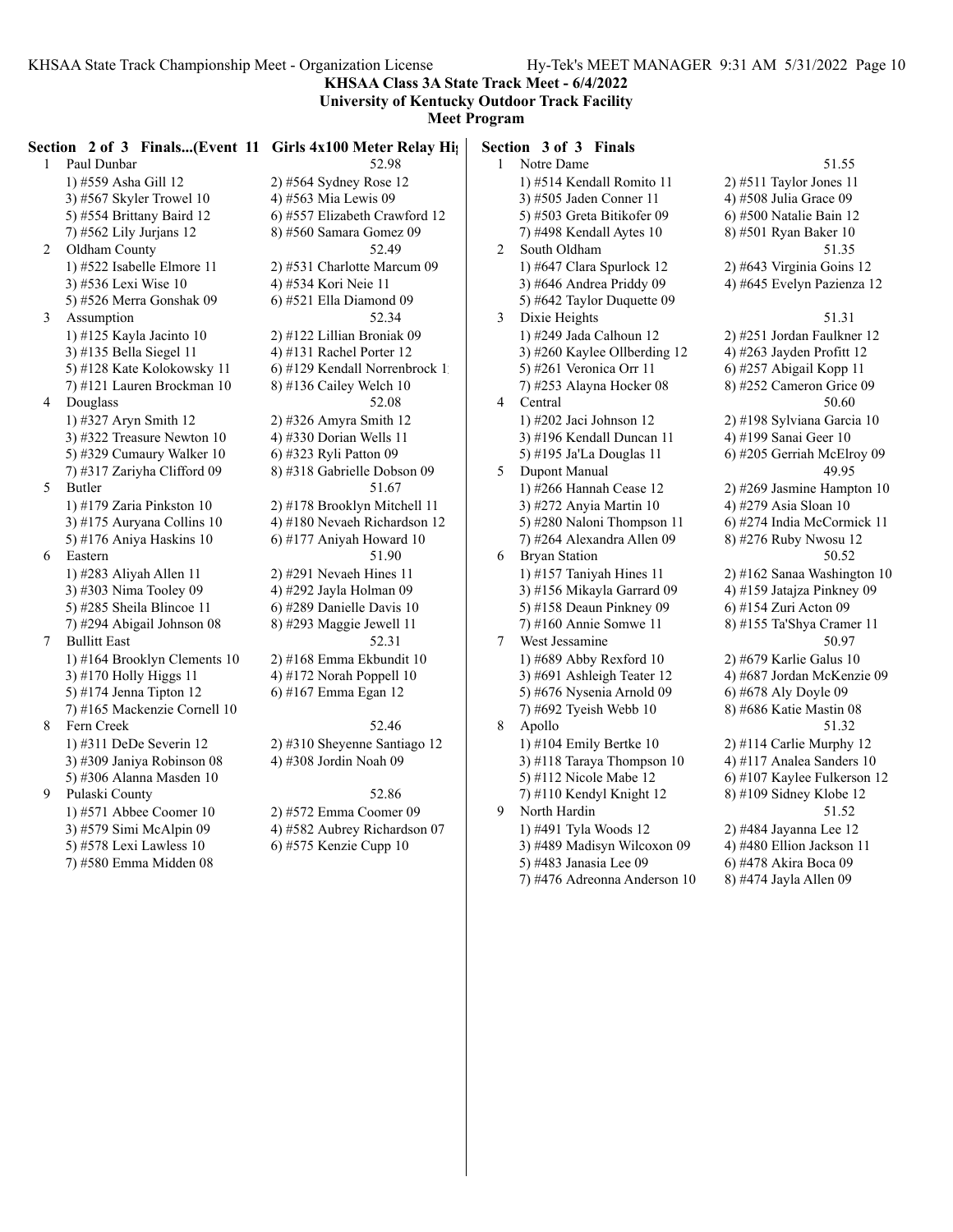**KHSAA Class 3A State Track Meet - 6/4/2022**

**University of Kentucky Outdoor Track Facility Meet Program**

# **Section 2 of 3 Finals**

|         | Event 12 Boys 4x100 Meter Relay High School |                                       |   | Section 2 |
|---------|---------------------------------------------|---------------------------------------|---|-----------|
|         | Saturday 6/4/2022 - 11:35 AM                |                                       | 1 | Centr     |
|         | National:<br>39.76 1998                     |                                       |   | $1)$ #80  |
|         |                                             | <b>Fort Worth - Wyatt High School</b> |   | $3)$ #80  |
|         | State:<br>41.10 2010                        | Male                                  |   | 5)#80     |
|         | $3A$ :<br>41.10 2010                        | Male                                  | 2 | Boon      |
|         | 42.54 1986<br>2A:                           | <b>Fort Knox</b>                      |   | $1)$ #7.  |
|         | 42.95 2016<br>1A:                           | <b>Murray</b>                         |   | $3)$ #7.  |
|         | Lane Team                                   | <b>Seed Time</b><br>Relay             |   | 5) #7.    |
| Section | 1 of 3 Finals                               |                                       |   | $7)$ #7.  |
| 2       | Clark County                                | 45.38                                 | 3 | Bryar     |
|         | 1) #972 Elias Webb 12                       | 2) #963 Camahni John 09               |   | $1)$ #7:  |
|         | 3) #960 Caleil Green 12                     | 4) #971 Zaydin Turner $10$            |   | $3)$ #74  |
|         | 5) #956 Cobe Chea 12                        | 6) #966 Tyleik Maxwell 11             |   | 5) $#74$  |
|         | 7) #969 Shai Scaraboro 10                   | 8) #961 Kareem Guerrant 11            |   | $7)$ #74  |
| 3       | Henry Clay                                  | 45.34                                 | 4 | Cov.      |
|         | 1) #1015 Ishan Cooper 12                    | 2) #1022 Amari Nowell 10              |   | $1)$ #8:  |
|         | 3) #1019 Kyan Miller 11                     | 4) #1020 Lucas Morris 11              |   | $3)$ #8   |
|         | 5) #1017 Aidan Hannan 11                    | 6) #1023 Rohan Taylor 09              |   | 5) #8(    |
|         | 7) #1016 Donovan Cowan 11                   | 8) #1018 Tahj McPherson 11            |   | $(7)$ #8  |
| 4       | Campbell County                             | 45.32                                 | 5 | Faird     |
|         | 1) #784 Trenen Lowther 12                   | 2) #781 Connor Gunn 12                |   | $1)$ #92  |
|         | 3) #786 Kameron Vickers 10                  | 4) #787 Elliott Warner 12             |   | $3)$ #9.  |
|         | 5) #783 Andy Lin 12                         | 6) #777 Xander Beaupre 10             |   | 5) #92    |
| 5       | Christian County                            | 45.23                                 | 6 | Great     |
|         | 1) #816 Jarae Leavell 09                    | 2) #819 Jaiden Northington 12         |   | $1)$ #99  |
|         | 3) #817 Zamien Matlock 09                   | 4) #812 TreCoreus Blanton 11          |   | 3) #98    |
|         | 5) #813 Dahzmeon Brown 09                   | 6) #815 Demetrius Holloway 08         |   | 5) #99    |
|         | 7) #814 Cyrus Greenwade II 11               | 8) #818 Hector Munoz 09               |   | $7)$ #98  |
| 6       | Eastern                                     | 45.25                                 | 7 | Centr     |
|         | 1) #898 Chivion Ashby 12                    | 2) #902 Ryan Benson 12                |   | $1)$ #7   |
|         | 3) #905 Gibson Dearing 10                   | 4) #912 Trey Giles 12                 |   | $3)$ #79  |
|         | 5) #910 Connor Gaesser 11                   | 6) #915 Terrance O'Bannon 12          |   | 5) $#79$  |
|         | 7) #914 Jonathan Lyninger 10                | 8) #923 Beau Steiner 10               | 8 | Wood      |
| 7       | Pulaski County                              | 45.33                                 |   | $1)$ #1.  |
|         | 1) #1201 Casey Bussell 11                   | $2)$ #1206 Cade Sullivan 11           |   | $3)$ #1.  |
|         | 3) #1209 Clint Woods 11                     | 4) #1205 Chandler Godby 11            |   | 5)#1.     |
|         | 5) #1204 Harris Denmyer 09                  | 6) #1202 T.J. Colyer 11               |   | $7)$ #1.  |
|         | 7) #1208 Barek Williams 11                  | 8) #1207 Tyler Wilkinson 11           | 9 | Madi      |
| 8       | <b>Bowling Green</b>                        | 45.38                                 |   | $1)$ #1   |
|         | 1) #740 Jon Hunter 10                       | $2)$ #738 Easton Barlow 10            |   | $3)$ #1   |
|         | 3) #742 Jaden Shannon 12                    | 4) #741 Dontae Rucker 11              |   | 5) $#10$  |
|         | 5) #743 Turner Siddens 11                   | 6) #739 Jordan Green 10               |   |           |

| $\mathbf{1}$ | Central Hardin                | 45.06                         |
|--------------|-------------------------------|-------------------------------|
|              | 1) #802 Terry Brooks 11       | 2) #811 Kase VanBlijenburgh 1 |
|              | 3) #801 Caleb Baumgardner 12  | 4) #808 Carter Robinson 12    |
|              | 5) #809 Drake Sanders 11      | 6) #810 Gavin Scanlon 10      |
| 2            | <b>Boone County</b>           | 45.03                         |
|              | 1) #731 Dvion Davis 12        | 2) #737 Skyler Sears 12       |
|              | 3) #734 Kenny Maury 12        | 4) #735 Braden McCarty 11     |
|              | 5) #729 Gadeon Aenenanu 12    | 6) #736 Conner Murphy 12      |
|              | 7) #730 Kaleb Byndon 11       |                               |
| 3            | <b>Bryan Station</b>          | 44.23                         |
|              | 1) #751 Zay White 10          | 2) #747 Antonio Davis 12      |
|              | 3) #744 Javari Burnett 10     | 4) #749 Damin Green 11        |
|              | 5) #745 Bryson Carpenter 11   | 6) #750 Jaiden Shegog $10$    |
|              | 7) #746 Raymond Daniels 11    | 8) #748 Malonda Gabriel 11    |
| 4            | Cov. Catholic                 | 44.14                         |
|              | 1) #859 Seth Gruner 12        | 2) #867 Zion Mason 11         |
|              | 3) #869 Ty Rottinghaus 11     | 4) #862 Reid Hummel 12        |
|              | 5) #866 Ethan Long 10         | 6) #860 Jake Heitker 09       |
|              | 7) #861 Mason Heyob 11        | 8) #858 Josh Flood 10         |
| 5            | Fairdale                      | 43.79                         |
|              | 1) #929 Malachi Crawford 11   | 2) #928 Dayton Bradshaw 11    |
|              | 3) #930 Josh Kennebrew 12     | 4) #934 Jayshawn White 11     |
|              | 5) #926 Kwame Anderson 09     | 6) #927 Malik Battle 10       |
| 6            | <b>Great Crossing</b>         | 43.89                         |
|              | 1) #990 Isaiah Johnson 10     | 2) #991 Jacob Johnson 09      |
|              | 3) #987 Jacob Coulter 12      | 4) #995 Kalib Perry 12        |
|              | 5) #998 Caden Seater 10       | $(6)$ #999 Lawrence Stroh 11  |
|              | 7) #989 Tristen Hight 11      | 8) #988 Oryend Fisher 11      |
| 7            | Central                       | 44.20                         |
|              | 1) #789 Justin Brent 09       | 2) #795 Cortez Stone 09       |
|              | 3) #799 Amontez Woolfolk 09   | 4) #794 Uriah Points 09       |
|              | 5) #790 Abraham Brown 09      | 6) #798 Khrystain Washington  |
| 8            | Woodford County               | 44.54                         |
|              | 1) #1390 Leland Taylor 09     | 2) #1388 Andrew Nason 09      |
|              | 3) #1378 Fabian Garcia 12     | 4) #1389 Davion Sturgis 09    |
|              | 5) #1382 Mykal Gudger 10      | 6) #1385 Jack Lehmkuhler 10   |
|              | 7) #1373 Christian Bowling 11 |                               |
| 9            | Madison Central               | 45.06                         |
|              | 1) #1047 Andre Smith 12       | 2) #1042 Keith Clark 12       |
|              | 3) #1043 Cayden Jarnagin 11   | 4) #1040 Jessie Abrams 12     |
|              | 5) #1048 Wyatt Stewart 11     | $6$ ) #1045 Daniel Mullins 10 |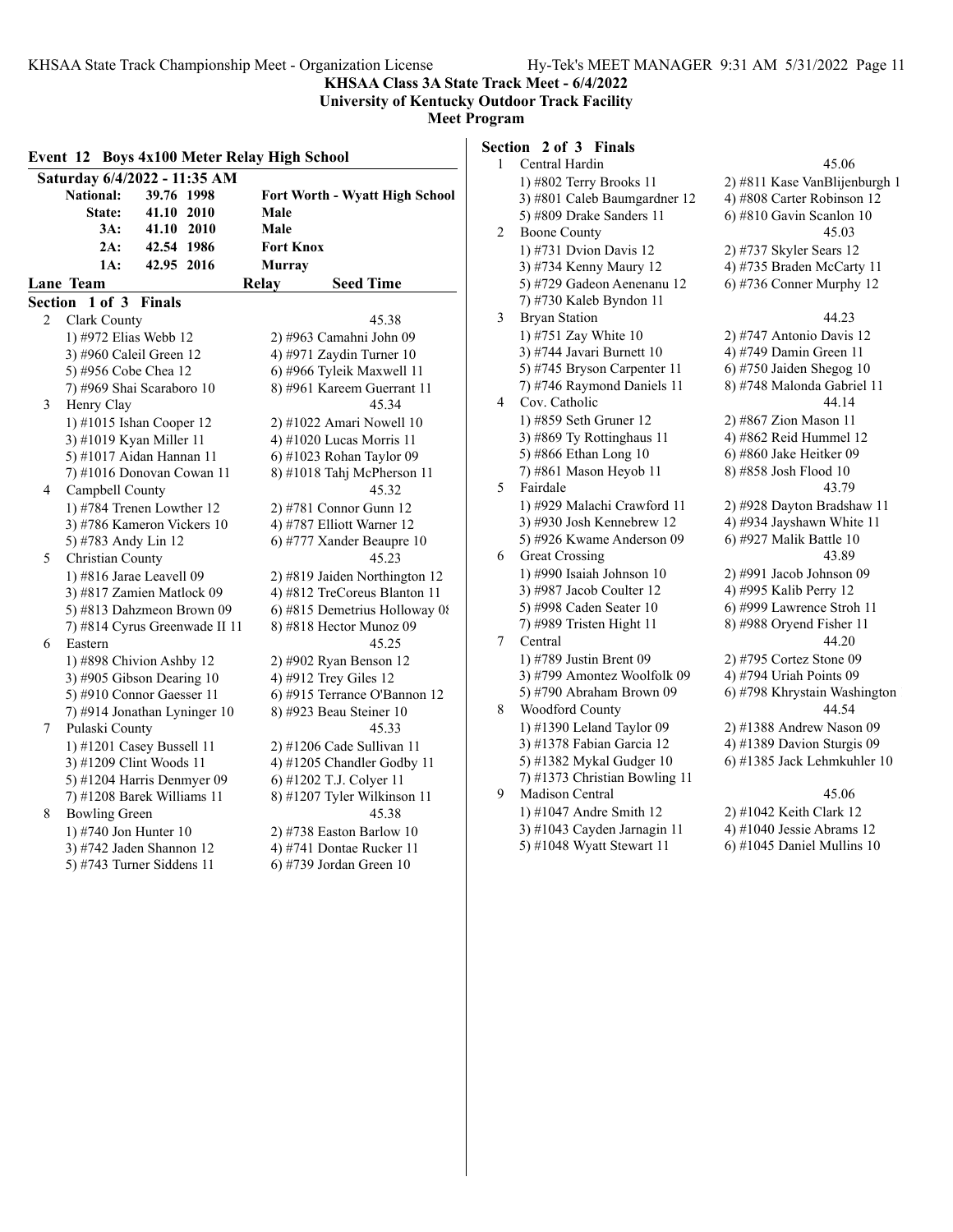**KHSAA Class 3A State Track Meet - 6/4/2022**

**University of Kentucky Outdoor Track Facility**

**Meet Program**

|   | Section 3 of 3 Finals(Event 12 Boys 4x100 Meter Relay Hights |                                                     |
|---|--------------------------------------------------------------|-----------------------------------------------------|
| 1 | <b>Tates Creek</b>                                           | 43.57                                               |
|   | 1) #1329 Braylon Grady 11                                    | 2) #1337 Matthew Underwood                          |
|   | 3) #1330 Cartez Guy 10                                       | 4) #1339 Michael Webb 12                            |
|   | 5) #1335 Kobe Middleton 11                                   | 6) #1334 Ernest McCaan 08                           |
|   | 7) #1336 Dominick Robles 11                                  | 8) #1340 Andrew Witherington                        |
| 2 | Owensboro                                                    | 43.45                                               |
|   | 1) #1181 King Combest 08                                     | 2) #1180 Reece Carroll 12                           |
|   | 3) #1179 Dartez Basham 10                                    | 4) #1182 Eli Early 12                               |
|   | 5) #1183 Xander Early 12                                     | 6) #1187 Javius Taylor 12                           |
|   | 7) #1186 Khalil Rodgers 11                                   |                                                     |
| 3 | North Hardin                                                 | 43.24                                               |
|   | $1)$ #1149 Elijah Palmer 12                                  | $2)$ #1142 Shaun Boykins 10                         |
|   | 3) #1150 Isaiah Palmer 12                                    | 4) #1153 Shawn Rose 11                              |
|   | 5) #1139 Jalen Alfonso 11                                    | 6) #1152 Dontae Robinson 12                         |
|   | 7) #1141 Kairell Avery 12                                    |                                                     |
| 4 | Fern Creek                                                   | 42.86                                               |
|   | 1) #941 Elijah Robertson 12                                  | 2) #936 Darien Lewis 12                             |
|   | 3) #938 Dominiquic Martin 12                                 | 4) #944 Jamiere Weaver 12                           |
|   | 5) #935 David King 12                                        | 6) #940 Jianni Osbourne 12                          |
| 5 | Male                                                         | 42.35                                               |
|   | 1) #1059 Robert Byrd III 12                                  | 2) #1065 Demetrius Dunlap 11                        |
|   | 3) #1056 Vinny Anthony 12                                    | 4) #1062 Jaylen Cole 12                             |
|   | 5) #1069 Antonio Harris 09                                   | 6) #1055 Brandon Anthony 11                         |
|   | 7) #1066 Max Gainey 10                                       | 8) #1072 Jajuan Johnson 12                          |
| 6 | Ballard                                                      | 42.78                                               |
|   | 1) #719 Kameron Horton 11                                    | 2) #722 Jaden Minkins 11                            |
|   | 3) #720 Lennox Jackson 11                                    | 4) #716 Caleb Benton 12                             |
|   | 5) #718 Terrelle Hearn 12                                    | 6) #725 Maurice Stephens 09                         |
|   | 7) #724 Davon Rudolph 10                                     | 8) #723 Xavier Patterson 09                         |
| 7 | Dupont Manual                                                | 43.04                                               |
|   | 1) #890 Romaro Knight 10                                     | 2) #881 Jeremiah Blakey 11                          |
|   | 3) #891 Jawaun Northington 12                                | 4) #895 Darien Wilson 12                            |
|   | 5) #880 Aiden Blakey 09                                      | 6) #884 Charlie Flowers 10                          |
|   | 7) #885 Howie Gant 11<br>St. Xavier                          | 8) #893 Gilbert Robbins 12                          |
| 8 |                                                              | 43.33                                               |
|   | 1) #1327 Nick Stockdale 10<br>3) #1323 Hunter Raymond 12     | 2) #1325 Noah Royal 12<br>4) #1324 Logan Raymond 10 |
|   | 5) #1306 Trae Burns 12                                       | 6) #1304 Cooper Brown $10$                          |
|   | 7) #1318 Michael Moretti 12                                  | 8) #1305 James Burnett 09                           |
| 9 | Douglass                                                     | 43.48                                               |
|   | 1) #950 AJ Matthews 12                                       | 2) #949 Tate Johnson 11                             |
|   | 3) #945 Kerrington Eubanks 12                                | 4) #953 Deiron White 12                             |
|   | 5) #948 Caden Johnson 12                                     | 6) #947 Chase Hayden 09                             |
|   | 7) #951 Abney Robert 12                                      | 8) #946 Tyler Gordon 10                             |
|   |                                                              |                                                     |

### **Event 13 Girls 400 Meter Dash High School**

|                                            | Saturday 6/4/2022 - 11:45 AM |               |  |  |                                        |                  |
|--------------------------------------------|------------------------------|---------------|--|--|----------------------------------------|------------------|
|                                            | <b>National:</b>             | 50.74 2000    |  |  | <b>Monique Henderson</b>               |                  |
| 54.60 2014<br>Kianna Gray<br><b>State:</b> |                              |               |  |  |                                        |                  |
|                                            | 3A:                          | 54.60 2014    |  |  | Kianna Gray                            |                  |
|                                            | 2A:                          | 55.46 1995    |  |  | <b>Shekera Weston</b>                  |                  |
|                                            | 1A:                          | 55.91 2018    |  |  | Saleia Porter                          |                  |
|                                            | <b>Lane Name</b>             |               |  |  | Yr School                              | <b>Seed Time</b> |
|                                            | Section 1 of 3               | <b>Finals</b> |  |  |                                        |                  |
| 3                                          | 375 Hayden Tichenor          |               |  |  | 11 Henderson Coun                      | 1:02.41          |
| 4                                          | 155 Ta'Shya Cramer           |               |  |  | 11 Bryan Station                       | 1:02.24          |
| 5                                          | 658 Bekah Clark              |               |  |  | 12 Southwestern                        | 1:02.06          |
| 6                                          | 448 Ra Myah Sheffield        |               |  |  | 12 Male                                | 1:02.19          |
| 7                                          | 402 Gwen Gaffney             |               |  |  | 09 Lafayette                           | 1:02.39          |
| 8                                          | 308 Jordin Noah              |               |  |  | 09 Fern Creek                          | 1:02.51          |
|                                            | Section 2 of 3 Finals        |               |  |  |                                        |                  |
| 1                                          | 668 Gabrielle Fomby          |               |  |  | 11 Tates Creek                         | 1:01.80          |
| $\overline{c}$                             | 165 Mackenzie Cornell        |               |  |  | 10 Bullitt East                        | 1:01.52          |
| 3                                          | 625 Bryce Thornsbury         |               |  |  | 10 Scott County                        | 1:01.27          |
| 4                                          | 226 Simone Bessong           |               |  |  | 09 Cooper                              | 1:00.73          |
| 5                                          | 635 Gracie Hoskins           |               |  |  | 08 South Laurel                        | 1:00.22          |
| 6                                          | 351 Anna Drexel              |               |  |  | 11 Greenwood                           | 1:00.39          |
| 7                                          | 480 Ellion Jackson           |               |  |  | 11 North Hardin                        | 1:00.81          |
| 8                                          | 261 Veronica Orr             |               |  |  | 11 Dixie Heights                       | 1:01.38          |
| 9                                          | 461 Lezharia Bolen           |               |  |  | 07 McCracken Cou                       | 1:01.64          |
|                                            | Section 3 of 3 Finals        |               |  |  |                                        |                  |
| 1                                          | 408 Ileanna Wilson           |               |  |  | 09 Lafayette                           | 1:00.18          |
| $\overline{c}$                             | 624 Maquoia Raglin           |               |  |  | 12 Scott County                        | 59.93            |
| 3                                          | 257 Abigail Kopp             |               |  |  | 11 Dixie Heights                       | 59.53            |
| 4                                          | 276 Ruby Nwosu               |               |  |  | 12 Dupont Manual                       | 58.43            |
| 5                                          | 444 Emily Lowe               |               |  |  | 12 Male                                | 57.40            |
| 6                                          | 264 Alexandra Allen          |               |  |  | 09 Dupont Manual                       | 57.62            |
| 7                                          | 284 Emily Bird               |               |  |  | 12 Eastern                             | 58.48            |
| 8                                          | 296 Raven Payne              |               |  |  | 11 Eastern                             | 59.73            |
| 9                                          | 500 Natalie Bain             |               |  |  | 12 Notre Dame                          | 1:00.02          |
|                                            | Event 14                     |               |  |  | <b>Boys 400 Meter Dash High School</b> |                  |
|                                            | Saturday 6/4/2022 - 11:55 AM |               |  |  |                                        |                  |
|                                            | <b>National:</b>             | 45.19 2015    |  |  | <b>Michael Norman</b>                  |                  |
|                                            | State:                       | 47.09 2015    |  |  | William Allen                          |                  |

|    | State:                | 47.09 2015 |  | <b>William Allen</b> |                  |       |  |
|----|-----------------------|------------|--|----------------------|------------------|-------|--|
|    | 3A:                   | 47.09 2015 |  | William Allen        |                  |       |  |
|    | 2A:                   | 48.23 1985 |  | <b>Shawn Jackson</b> |                  |       |  |
|    | 1A:                   | 48.40 1980 |  | <b>James Jones</b>   |                  |       |  |
|    | Lane Name             |            |  | Yr School            | <b>Seed Time</b> |       |  |
|    | Section 1 of 3 Finals |            |  |                      |                  |       |  |
| 3  | 862 Reid Hummel       |            |  | 12 Cov. Catholic     |                  | 52.23 |  |
| 4  | 928 Dayton Bradshaw   |            |  | 11 Fairdale          |                  | 52.13 |  |
| 5. | 1158 Alex Garcia      |            |  | 12 North Laurel      |                  | 51.99 |  |
| 6  | 1190 Zach Carter      |            |  | 12 Paul Dunbar       |                  | 52.03 |  |
| 7  | 938 Dominiquic Martin |            |  | 12 Fern Creek        |                  | 52.15 |  |
| 8  | 802 Terry Brooks      |            |  | 11 Central Hardin    |                  | 52.35 |  |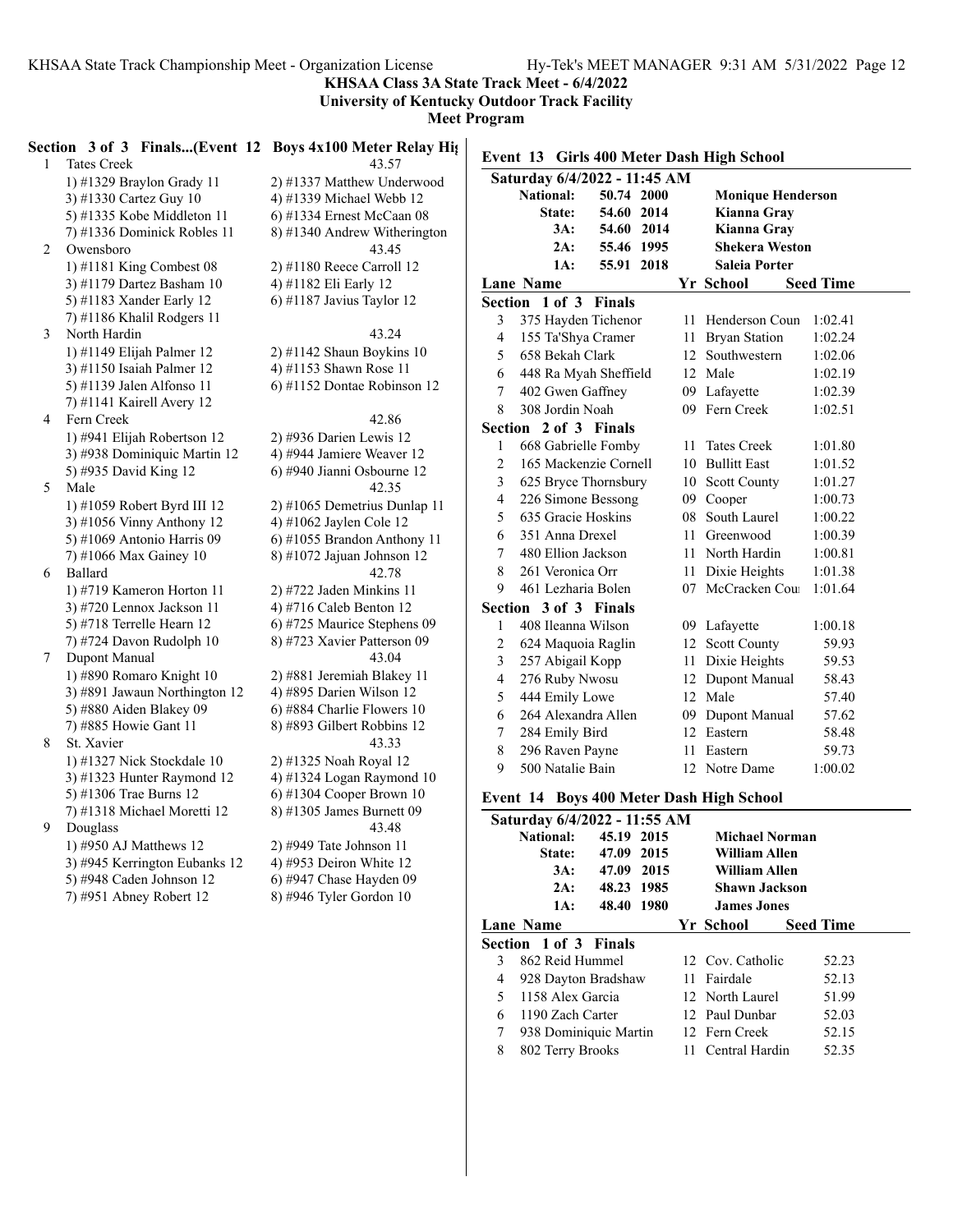**KHSAA Class 3A State Track Meet - 6/4/2022**

**University of Kentucky Outdoor Track Facility**

**Meet Program**

### Section 2 of 3 Finals...(Event 14 Boys 400 Meter Dash High ! **Section 3 of 3 Finals**

| 1              | 1089 Preston Lamb            | 11 | Marshall County   | 51.94 |
|----------------|------------------------------|----|-------------------|-------|
| 2              | 1313 Nate Jarboe             | 12 | St. Xavier        | 51.85 |
| 3              | 945 Kerrington Eubanks       | 12 | Douglass          | 51.56 |
| 4              | 1343 Jackson Heim            | 11 | Trinity           | 51.07 |
| 5              | 844 Austin Liversgowdy       | 11 | Cooper            | 50.94 |
| 6              | 1180 Reece Carroll           | 12 | Owensboro         | 51.03 |
| 7              | 819 Jaiden Northington       | 12 | Christian County  | 51.56 |
| 8              | 910 Connor Gaesser           | 11 | Eastern           | 51.83 |
| 9              | 1053 Zach Smith              | 10 | Madison Souther   | 51.91 |
|                | <b>Section 3 of 3 Finals</b> |    |                   |       |
|                |                              |    |                   |       |
| 1              | 1074 Brandon Richardson      | 09 | Male              | 50.78 |
| $\mathfrak{D}$ | 1178 Nic Yamnitz             | 12 | Oldham County     | 50.51 |
| 3              | 941 Elijah Robertson         | 12 | Fern Creek        | 49.95 |
| 4              | 1152 Dontae Robinson         |    | 12 North Hardin   | 49.90 |
| 5              | 1084 Cade Flatt              | 12 | Marshall County   | 49.53 |
| 6              | 771 Cambell Rawlings         | 12 | Butler            | 49.60 |
| 7              | 1070 Matthew Hinz            | 11 | Male              | 49.90 |
| 8              | 821 Kiya Ledford             | 11 | Collins           | 50.05 |
| 9              | 1380 Jackson Gordon          |    | 12 Woodford Count | 50.52 |

### **Event 15 Girls 300 Meter Hurdles High School**

| Saturday 6/4/2022 - 12:10 PM |                       |            |      |    |                       |  |                  |  |
|------------------------------|-----------------------|------------|------|----|-----------------------|--|------------------|--|
|                              | National:             | 39.98 2001 |      |    | <b>Lashinda Demus</b> |  |                  |  |
|                              | <b>State:</b>         | 43.00 1995 |      |    | Shonna Johnson        |  |                  |  |
|                              | 3A:                   | 43.00      | 1995 |    | Shonna Johnson        |  |                  |  |
|                              | 2A:                   | 44.77 2013 |      |    | <b>Abby Wiggins</b>   |  |                  |  |
|                              | 1A:                   | 44.56 2004 |      |    | <b>LeShea Preston</b> |  |                  |  |
|                              | Lane Name             |            |      |    | Yr School             |  | <b>Seed Time</b> |  |
|                              | Section 1 of 3 Finals |            |      |    |                       |  |                  |  |
| 3                            | 699 Avalynne Goins    |            |      | 10 | Woodford Count        |  | 52.06            |  |
| 4                            | 211 Grace Nelson      |            |      | 09 | Collins               |  | 51.82            |  |
| 5                            | 656 Jadyn Campbell    |            |      | 11 | Southwestern          |  | 51.79            |  |
| 6                            | 489 Madisyn Wilcoxon  |            |      |    | 09 North Hardin       |  | 51.80            |  |
| 7                            | 466 Sophie Williams   |            |      |    | 12 McCracken Cou      |  | 51.91            |  |
| 8                            | 378 Hadley Wolfe      |            |      | 11 | Henderson Coun        |  | 54.72            |  |
|                              | Section 2 of 3 Finals |            |      |    |                       |  |                  |  |
| 1                            | 519 Kaylee Burns      |            |      |    | 12 Oldham County      |  | 51.38            |  |
| 2                            | 706 Sophie Paul       |            |      |    | 09 Woodford Count     |  | 50.89            |  |
| 3                            | 307 Alexandria Masden |            |      |    | 10 Fern Creek         |  | 50.26            |  |
| 4                            | 102 Olivia Griffin    |            |      | 11 | Anderson Count        |  | 50.08            |  |
| 5                            | 665 Adriana Barnett   |            |      | 11 | <b>Tates Creek</b>    |  | 49.98            |  |
| 6                            | 267 Stella Ford       |            |      | 09 | Dupont Manual         |  | 50.05            |  |
| 7                            | 238 Macey Ruth        |            |      | 12 | Cooper                |  | 50.16            |  |
| 8                            | 499 Kylie Aytes       |            |      |    | 12 Notre Dame         |  | 50.49            |  |
| 9                            | 153 Bailee Woods      |            |      | 12 | <b>Bowling Green</b>  |  | 50.95            |  |
|                              |                       |            |      |    |                       |  |                  |  |

|   | 590 Anneliese Davis | 10 Ryle           | 49.87 |
|---|---------------------|-------------------|-------|
| 2 | 247 Emily Bruns     | 09 Dixie Heights  | 48.28 |
| 3 | 279 Asia Sloan      | 10 Dupont Manual  | 47.04 |
| 4 | 605 Madison Rabe    | 12 Ryle           | 45.62 |
| 5 | 678 Aly Doyle       | 09 West Jessamine | 44.91 |
| 6 | 552 Keira Antoni    | 10 Paul Dunbar    | 45.61 |
|   | 403 Holland Kantar  | 11 Lafayette      | 46.91 |
| 8 | 283 Aliyah Allen    | 11 Eastern        | 47.73 |
| 9 | 157 Taniyah Hines   | 11 Bryan Station  | 48.94 |

### **Event 16 Boys 300 Meter Hurdles High School**

|   | Saturday 6/4/2022 - 12:20 PM |               |      |      |                       |                  |
|---|------------------------------|---------------|------|------|-----------------------|------------------|
|   | <b>National:</b>             | 35.02 2009    |      |      | <b>Reggie Wyatt</b>   |                  |
|   | State:                       | 36.74 2021    |      |      | <b>Mario Paul</b>     |                  |
|   | 3A:                          | 36.74 2021    |      |      | <b>Mario Paul</b>     |                  |
|   | 2A:                          | 38.21         | 2018 |      | <b>Aaron Johnson</b>  |                  |
|   | 1A:                          | 38.37 2013    |      |      | <b>Khalil Maynard</b> |                  |
|   | <b>Lane Name</b>             |               |      |      | Yr School             | <b>Seed Time</b> |
|   | Section 1 of 3               | <b>Finals</b> |      |      |                       |                  |
| 3 | 1193 Emmanuel Illunga        |               |      | 11.  | Paul Dunbar           | 43.21            |
| 4 | 892 Fisher Quigley           |               |      |      | 11 Dupont Manual      | 43.12            |
| 5 | 876 Seth Pippin              |               |      |      | 12 Daviess County     | 42.87            |
| 6 | 1368 Mathias Robertson       |               |      |      | 10 West Jessamine     | 42.96            |
| 7 | 1340 Andrew Witheringtor     |               |      |      | 10 Tates Creek        | 43.15            |
| 8 | 1036 Benjamin Tussey         |               |      |      | 12 Lafayette          | 43.36            |
|   | Section 2 of 3 Finals        |               |      |      |                       |                  |
| 1 | 796 Cyril Tchouta            |               |      |      | 11 Central            | 42.53            |
| 2 | 853 Anthony Bishop           |               |      |      | 11 Cov. Catholic      | 42.14            |
| 3 | 1215 Cameron Engel           |               |      |      | 12 Ryle               | 41.95            |
| 4 | 1317 Jack Marsh              |               |      | 12   | St. Xavier            | 41.81            |
| 5 | 1149 Elijah Palmer           |               |      |      | 12 North Hardin       | 41.67            |
| 6 | 1219 Kaden Gardner           |               |      |      | 11 Ryle               | 41.80            |
| 7 | 1316 John Riley Kaufman      |               |      | 10   | St. Xavier            | 41.90            |
| 8 | 1015 Ishan Cooper            |               |      |      | 12 Henry Clay         | 42.09            |
| 9 | 1301 Preston Frost           |               |      | 11   | Southwestern          | 42.30            |
|   | Section 3 of 3 Finals        |               |      |      |                       |                  |
| 1 | 1130 Carson Groves           |               |      |      | 12 Muhlenberg Co.     | 41.61            |
| 2 | 1249 Malik Dudley            |               |      | 11   | Seneca                | 41.40            |
| 3 | 792 Adrian Johnson           |               |      | 10   | Central               | 40.84            |
| 4 | 1262 Xander Ritter           |               |      | 12   | Simon Kenton          | 40.72            |
| 5 | 1056 Vinny Anthony           |               |      |      | 12 Male               | 39.09            |
| 6 | 1071 Jayden Jarrett          |               |      |      | 11 Male               | 40.56            |
| 7 | 890 Romaro Knight            |               |      |      | 10 Dupont Manual      | 40.79            |
| 8 | 719 Kameron Horton           |               |      | 11 - | Ballard               | 40.97            |
| 9 | 1141 Kairell Avery           |               |      |      | 12 North Hardin       | 41.48            |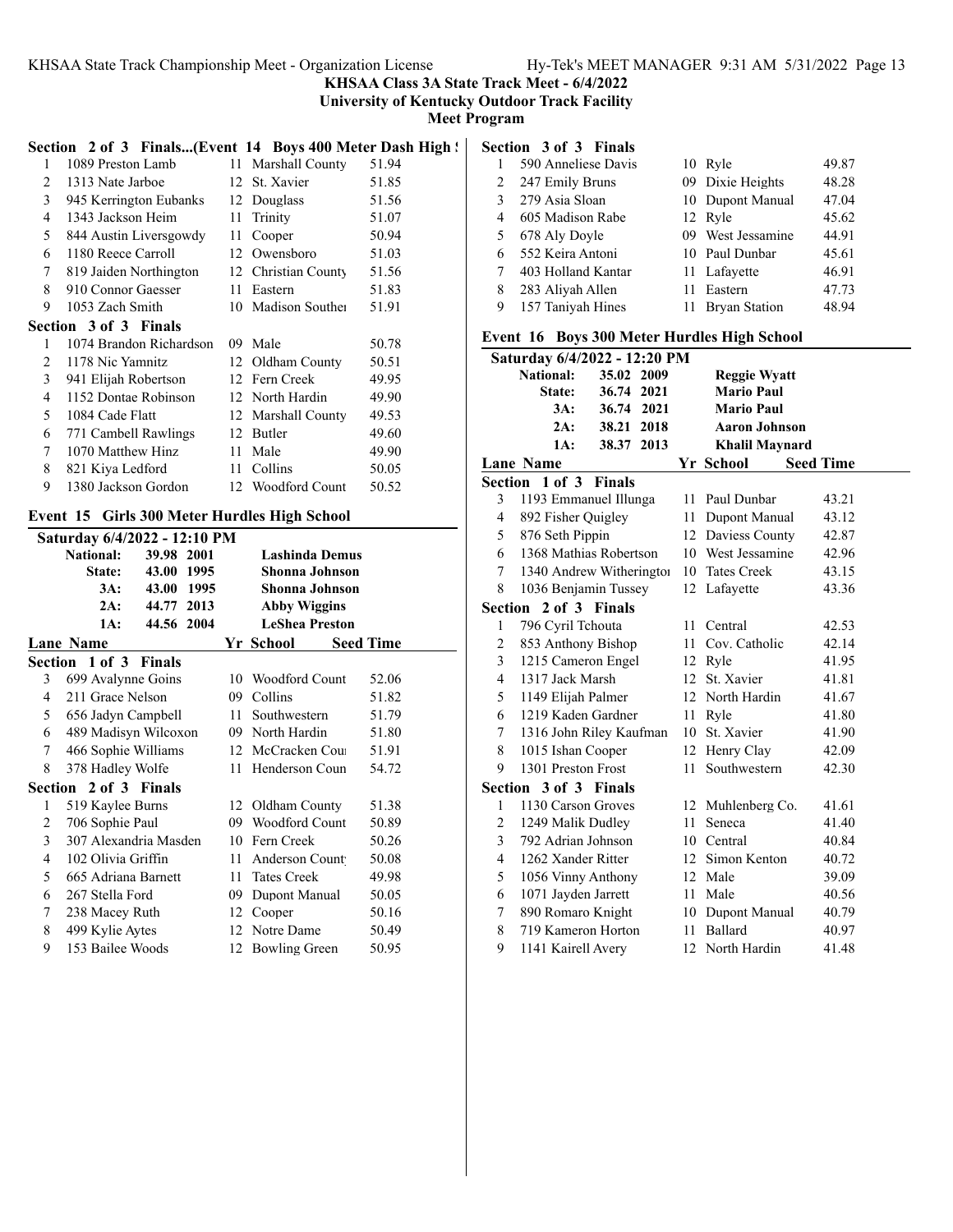**KHSAA Class 3A State Track Meet - 6/4/2022**

**University of Kentucky Outdoor Track Facility**

**Meet Program**

### **Event 17 Girls 800 Meter Run High School Saturday 6/4/2022 - 12:30 PM National: 2:02.04 2011 Amy Weissenbach State: 2:11.06 2018 Phoebe McCowan 3A: 2:11.06 2018 Phoebe McCowan 2A: 2:14.66 2014 Gabriella Karas 1A: 2:16.70 1987 Mary Dwyer Lane Name Seed Time** Seed Time **Section 1 of 2 Finals** 1A 223 Avery Vanlandingham 08 Conner 2:25.56 1B 273 Maggie May 09 Dupont Manual 2:28.81 2A 137 Mattie Whitworth 10 Assumption 2:25.58 3A 574 Alex Cundiff 11 Pulaski County 2:26.90 4A 350 Macy Daniels 10 Greenwood 2:27.01 5A 628 Allie Atchley 10 Simon Kenton 2:27.46 6A 459 Leah Vincek 12 Marshall County 2:27.90 7A 513 Anna Meade 11 Notre Dame 2:28.14 8A 281 Mia Treinen 12 Dupont Manual 2:28.19 9A 615 Barret Lockhart 09 Sacred Heart 2:28.75 **Section 2 of 2 Finals** 1A 210 Emma Kendall 09 Collins 2:19.39 1B 399 Anaya Brown 12 Lafayette 2:24.36 2A 523 Tula Fawbush 10 Oldham County 2:19.75 2B 565 Natalie Seng 10 Paul Dunbar 2:24.56 3A 652 Megan Kitchens 11 South Warren 2:21.46 3B 465 Claire Johnson 10 McCracken Cou 2:25.25 4A 186 Olivia Holbrook 09 Campbell Count 2:21.86 4B 599 Allison Kopser 09 Ryle 2:25.40 5A 422 Ciara O'Shea 11 Madison Central 2:22.35 5B 349 Lily Clark 08 Greenwood 2:25.53 6A 222 Ashlyn Vanlandingham 12 Conner 2:22.64 7A 284 Emily Bird 12 Eastern 2:23.09 8A 516 Morgan Kobylinski 09 Ohio County 2:23.61 9A 617 Savannah Stoutt 11 Sacred Heart 2:23.76 **Event 18 Boys 800 Meter Run High School Saturday 6/4/2022 - 12:40 PM National: 1:46.45 1996 Michael Granville State: 1:49.96 2012 Tretez Kinnaird 3A: 1:49.96 2012 Tretez Kinnaird 2A: 1:54.06 2008 Thomas Canary 1A: 1:54.47 1981 Sam Love Lane Name Seed Time Seed Time Section 1 of 2 Finals** 1A 1203 Kannon Cundiff 11 Pulaski County 2:00.91 1B 1063 Caden Cull 09 Male 2:02.41 2A 1176 Canon Weaver 12 Oldham County 2:00.94 3A 875 Nolan Kurz 10 Daviess County 2:01.22 4A 1174 Gus Tichenor 12 Oldham County 2:01.61 5A 1338 Reeve VanDemark 12 Tates Creek 2:01.66 6A 1037 Daniel Whitaker 12 Lafayette 2:01.67 7A 1326 Roman Schrader 12 St. Xavier 2:01.72 8A 1229 Evan Smith 10 Ryle 2:02.01 9A 1076 Garrett Steed 12 Male 2:02.23

| Section 2 of 2 Finals |                          |     |                    |         |  |  |  |  |
|-----------------------|--------------------------|-----|--------------------|---------|--|--|--|--|
| 1 A                   | 1084 Cade Flatt          |     | 12 Marshall County | 1:57.13 |  |  |  |  |
| 1 <sub>B</sub>        | 1004 Cates Duncan        | 11  | Greenwood          | 1:59.37 |  |  |  |  |
| 2A                    | 939 Jimmy Mullarkey      |     | 12 Fern Creek      | 1:58.13 |  |  |  |  |
| 2B                    | 1044 Brady Masters       |     | 12 Madison Central | 1:59.45 |  |  |  |  |
| 3A                    | 826 Gabriel Vergara      |     | 12 Collins         | 1:58.59 |  |  |  |  |
| 3B                    | 830 Ryan Hanak           |     | 12 Conner          | 1:59.83 |  |  |  |  |
| 4A                    | 1082 Will Davis          |     | 12 Marshall County | 1:58.61 |  |  |  |  |
| 4 <sub>B</sub>        | 1144 Alejandro Tomas Gai |     | 12 North Hardin    | 2:00.19 |  |  |  |  |
| 5A                    | 1303 Nick Brooks         |     | 12 St. Xavier      | 1:58.90 |  |  |  |  |
| 5B                    | 1271 Jacob Tapscott      | 11. | South Laurel       | 2:00.54 |  |  |  |  |
| 6A                    | 763 Bryce Clayton        |     | 12 Butler          | 1:58.93 |  |  |  |  |
| 7A                    | 849 Joshua Stepner       |     | 12 Cooper          | 1:59.09 |  |  |  |  |
| 8A                    | 1234 Samuel Webb         |     | 12 Ryle            | 1:59.14 |  |  |  |  |
| <b>9A</b>             | 1362 Stephen Taylor      |     | 12 Valley          | 1:59.36 |  |  |  |  |

### **Event 19 Girls 200 Meter Dash High School**

|                         | Saturday 6/4/2022 - 12:50 PM |            |      |    |                            |                  |  |
|-------------------------|------------------------------|------------|------|----|----------------------------|------------------|--|
|                         | <b>National:</b>             | 22.52 2003 |      |    | <b>Allyson Felix</b>       |                  |  |
|                         | State:                       | 24.09 2014 |      |    | Kianna Gray                |                  |  |
|                         | 3A:                          | 24.09 2014 |      |    | Kianna Gray                |                  |  |
|                         | 2A:                          | 24.86 1996 |      |    | <b>Shekera Weston</b>      |                  |  |
|                         | 2A:                          | 24.86 1998 |      |    | <b>Danielle Carruthers</b> |                  |  |
|                         | 1A:                          | 24.82      | 2007 |    | <b>Sharika Smith</b>       |                  |  |
|                         | Lane Name                    |            |      |    | Yr School                  | <b>Seed Time</b> |  |
|                         | Section 1 of 3 Finals        |            |      |    |                            |                  |  |
| 3                       | 390 Olivia Sparks            |            |      | 11 | Henry Clay                 | 27.13            |  |
| 4                       | 310 Sheyenne Santiago        |            |      |    | 12 Fern Creek              | 27.04            |  |
| 5                       | 624 Maquoia Raglin           |            |      |    | 12 Scott County            | 26.96            |  |
| 6                       | 180 Nevaeh Richardson        |            |      |    | 12 Butler                  | 27.01            |  |
| 7                       | 461 Lezharia Bolen           |            |      | 07 | McCracken Cou              | 27.09            |  |
| 8                       | 605 Madison Rabe             |            |      | 12 | Ryle                       | 27.20            |  |
|                         | Section 2 of 3 Finals        |            |      |    |                            |                  |  |
| $\mathbf{1}$            | 285 Sheila Blincoe           |            |      | 11 | Eastern                    | 26.95            |  |
| $\overline{\mathbf{c}}$ | 571 Abbee Coomer             |            |      |    | 10 Pulaski County          | 26.86            |  |
| 3                       | 635 Gracie Hoskins           |            |      |    | 08 South Laurel            | 26.77            |  |
| $\overline{4}$          | 700 Maya Gudger              |            |      |    | 10 Woodford Count          | 26.67            |  |
| 5                       | 480 Ellion Jackson           |            |      |    | 11 North Hardin            | 26.54            |  |
| 6                       | 257 Abigail Kopp             |            |      |    | 11 Dixie Heights           | 26.60            |  |
| 7                       | 673 Keyonna Walker           |            |      |    | 10 Tates Creek             | 26.71            |  |
| 8                       | 160 Annie Somwe              |            |      | 11 | <b>Bryan Station</b>       | 26.81            |  |
| 9                       | 435 Kylah Brooks             |            |      |    | 12 Male                    | 26.88            |  |
|                         | Section 3 of 3 Finals        |            |      |    |                            |                  |  |
| 1                       | 351 Anna Drexel              |            |      | 11 | Greenwood                  | 26.43            |  |
| 2                       | 500 Natalie Bain             |            |      | 12 | Notre Dame                 | 26.42            |  |
| 3                       | 687 Jordan McKenzie          |            |      | 09 | West Jessamine             | 26.21            |  |
| 4                       | 224 Isabella Vonlehman       |            |      |    | 10 Conner                  | 25.88            |  |
| 5                       | 264 Alexandra Allen          |            |      |    | 09 Dupont Manual           | 25.48            |  |
| 6                       | 276 Ruby Nwosu               |            |      |    | 12 Dupont Manual           | 25.81            |  |
| 7                       | 162 Sanaa Washington         |            |      |    | 10 Bryan Station           | 25.89            |  |
| 8                       | 208 Autumn Bell              |            |      | 12 | Christian County           | 26.38            |  |
| 9                       | 296 Raven Payne              |            |      | 11 | Eastern                    | 26.43            |  |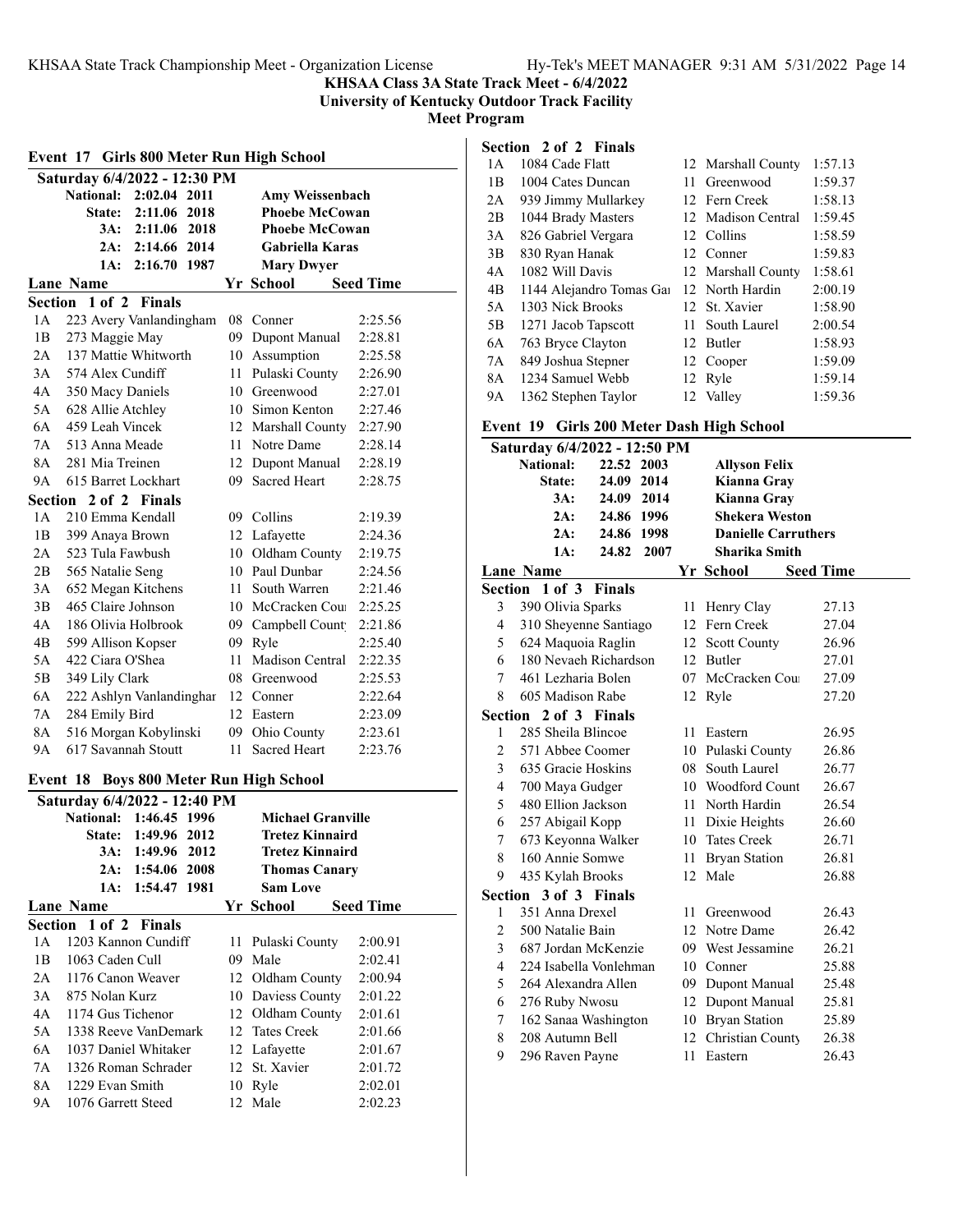### **KHSAA Class 3A State Track Meet - 6/4/2022**

**University of Kentucky Outdoor Track Facility**

**Meet Program**

| Event 20 Boys 200 Meter Dash High School |                                |     |                         |                  |  |  |  |  |
|------------------------------------------|--------------------------------|-----|-------------------------|------------------|--|--|--|--|
|                                          | Saturday 6/4/2022 - 1:00 PM    |     |                         |                  |  |  |  |  |
|                                          | <b>National:</b><br>20.13 1985 |     | <b>Roy Martin</b>       |                  |  |  |  |  |
|                                          | State:<br>20.73 2019           |     | <b>Langston Jackson</b> |                  |  |  |  |  |
|                                          | 3A:<br>20.73 2019              |     | <b>Langston Jackson</b> |                  |  |  |  |  |
|                                          | 2A:<br>21.53 1995              |     | <b>Josh Ellis</b>       |                  |  |  |  |  |
|                                          | 1A:<br>21.67 2019              |     | <b>Isiah Pantiere</b>   |                  |  |  |  |  |
|                                          | <b>Lane Name</b>               |     | Yr School               | <b>Seed Time</b> |  |  |  |  |
|                                          | Section 1 of 3 Finals          |     |                         |                  |  |  |  |  |
| 3                                        | 1040 Jessie Abrams             | 12  | Madison Central         | 23.51            |  |  |  |  |
| 4                                        | 930 Josh Kennebrew             |     | 12 Fairdale             | 23.13            |  |  |  |  |
| 5                                        | 787 Elliott Warner             | 12  | Campbell Count          | 23.12            |  |  |  |  |
| 6                                        | 716 Caleb Benton               | 12. | <b>Ballard</b>          | 23.12            |  |  |  |  |
| 7                                        | 862 Reid Hummel                | 12  | Cov. Catholic           | 23.23            |  |  |  |  |
| 8                                        | 1053 Zach Smith                |     | 10 Madison Souther      | 23.62            |  |  |  |  |
|                                          | Section 2 of 3 Finals          |     |                         |                  |  |  |  |  |
| 1                                        | 768 Jacoby Lloyd               |     | 10 Butler               | 23.07            |  |  |  |  |
| $\overline{2}$                           | 1168 Isaac Southard            |     | 12 Ohio County          | 22.97            |  |  |  |  |
| 3                                        | 1014 Jaheim Williams           |     | 11 Henderson Coun       | 22.80            |  |  |  |  |
| $\overline{4}$                           | 1339 Michael Webb              |     | 12 Tates Creek          | 22.80            |  |  |  |  |
| 5                                        | 1329 Braylon Grady             | 11  | <b>Tates Creek</b>      | 22.66            |  |  |  |  |
| 6                                        | 1178 Nic Yamnitz               | 12  | Oldham County           | 22.74            |  |  |  |  |
| 7                                        | 1180 Reece Carroll             | 12  | Owensboro               | 22.80            |  |  |  |  |
| 8                                        | 808 Carter Robinson            | 12  | Central Hardin          | 22.88            |  |  |  |  |
| 9                                        | 1095 James Barragan            | 09  | McCracken Cou           | 23.02            |  |  |  |  |
|                                          | Section 3 of 3 Finals          |     |                         |                  |  |  |  |  |
| 1                                        | 941 Elijah Robertson           |     | 12 Fern Creek           | 22.63            |  |  |  |  |
| $\overline{c}$                           | 771 Cambell Rawlings           |     | 12 Butler               | 22.58            |  |  |  |  |
| 3                                        | 945 Kerrington Eubanks         | 12  | Douglass                | 22.51            |  |  |  |  |
| $\overline{4}$                           | 791 Jakoby Graves              | 11  | Central                 | 22.41            |  |  |  |  |
| 5                                        | 1062 Jaylen Cole               | 12  | Male                    | 21.81            |  |  |  |  |
| 6                                        | 1240 Jeremy Hamilton           |     | 12 Scott County         | 22.24            |  |  |  |  |
| 7                                        | 915 Terrance O'Bannon          |     | 12 Eastern              | 22.47            |  |  |  |  |
| 8                                        | 950 AJ Matthews                |     | 12 Douglass             | 22.55            |  |  |  |  |
| 9                                        | 1152 Dontae Robinson           | 12. | North Hardin            | 22.62            |  |  |  |  |

### **Event 21 Girls 3200 Meter Run High School**

| Saturday 6/4/2022 - 1:10 PM                       |                                 |    |                          |                  |  |  |  |  |
|---------------------------------------------------|---------------------------------|----|--------------------------|------------------|--|--|--|--|
| 9:47.88 2018<br>National:<br><b>Katelyn Touhy</b> |                                 |    |                          |                  |  |  |  |  |
|                                                   | State: 10:35.36 2017            |    | Michaela Reinhart        |                  |  |  |  |  |
|                                                   | 3A: 10:39.56 2004               |    | <b>Maddie Schueler</b>   |                  |  |  |  |  |
|                                                   | 2A: 10:35.36 2017               |    | <b>Michaela Reinhart</b> |                  |  |  |  |  |
|                                                   | 1A: 10:55.11<br>2015            |    | <b>Caroline Gosser</b>   |                  |  |  |  |  |
|                                                   | <b>Lane Name</b>                |    | Yr School                | <b>Seed Time</b> |  |  |  |  |
|                                                   | Section 1 of 1<br><b>Finals</b> |    |                          |                  |  |  |  |  |
| 1 A                                               | 422 Ciara O'Shea                | 11 | Madison Central 10:52.40 |                  |  |  |  |  |
| 1B                                                | 683 Esther Kratzer              | 10 | West Jessamine           | 11:47.98         |  |  |  |  |
| 1 <sup>C</sup>                                    | 611 Cara Weber                  | 12 | Ryle                     | 12:04.99         |  |  |  |  |
| 2A                                                | 277 Jessica Secor               | 11 | Dupont Manual            | 11:08.81         |  |  |  |  |
| 2B                                                | 641 Abigail Crask               |    | 09 South Oldham          | 11:48.51         |  |  |  |  |
| 2C                                                | 433 Joy Alexander               |    | 11 Madisonville          | 12:08.12         |  |  |  |  |
| 3A                                                | 124 Reagan Gilmore              |    | 10 Assumption            | 11:19.84         |  |  |  |  |
| 3B                                                | 150 Gracie Reed                 |    | 08 Barren County         | 11:52.11         |  |  |  |  |
| 3C                                                | 492 Taylor Allen                | 11 | North Laurel             | 12:08.26         |  |  |  |  |
| 4A                                                | 347 Audrey Shelton              |    | 11 Grant County          | 11:33.61         |  |  |  |  |
| 4B                                                | 149 Chesney McPherson           |    | 10 Barren County         | 11:57.91         |  |  |  |  |
| 4C                                                | 437 Sydney Filippazzo           |    | 09 Male                  | 12:14.43         |  |  |  |  |
| 5A                                                | 130 Leah Penick                 |    | 09 Assumption            | 11:34.25         |  |  |  |  |
| 5B                                                | 558 Anna Gedritis               | 11 | Paul Dunbar              | 11:58.77         |  |  |  |  |
| 5C                                                | 314 Eden Anderson               | 10 | Douglass                 | 12:18.02         |  |  |  |  |
| 6A                                                | 654 Abby Overbay                | 10 | South Warren             | 11:34.96         |  |  |  |  |
| 6 <sub>B</sub>                                    | 688 Ava Miller                  |    | 12 West Jessamine        | 11:58.80         |  |  |  |  |
| 6C                                                | 397 Allison Wood                |    | 12 Hopkinsville          | 12:20.76         |  |  |  |  |
| 7Α                                                | 282 Emerson Wyatt               |    | 09 Dupont Manual         | 11:37.93         |  |  |  |  |
| 7B                                                | 672 Katie Schweigardt           |    | 10 Tates Creek           | 12:01.43         |  |  |  |  |
| 8A                                                | 186 Olivia Holbrook             | 09 | Campbell Count           | 11:42.77         |  |  |  |  |
| 8B                                                | 525 Amber Fusner                | 10 | Oldham County            | 12:01.49         |  |  |  |  |
| 9A                                                | 217 Isabella Gay                | 09 | Conner                   | 11:44.11         |  |  |  |  |
| 9Β                                                | 163 Shaye Foster                | 11 | <b>Bullitt Central</b>   | 12:03.76         |  |  |  |  |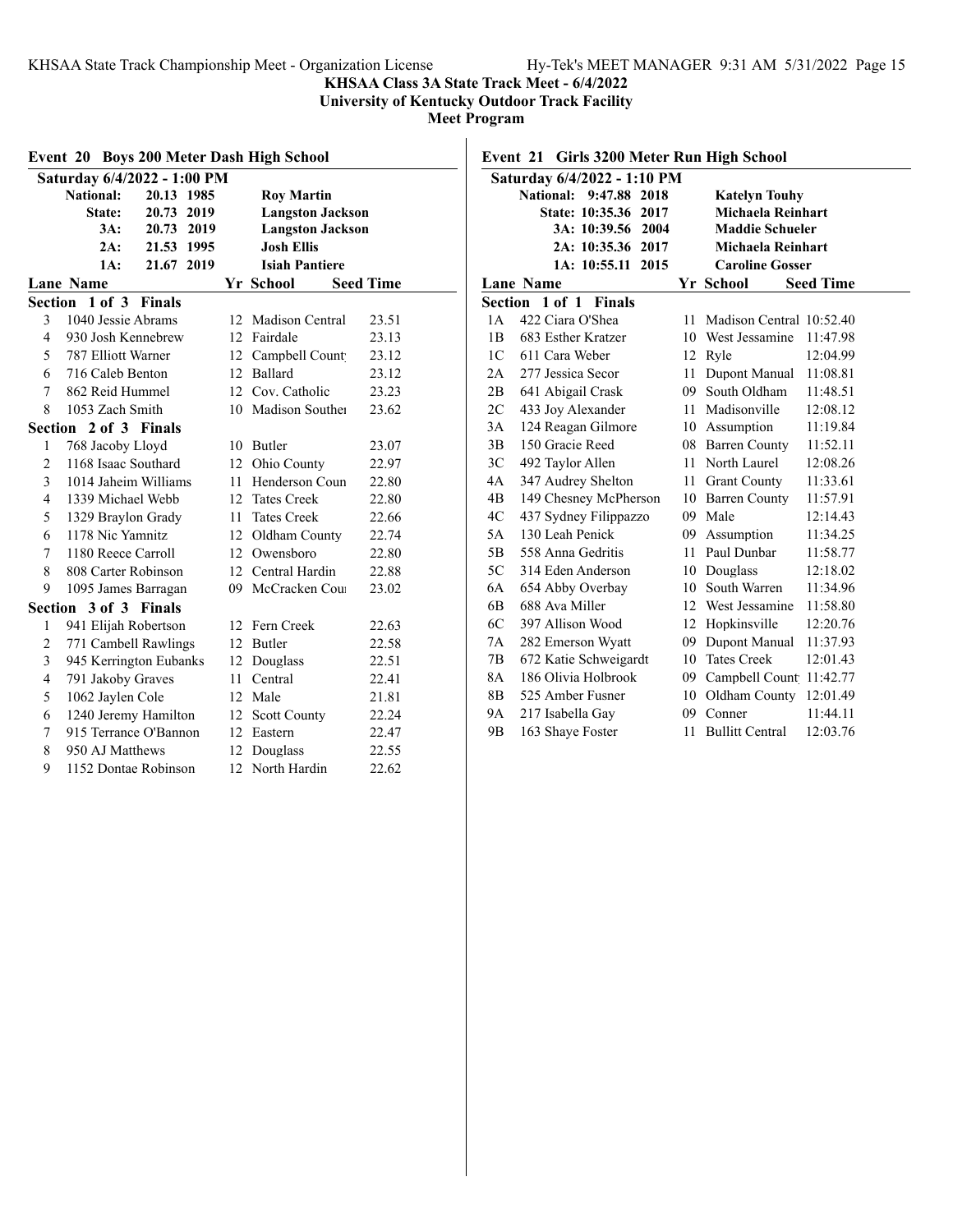**KHSAA Class 3A State Track Meet - 6/4/2022**

**University of Kentucky Outdoor Track Facility**

| Event 22 Boys 3200 Meter Run High School |                             |                  |      |    |                            |                  |  |
|------------------------------------------|-----------------------------|------------------|------|----|----------------------------|------------------|--|
|                                          | Saturday 6/4/2022 - 1:25 PM |                  |      |    |                            |                  |  |
|                                          | <b>National: 8:34.23</b>    |                  | 2008 |    | <b>German Fernandez</b>    |                  |  |
|                                          |                             | State: 9:07.17   | 2013 |    | <b>Jacob Thomson</b>       |                  |  |
|                                          |                             | 3A: 9:12.19 2003 |      |    | <b>Bobby Curtis</b>        |                  |  |
|                                          | 2A:                         | 9:26.40 1983     |      |    | <b>Mike Wilson</b>         |                  |  |
|                                          | 1A:                         | 9:07.17          | 2013 |    | <b>Jacob Thomson</b>       |                  |  |
|                                          | <b>Lane Name</b>            |                  |      |    | Yr School                  | <b>Seed Time</b> |  |
|                                          | Section 1 of 1 Finals       |                  |      |    |                            |                  |  |
| 1A                                       | 870 Will Sheets             |                  |      | 09 | Cov. Catholic              | 9:35.24          |  |
| 1B                                       | 834 Drew Moore              |                  |      | 11 | Conner                     | 9:51.37          |  |
| 1 <sup>C</sup>                           | 1195 Noah Mathews           |                  |      |    | 09 Paul Dunbar             | 10:03.66         |  |
| 2A                                       | 833 George Johnson          |                  |      | 11 | Conner                     | 9:39.15          |  |
| 2B                                       | 939 Jimmy Mullarkey         |                  |      | 12 | Fern Creek                 | 9:51.44          |  |
| 2C                                       | 1269 Will Stanko            |                  |      | 11 | South Laurel               | 10:05.28         |  |
| 3A                                       | 1311 Sami Hattab            |                  |      | 11 | St. Xavier                 | 9:40.84          |  |
| 3B                                       | 1224 Jacob Line             |                  |      |    | 12 Ryle                    | 9:51.44          |  |
| 3C                                       | 1108 Mikie Carnell          |                  |      | 09 | Meade County               | 10:05.79         |  |
| 4A                                       | 753 Samuel Walls            |                  |      | 11 | <b>Bullitt Central</b>     | 9:46.95          |  |
| 4B                                       | 713 Thomas Ashby            |                  |      | 11 | Apollo                     | 9:52.23          |  |
| 4C                                       | 1341 Elliott Crumbo         |                  |      | 10 | Trinity                    | 10:07.55         |  |
| 5A                                       | 1044 Brady Masters          |                  |      | 12 | Madison Central            | 9:47.07          |  |
| 5B                                       | 778 Jonathan Christopher    |                  |      | 09 | Campbell Count             | 9:52.30          |  |
| 5C                                       | 1198 Alex Young             |                  |      |    | 10 Paul Dunbar             | 10:08.50         |  |
| 6A                                       | 1210 Tiger Bartlett         |                  |      | 10 | Ryle                       | 9:48.70          |  |
| 6 <sub>B</sub>                           | 1054 Drew Burden            |                  |      | 11 | Madisonville               | 9:55.61          |  |
| 6C                                       | 1375 Jase Crume             |                  |      |    | 10 Woodford Count 10:08.58 |                  |  |
| 7A                                       | 1319 Luke Napier            |                  |      |    | 12 St. Xavier              | 9:48.86          |  |
| 7B                                       | 1154 Gabe Russell           |                  |      |    | 11 North Hardin            | 9:57.02          |  |
| 8A                                       | 1333 Philip Lamartiniere    |                  |      | 11 | <b>Tates Creek</b>         | 9:49.09          |  |
| 8B                                       | 721 Brooks Jones            |                  |      | 11 | Ballard                    | 9:57.36          |  |
| 9Α                                       | 856 Mitchel Drees           |                  |      | 11 | Cov. Catholic              | 9:51.15          |  |
| 9 <sub>B</sub>                           | 1359 Zach Woodall           |                  |      | 12 | Trinity                    | 10:02.42         |  |

| Saturday 6/4/2022 - 1:40 PM |                               |                     |      |                |                               |  |
|-----------------------------|-------------------------------|---------------------|------|----------------|-------------------------------|--|
|                             | <b>National:</b>              | 3:35.49 2004        |      |                | <b>Long Beach Poly</b>        |  |
|                             |                               | State: 3:52.97 1984 |      | <b>Ballard</b> |                               |  |
|                             |                               | 3A: 3:52.97 1984    |      | <b>Ballard</b> |                               |  |
|                             |                               | 2A: 3:56.07         | 2019 |                | <b>Mercer County</b>          |  |
|                             | 1A:                           | 3:58.87             | 1982 |                | <b>Fort Campbell</b>          |  |
|                             | Lane Team                     |                     |      | Relay          | <b>Seed Time</b>              |  |
| Section                     | 1 of 3                        | <b>Finals</b>       |      |                |                               |  |
| 3                           | McCracken County              |                     |      |                | 4:20.29                       |  |
|                             | 1) #461 Lezharia Bolen 07     |                     |      |                | $2)$ #460 Baliegh Arnold 08   |  |
|                             | 3) #464 Haidyn Green 12       |                     |      |                | 4) #465 Claire Johnson 10     |  |
|                             | 5) #466 Sophie Williams 12    |                     |      |                | 6) #467 Ariel Workman 11      |  |
|                             | 7) #463 Falon Dowdy 08        |                     |      |                | $8)$ #462 Lauren Denton 09    |  |
| $\overline{4}$              | Conner                        |                     |      |                | 4:19.07                       |  |
|                             | 1) #224 Isabella Vonlehman 10 |                     |      |                | 2) #214 Chanler Bhoolai 11    |  |
|                             | 3) #212 Paige Becknell 12     |                     |      |                | 4) #222 Ashlyn Vanlandingham  |  |
|                             | 5) #223 Avery Vanlandingham ( |                     |      |                | 6) #219 Lillian Mullins 11    |  |
|                             | 7) #225 Elizabeth Voorhees 11 |                     |      |                | 8) #220 Amy Stewart 12        |  |
| 5                           | Ballard                       |                     |      |                | 4:18.87                       |  |
|                             | 1) #146 Kate Shuler 10        |                     |      |                | 2) #141 Kate Harrison 10      |  |
|                             | 3) #144 Omni Olmsted 12       |                     |      |                | 4) #140 Ally Foster 12        |  |
|                             | 5) #142 Audrey Iglehart 09    |                     |      |                | 6) #143 Bailey Moreland 09    |  |
|                             | 7) #139 Jazmin Bunch 11       |                     |      |                | 8) #145 McKinley Richardson 1 |  |
| 6                           | North Hardin                  |                     |      |                | 4:18.88                       |  |
|                             | 1) #488 Mia Underwood 10      |                     |      |                | 2) #481 Reagan Jarvis 11      |  |
|                             | 3) #485 Kaitlyn McCall 10     |                     |      |                | 4) #475 Mayzuri Allen 12      |  |
|                             | 5) #489 Madisyn Wilcoxon 09   |                     |      |                | 6) #480 Ellion Jackson 11     |  |
|                             | 7) #484 Jayanna Lee 12        |                     |      |                | 8) #479 Taquaria Bryant 12    |  |
| 7                           | South Laurel                  |                     |      |                | 4:19.63                       |  |
|                             | 1) #631 Autumn Bales 12       |                     |      |                | 2) #632 Lindsay Cox 12        |  |
|                             | 3) #638 Reagan Messer 11      |                     |      |                | 4) #635 Gracie Hoskins 08     |  |
|                             | 5) #640 Gracie Turner 11      |                     |      |                | 6) #636 Kenzie Hubbard 09     |  |
|                             | 7) #633 Tiffany Greer 11      |                     |      |                | 8) #634 Haley Harris 09       |  |
| 8                           | Apollo                        |                     |      |                | 4:21.61                       |  |
|                             | 1) #117 Analea Sanders $10$   |                     |      |                | $2)$ #108 Havanah John 12     |  |
|                             | 3) #115 Alivia Norris 10      |                     |      |                | 4) #116 Chloe Sandefur 10     |  |
|                             | 5) #118 Taraya Thompson 10    |                     |      |                | 6) #113 Adyson Mattingly 10   |  |
|                             | 7) #105 Katelyn Crawford 10   |                     |      |                | 8) #106 Lily Farmer 09        |  |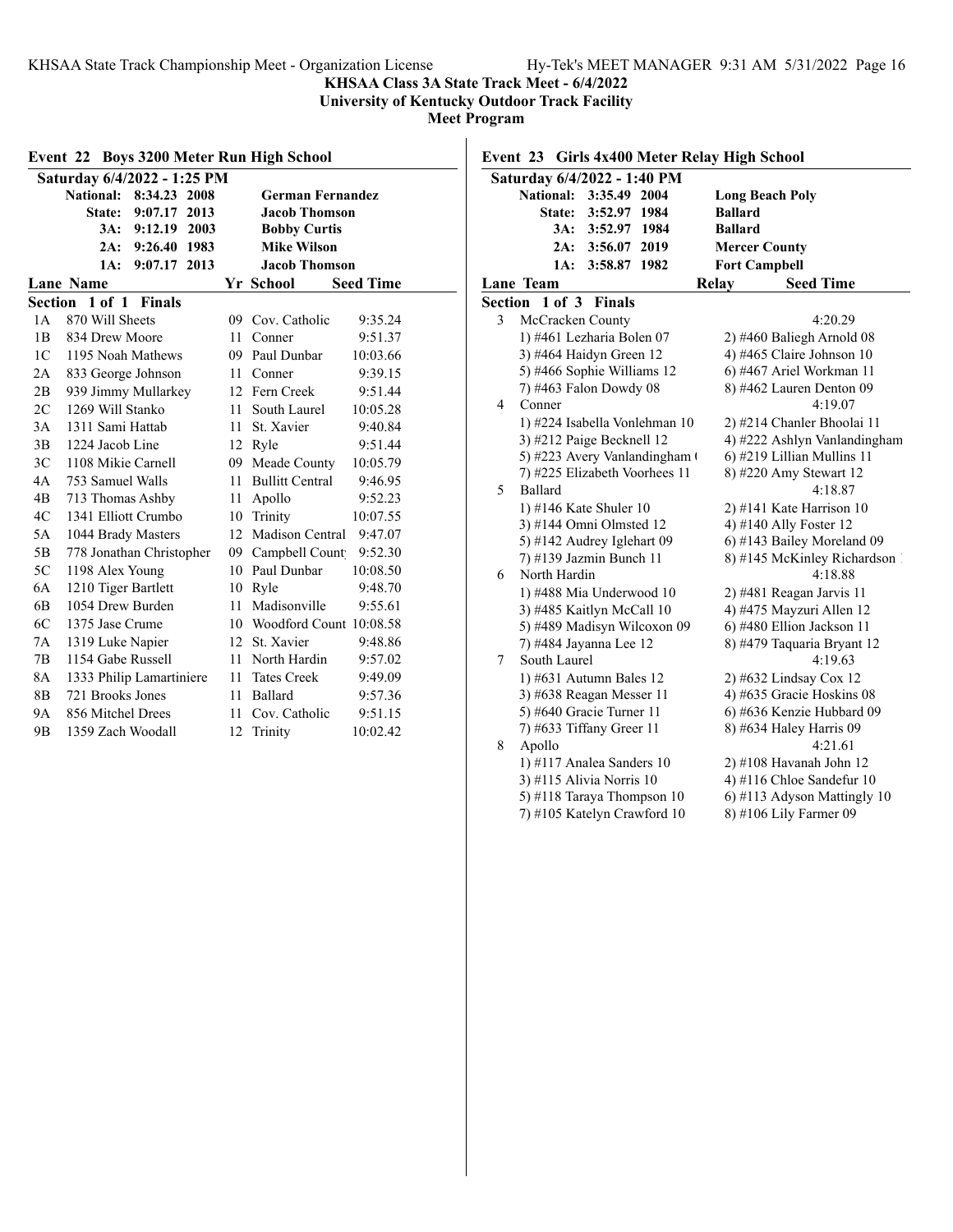**KHSAA Class 3A State Track Meet - 6/4/2022 University of Kentucky Outdoor Track Facility**

|   | Section 2 of 3 Finals(Event 23 Girls 4x400 Meter Relay High |                                | Section 3 of 3 Finals        |                               |
|---|-------------------------------------------------------------|--------------------------------|------------------------------|-------------------------------|
|   | 1 Cooper                                                    | 4:18.77                        | 1 Assumption                 | 4:13.54                       |
|   | 1) #238 Macey Ruth 12                                       | 2) #230 Carys Colgan 08        | 1) #120 Sophie Bouldin 12    | 2) #132 Julia Schmitt 10      |
|   | 3) #229 Addyson Brissey 08                                  | 4) #233 Gracie Iles 08         | 3) #137 Mattie Whitworth 10  | 4) #127 Sophie Jerome 12      |
|   | 5) #226 Simone Bessong 09                                   | 6) #235 Elissa Luckhardt 11    | 5) #135 Bella Siegel 11      | 6) #129 Kendall Norrenbrock 1 |
|   | 7) #236 Charli Moore 08                                     | 8) #228 Grace Blundy 10        | 7) #133 Lauren Schweitzer 11 | 8) #122 Lillian Broniak 09    |
| 2 | <b>Tates Creek</b>                                          | 4:17.32                        | 2 Ryle                       | 4:13.24                       |
|   | 1) #668 Gabrielle Fomby 11                                  | 2) #674 Kaycie Yockey 10       | 1) #595 Cassie Gripshover 08 | 2) #587 Madeline Berner 11    |
|   | 3) #673 Keyonna Walker 10                                   | 4) #670 DaKya Jackson 09       | 3) #600 Renae Kopser 12      | 4) #599 Allison Kopser 09     |
|   | 5) #665 Adriana Barnett 11                                  | 6) #671 Victoria Maksimenko 1  | 5) #593 Yasmin Garcia 12     | $6$ ) #603 Megan Niehaus 11   |
|   | 7) #711 Egypt Brooks 10                                     | 8) #667 Maiya Clark 11         | 7) #605 Madison Rabe 12      | 8) #601 Sarah Mason 12        |
| 3 | Central                                                     | 4:16.69                        | 3<br>Eastern                 | 4:08.82                       |
|   | 1) #199 Sanai Geer 10                                       | 2) #198 Sylviana Garcia 10     | 1) #283 Aliyah Allen 11      | 2) #284 Emily Bird 12         |
|   | 3) #203 Destiny Jones $10$                                  | 4) #201 Iyana Jenkins 10       | 3) #291 Nevaeh Hines 11      | 4) #296 Raven Payne 11        |
|   | 5) #197 Aniyah Edwards 10                                   | 6) #194 Nevaeh Bowling 10      | 5) #304 Abigail Wallace 11   | 6) #303 Nima Tooley 09        |
| 4 | West Jessamine                                              | 4:15.11                        | 7) #294 Abigail Johnson 08   | 8) #293 Maggie Jewell 11      |
|   | 1) #679 Karlie Galus 10                                     | 2) #690 Kiersten Stryker 10    | 4<br>Male                    | 4:06.27                       |
|   | 3) #689 Abby Rexford 10                                     | 4) #681 Lillian Hodge 11       | 1) #444 Emily Lowe 12        | 2) #448 Ra Myah Sheffield 12  |
|   | 5) #682 Mary Hodge 10                                       | 6) #687 Jordan McKenzie 09     | 3) #440 Alyssa Hughes 10     | 4) #435 Kylah Brooks 12       |
|   | 7) #678 Aly Doyle 09                                        | 8) #691 Ashleigh Teater 12     | 5) #443 Alivia Lilly 09      | 6) #441 Kamaya V Johnson 12   |
| 5 | Southwestern                                                | 4:14.59                        | 7) #437 Sydney Filippazzo 09 | 8) #447 Arianna Payne 09      |
|   | 1) #658 Bekah Clark 12                                      | 2) #656 Jadyn Campbell 11      | 5<br>Dupont Manual           | 4:02.41                       |
|   | 3) #659 Kate Golden 12                                      | 4) #663 Ayden Smiddy 11        | 1) #264 Alexandra Allen 09   | 2) #266 Hannah Cease 12       |
|   | 5) #657 Kathryn Carrington 11                               | 6) #660 Ansley Mounce 09       | 3) #276 Ruby Nwosu 12        | 4) #277 Jessica Secor 11      |
|   | 7) #662 Michayla Shea Seiber 1                              | 8) #661 Lydia Patterson 12     | 5) #279 Asia Sloan 10        | 6) #281 Mia Treinen 12        |
| 6 | Greenwood                                                   | 4:14.74                        | 7) #267 Stella Ford 09       | 8) #268 Mary Kathryn French 1 |
|   | 1) #349 Lily Clark 08                                       | $2)$ #350 Macy Daniels 10      | 6<br>Dixie Heights           | 4:05.21                       |
|   | 3) #354 Caroline Freeman 10                                 | 4) #351 Anna Drexel 11         | 1) #246 Harper Allen $08$    | 2) #247 Emily Bruns 09        |
|   | 5) #353 Claire Ellington 08                                 | 6) #356 Charlotte Johnson 07   | 3) #257 Abigail Kopp 11      | 4) #261 Veronica Orr 11       |
|   | 7) #352 Caroline Drexel 08                                  | 8) #362 Abby Walker 10         | 5) #256 Dahlia Kissel 09     | 6) #252 Cameron Grice 09      |
| 7 | <b>Scott County</b>                                         | 4:16.13                        | 7) #253 Alayna Hocker 08     | 8) #259 Ashley O'Brien 09     |
|   | 1) #624 Maquoia Raglin 12                                   | 2) #622 Maureen Mann 10        | 7 Henry Clay                 | 4:06.57                       |
|   | 3) #626 Jala Trent 10                                       | 4) #625 Bryce Thornsbury 10    | 1) #385 Elliott Pennell 12   | 2) #390 Olivia Sparks 11      |
|   | 5) #620 Claire Inabinet 08                                  | 6) #618 Sarah Alford 11        | 3) #392 Janna Whaley 11      | 4) #393 Ainsley Wilson 11     |
|   | 7) #621 Gabrielle Iwere 09                                  | 8) #623 Bre Penney 12          | 5) #394 Ava Wilson 09        | 6) #388 Makenna Rose 11       |
| 8 | Notre Dame                                                  | 4:16.86                        | 7) #381 Maddox Ingram 10     | 8) #379 Savannah Daugherty 10 |
|   | 1) #513 Anna Meade 11                                       | 2) #508 Julia Grace 09         | 8<br>Madison Central         | 4:12.79                       |
|   | 3) #505 Jaden Conner 11                                     | 4) #499 Kylie Aytes 12         | 1) #414 Raigan Daugherty 09  | 2) #421 Emma McDowell 09      |
|   | 5) #500 Natalie Bain 12                                     | 6) #502 Jasmine Barczak 10     | 3) #415 Alycia Fain 11       | 4) #422 Ciara O'Shea 11       |
|   | 7) #501 Ryan Baker 10                                       | 8) #510 Karissa Janiszewski 11 | 5) #423 Amilya Reynolds 10   |                               |
| 9 | Paul Dunbar                                                 | 4:18.00                        | 9 Lafayette                  | 4:13.49                       |
|   | 1) #567 Skyler Trowel $10$                                  | 2) #564 Sydney Rose 12         | 1) #403 Holland Kantar 11    | $2)$ #402 Gwen Gaffney 09     |
|   | 3) #565 Natalie Seng 10                                     | 4) #552 Keira Antoni 10        | 3) #408 Ileanna Wilson 09    | 4) #399 Anaya Brown 12        |
|   | 5) #554 Brittany Baird 12                                   | 6) #559 Asha Gill 12           | 5) #407 Campbell Tippey $10$ | 6) #409 Meredith Wilson 12    |
|   | 7) #551 Vanessa Alonso 12                                   | 8) #556 Ella Bryant 12         | 7) #406 Molly Matthews 09    | 8) #400 Sophia Cahill 09      |
|   |                                                             |                                |                              |                               |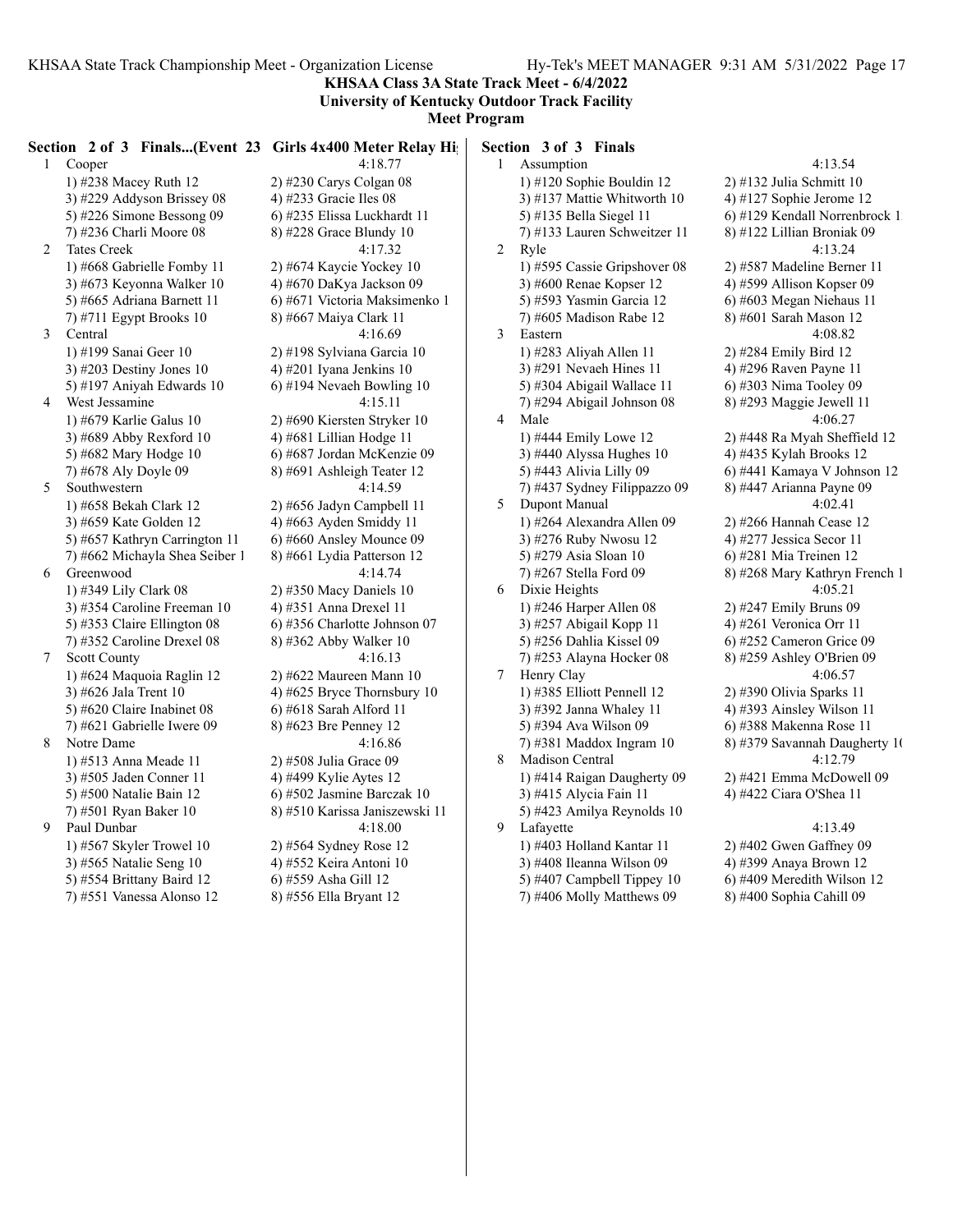**KHSAA Class 3A State Track Meet - 6/4/2022 University of Kentucky Outdoor Track Facility**

### **Meet Program**

| Event 24 Boys 4x400 Meter Relay High School |                               | ື້ |
|---------------------------------------------|-------------------------------|----|
| Saturday 6/4/2022 - 1:55 PM                 |                               |    |
| <b>National:</b><br>3:07.40 1985            | <b>Hawthorne High School</b>  |    |
| 3:16.78 1985<br><b>State:</b>               | <b>Eastern</b>                |    |
| 3A:<br>3:16.78 1985                         | <b>Eastern</b>                |    |
| 3:19.43 1988<br>2A:                         | Paducah Tilghman              |    |
| 3:21.40 1982<br>1A:                         | <b>Trigg County</b>           |    |
| Lane Team                                   | <b>Seed Time</b><br>Relay     |    |
| Section 1 of 3 Finals                       |                               |    |
| 3<br>Fairdale                               | 3:36.90                       |    |
| 1) #928 Dayton Bradshaw 11                  | 2) #929 Malachi Crawford 11   |    |
| 3) #931 Bertin Ndizihiwe 11                 | 4) #934 Jayshawn White 11     |    |
| 5) #933 Myles Smithson 12                   | 6) #927 Malik Battle 10       |    |
| 7) #926 Kwame Anderson 09                   |                               |    |
| 4<br><b>Scott County</b>                    | 3:36.44                       |    |
| 1) #1240 Jeremy Hamilton 12                 | 2) #1238 Jayden Fields 09     |    |
| 3) #1235 Danny Armstrong 11                 | 4) #1246 Elijah Tarter 12     |    |
| 5) #1236 Jermiah Clark 08                   | 6) #1243 Jacob Olsen 12       |    |
| 7) #1241 Ellis Huguely $10$                 | 8) #1244 Lucas Ratcliff 09    |    |
| 5<br>Meade County                           | 3:35.36                       |    |
| 1) #1116 Phryxus Mangay-Ayar                | 2) #1117 Lukas Spohn 11       |    |
| 3) #1115 Justin Madden 11                   | 4) #1113 Roman Gonsalves 12   |    |
| 5) #1109 Chad Dahl 10                       | 6) #1114 Garrett Heiner 11    |    |
| 7) #1112 Jayden Gonsalves 12                | 8) #1118 Ethan Webster 12     |    |
| Collins<br>6                                | 3:35.97                       |    |
| 1) #824 Peter Sproul 12                     | $2)$ #821 Kiya Ledford 11     |    |
| 3) #827 Greyson Wehrheim 10                 | 4) #826 Gabriel Vergara 12    |    |
| 5) #825 Melbyn Velasquez 10                 | $6$ ) #820 Nathan Janes 09    |    |
| 7) #822 Cole Martens 12                     | 8) #823 Elijah Patton 12      |    |
| Central Hardin<br>7                         | 3:36.52                       |    |
| 1) #802 Terry Brooks 11                     | 2) #811 Kase VanBlijenburgh 1 |    |
| 3) #804 Chip Collins 11                     | 4) #805 Seth Holbrook 12      |    |
| 5) #809 Drake Sanders 11                    | 6) #808 Carter Robinson 12    |    |
| 7) #810 Gavin Scanlon 10                    | 8) #800 Alex Argueta 11       |    |
| North Laurel<br>8                           | 3:38.46                       |    |
| 1) #1161 Xander Harris 09                   | 2) #1159 Jasper Hampton 11    |    |
| 3) #1167 Noah Steely 12                     | 4) #1158 Alex Garcia 12       |    |
| 5) #1157 Cam Anderson 07                    | 6) #1163 Hunter Morgan $10$   |    |
| 7) #1162 Josh Hoskins 10                    | 8) #1165 Trenton Pool 08      |    |
|                                             |                               |    |

# **Section 2 of 3 Finals**

| 1 | McCracken County             | 3:35.18                      |
|---|------------------------------|------------------------------|
|   | 1) #1100 Caleb Joyce 10      | 2) #1095 James Barragan 09   |
|   | 3) #1098 Jeremiah Grogan 11  | 4) #1101 Corbin Knight 10    |
|   | 5) #1099 Dawson Hayden 08    | $6)$ #1103 Thomas Newton 10  |
|   | 7) #1104 Finn Palmer 10      | 8) #1097 Daivon Dunbar 09    |
| 2 | <b>Tates Creek</b>           | 3:34.53                      |
|   | 1) #1335 Kobe Middleton 11   | 2) #1340 Andrew Witherington |
|   | 3) #1336 Dominick Robles 11  | 4) #1338 Reeve VanDemark 12  |
|   | 5) #1329 Braylon Grady 11    | $6)$ #1331 Stephen Jones 09  |
|   | 7) #1339 Michael Webb 12     | 8) #1330 Cartez Guy 10       |
| 3 | South Laurel                 | 3:31.61                      |
|   | 1) #1268 Will McCowan 12     | 2) #1269 Will Stanko 11      |
|   | 3) #1270 Jeremy Steele 11    | 4) #1271 Jacob Tapscott 11   |
|   | 5) #1265 Chris Greer 12      | 6) #1272 Bryce Trosper 12    |
|   | 7) #1266 Andrew Hurley 10    | 8) #1264 Josh Fee 12         |
| 4 | Cov. Catholic                | 3:31.26                      |
|   | 1) #855 Jake Dickman 11      | 2) #869 Ty Rottinghaus 11    |
|   | 3) #858 Josh Flood 10        | 4) #859 Seth Gruner 12       |
|   | 5) #857 Jack Fleck 09        | 6) #852 Liam Barker 11       |
|   | 7) #862 Reid Hummel 12       | 8) #868 Luke Meagher 10      |
| 5 | Lafayette                    | 3:30.14                      |
|   | 1) #1036 Benjamin Tussey 12  | 2) #1032 Reed Richardson 11  |
|   | 3) #1037 Daniel Whitaker 12  | 4) #1035 Jackson Stone 12    |
|   | 5) #1030 Caden Prigge 12     | 6) #1025 Derek Combs 11      |
|   | $(7)$ #1033 Cameron Smith 10 | 8) #1029 Alex Price 11       |
| 6 | Paul Dunbar                  | 3:31.22                      |
|   | 1) #1190 Zach Carter 12      | 2) #1191 David Edmonds 12    |
|   | 3) #1194 Brock Kaczmarek 11  | 4) #1196 Nick Pinto 12       |
|   | 5) #1188 Josh Arnett 09      | 6) #1189 Ralph Bright 11     |
|   | 7) #1192 Lance Hixson 11     | 8) #1193 Emmanuel Illunga 11 |
| 7 | Ryle                         | 3:31.33                      |
|   | 1) #1222 Collin Hitch 12     | 2) #1226 Braxton Portwood 10 |
|   | 3) #1217 Rian Gallagher 12   | 4) #1234 Samuel Webb 12      |
|   | 5) #1229 Evan Smith 10       | 6) #1215 Cameron Engel 12    |
|   | 7) #1221 John Heater 10      |                              |
| 8 | <b>Bullitt East</b>          | 3:31.84                      |
|   | 1) #756 Jack Gentry 11       | 2) #754 Tyler Bass 12        |
|   | 3) #759 Isaiah Malone 12     | 4) #755 Travis Egan 11       |
|   | 5) #758 Chase Hughes 12      | 6) #761 Aiden Siegel 09      |
|   | 7) #760 Owen Mueller 07      | 8) #762 Gage Thorpe 11       |
| 9 | Woodford County              | 3:34.95                      |
|   | 1) #1385 Jack Lehmkuhler 10  | 2) #1377 Sawyer Ford 11      |
|   | 3) #1387 Jackson Moffett 12  | 4) #1380 Jackson Gordon 12   |
|   | 5) #1386 Matthew Mitchell 09 | 6) #1378 Fabian Garcia 12    |
|   | 7) #1389 Davion Sturgis 09   | 8) #1375 Jase Crume 10       |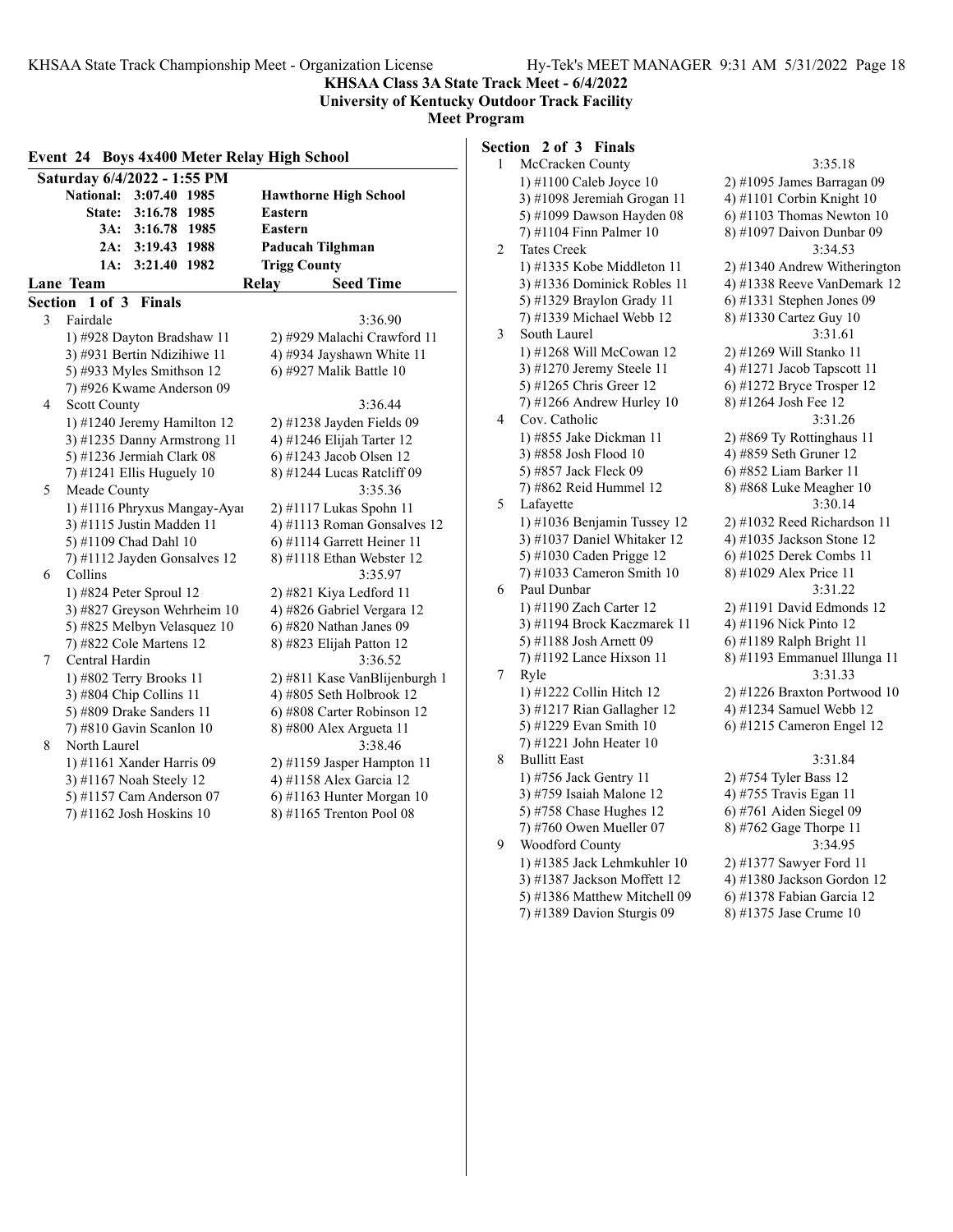**KHSAA Class 3A State Track Meet - 6/4/2022**

**University of Kentucky Outdoor Track Facility**

**Meet Pro** 

|   | Section 3 of 3 Finals(Event 24 Boys 4x400 Meter Relay Hights |                               |
|---|--------------------------------------------------------------|-------------------------------|
| 1 | Cooper                                                       | 3:29.88                       |
|   | 1) #849 Joshua Stepner 12                                    | 2) #841 Elijah Harrison 10    |
|   | 3) #851 Preston Winiger 10                                   | 4) #844 Austin Liversgowdy 11 |
|   | 5) #842 Landon LaCroix 10                                    | 6) #850 Caleb Stidham 11      |
|   | 7) #846 Alex Prevatte $10$                                   | 8) #839 Jake Childress 12     |
| 2 | Fern Creek                                                   | 3:28.37                       |
|   | 1) #942 Kade Schooling 12                                    | 2) #938 Dominiquic Martin 12  |
|   | 3) #941 Elijah Robertson 12                                  | 4) #944 Jamiere Weaver 12     |
| 3 | St. Xavier                                                   | 3:28.28                       |
|   | 1) #1313 Nate Jarboe 12                                      | 2) #1318 Michael Moretti 12   |
|   | 3) #1303 Nick Brooks 12                                      | 4) #1327 Nick Stockdale 10    |
|   | 5) #1306 Trae Burns 12                                       | 6) #1328 Blake Whiteley 12    |
|   | 7) #1305 James Burnett 09                                    | 8) #1304 Cooper Brown 10      |
| 4 | Central                                                      | 3:27.19                       |
|   | 1) #791 Jakoby Graves 11                                     | 2) #794 Uriah Points 09       |
|   | 3) #792 Adrian Johnson 10                                    | 4) #793 Kameron Jones 12      |
|   | 5) #797 Ashton Tunstull 10                                   | 6) #796 Cyril Tchouta 11      |
|   | 7) #790 Abraham Brown 09                                     | 8) #798 Khrystain Washington  |
| 5 | Male                                                         | 3:25.47                       |
|   | 1) #1077 Van Thrasher 11                                     | 2) #1074 Brandon Richardson ( |
|   | 3) #1069 Antonio Harris 09                                   | 4) #1070 Matthew Hinz 11      |
|   | 5) #1071 Jayden Jarrett 11                                   | 6) #1076 Garrett Steed 12     |
|   | 7) #1079 Josiah Washington 12                                | 8) #1065 Demetrius Dunlap 11  |
| 6 | Marshall County                                              | 3:26.14                       |
|   | 1) #1089 Preston Lamb 11                                     | 2) #1091 Ethan McCarty 11     |
|   | 3) #1082 Will Davis 12                                       | 4) #1084 Cade Flatt 12        |
|   | 5) #1081 Kian Court 12                                       | 6) #1093 Jett Sealock 12      |
|   | 7) #1085 Isaac Hodges 09                                     | 8) #1088 Isaac Kinsey 10      |
| 7 | Dupont Manual                                                | 3:28.14                       |
|   | 1) #890 Romaro Knight 10                                     | 2) #881 Jeremiah Blakey 11    |
|   | 3) #891 Jawaun Northington 12                                | 4) #887 Sam Howlett 12        |
|   | 5) #880 Aiden Blakey 09                                      | 6) #884 Charlie Flowers 10    |
|   | 7) #885 Howie Gant 11                                        | 8) #883 Jonah Crenshaw 12     |
| 8 | North Hardin                                                 | 3:28.36                       |
|   | 1) #1152 Dontae Robinson 12                                  | 2) #1139 Jalen Alfonso 11     |
|   | 3) #1144 Alejandro Tomas Gard                                | 4) #1141 Kairell Avery 12     |
|   | 5) #1154 Gabe Russell 11                                     | 6) #1140 Andrew Ames 12       |
|   | 7) #1148 Nehki Hunter 12                                     | 8) #1156 Devin Sealey 11      |
| 9 | Oldham County                                                | 3:28.63                       |
|   | 1) #1172 Jacob Davis 12                                      | $2)$ #1174 Gus Tichenor 12    |
|   | 3) #1176 Canon Weaver 12                                     | 4) #1178 Nic Yamnitz 12       |
|   | 5) #1177 Matthew Whitlock 09                                 |                               |

|                         | Event 25 Girls Shot Put High School<br>Saturday 6/4/2022 - 10:30 AM |     |                             |                  |
|-------------------------|---------------------------------------------------------------------|-----|-----------------------------|------------------|
|                         | National: 57-01.25 2017                                             |     | <b>Alyssa Wilson</b>        |                  |
|                         | State: 43-07.25 1994                                                |     | <b>Carla Prewitt</b>        |                  |
|                         | 3A: 43-07.25 1994                                                   |     | Carla Prewitt               |                  |
|                         | 2A: 42-10.50 2006                                                   |     | Pam Bell                    |                  |
|                         | 40-04<br>1999<br>1A:                                                |     | <b>Shelley Mayes</b>        |                  |
| Pos                     | Name                                                                |     | Yr School                   | <b>Seed Mark</b> |
| Flight                  | 1 of 2<br><b>Finals</b>                                             |     |                             |                  |
| 1                       | 312 Baylee Wilson                                                   |     | 12 Fern Creek               | 31-05.00         |
| $\overline{c}$          | 569 Skylar Vaught                                                   |     | 09 Paul Dunbar              | 31-05.00         |
| 3                       | 365 Keianna Alexander                                               |     | 10 Henderson Coun 31-05.50  |                  |
| $\overline{4}$          | 637 Grace Leis                                                      | 11. | South Laurel                | 31-07.00         |
| 5                       | 250 Alivia Carter                                                   |     | 12 Dixie Heights            | 31-07.50         |
| 6                       | 675 Jennifer Zachman                                                | 11  | <b>Tates Creek</b>          | 31-08.00         |
| $\tau$                  | 542 Trinity Hogg                                                    |     | 10 Owensboro                | 31-08.25         |
| 8                       | 452 Bailey Allred                                                   |     | 10 Marshall County 31-09.75 |                  |
| 9                       | 270 Kennedy Hampton                                                 |     | 12 Dupont Manual 31-10.25   |                  |
| 10                      | 471 Savannah Parker                                                 |     | 12 Montgomery Co 32-00.50   |                  |
| 11                      | 457 Phoebe Ramsey                                                   |     | 10 Marshall County 32-02.00 |                  |
| 12                      | 278 Zoey Shahid-Scott                                               | 10  | Dupont Manual 34-00.25      |                  |
| Flight                  | 2 of 2 Finals                                                       |     |                             |                  |
| $\mathbf{1}$            | 490 Mckenzie Williams                                               |     | 12 North Hardin             | 34-03.75         |
| $\overline{\mathbf{c}}$ | 486 Anna Meredith                                                   |     | 10 North Hardin             | 34-05.25         |
| 3                       | 288 Olie Dabney                                                     |     | 12 Eastern                  | 34-09.00         |
| 4                       | 639 Chloe Powenski                                                  |     | 09 South Laurel             | 34-09.50         |
| 5                       | 396 Lori Moyd                                                       |     | 12 Hopkinsville             | 35-00.75         |
| 6                       | 578 Lexi Lawless                                                    |     | 10 Pulaski County           | 35-02.00         |
| $\overline{7}$          | 313 Gabby Wilson                                                    |     | 10 Fern Creek               | 35-06.50         |
| 8                       | 507 Ella Goetz                                                      |     | 09 Notre Dame               | 35-09.50         |
| 9                       | 520 Reagan Cheatham                                                 |     | 11 Oldham County 36-02.25   |                  |
| 10                      | 664 Catherine Armishaw                                              |     | 12 Tates Creek              | 36-04.00         |
| 11                      | 101 Trinity Gottler                                                 | 11  | Anderson Count 39-08.00     |                  |
| 12                      | 343 Brooklyn Hammons                                                |     | 12 Grant County             | 41-02.00         |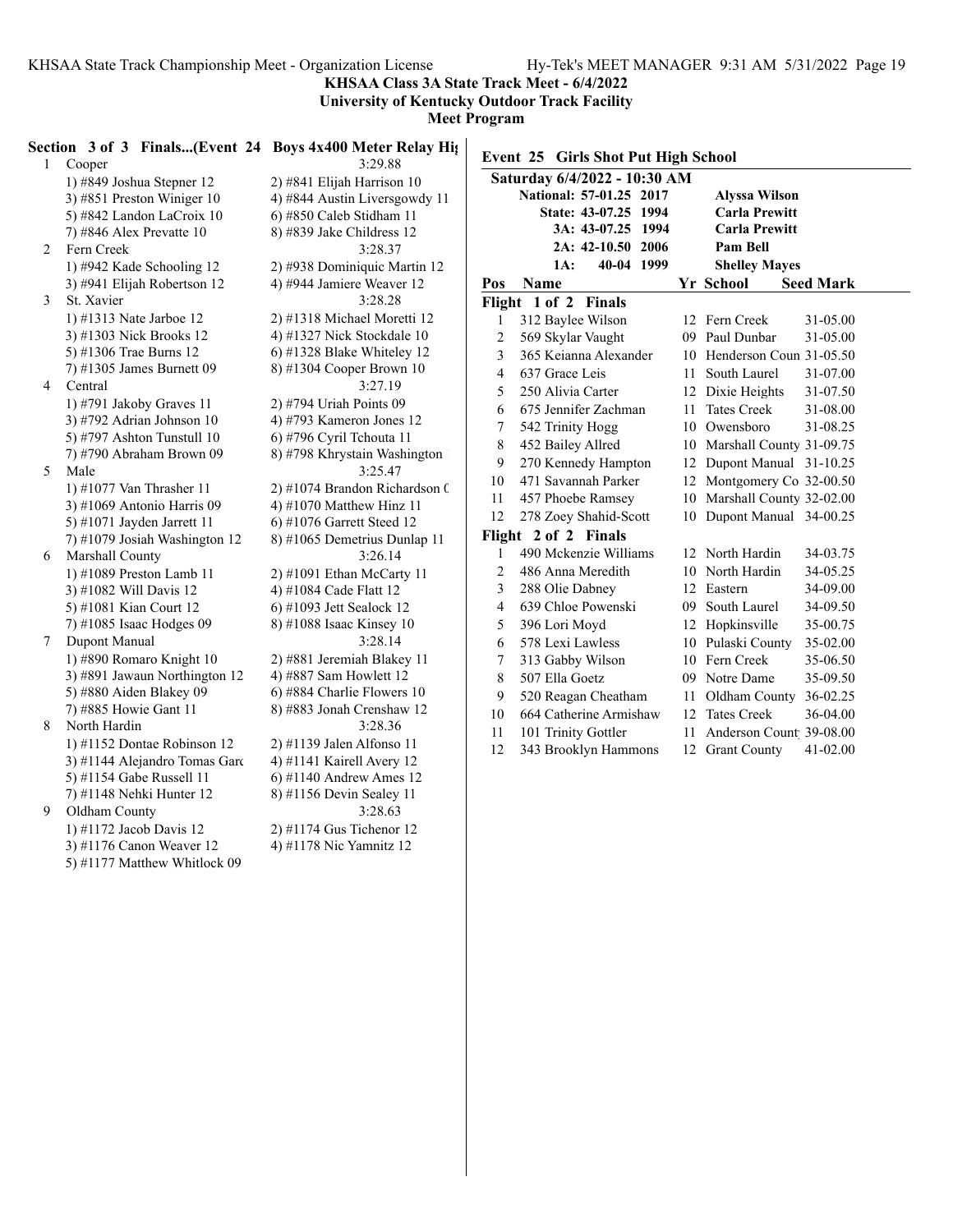**KHSAA Class 3A State Track Meet - 6/4/2022**

**University of Kentucky Outdoor Track Facility**

**Meet Program**

|                | <b>Boys Shot Put High School</b><br>Event 26            |    |                             |                  |  |  |  |
|----------------|---------------------------------------------------------|----|-----------------------------|------------------|--|--|--|
|                | Saturday 6/4/2022 - 9:00 AM                             |    |                             |                  |  |  |  |
|                | <b>National:</b><br>77-00 1979<br><b>Michael Carter</b> |    |                             |                  |  |  |  |
|                | 67-00 1969<br>State:<br><b>Jesse Stuart</b>             |    |                             |                  |  |  |  |
|                | 3A: 63-09.50 2018<br><b>Bryan Hudson</b>                |    |                             |                  |  |  |  |
|                | 2A: 65-07.50 2003                                       |    | <b>Andy Fryman</b>          |                  |  |  |  |
|                | 67-00<br>1969<br>1A:                                    |    | <b>Jesse Stuart</b>         |                  |  |  |  |
| Pos            | Name                                                    |    | Yr School                   | <b>Seed Mark</b> |  |  |  |
|                | Flight 1 of 2 Finals                                    |    |                             |                  |  |  |  |
| 1              | 1320 Tyler Neal                                         | 10 | St. Xavier                  | 43-05.50         |  |  |  |
| 2              | 1171 Bryan Coleman                                      | 12 | Oldham County               | 43-08.00         |  |  |  |
| 3              | 948 Caden Johnson                                       | 12 | Douglass                    | 43-08.50         |  |  |  |
| 4              | 1051 Sam Grinstead                                      |    | 12 Madison Souther 43-10.50 |                  |  |  |  |
| 5              | 1021 Terique Murphy Ada                                 |    | 11 Henry Clay               | 44-00.50         |  |  |  |
| 6              | 1257 Aidan Harris                                       | 11 | Simon Kenton                | 44-02.25         |  |  |  |
| 7              | 1011 James Salchli                                      | 12 | Greenwood                   | 44-03.25         |  |  |  |
| 8              | 1361 Zach Zimmerman                                     | 10 | Trinity                     | 44-04.00         |  |  |  |
| 9              | 871 Max Ward                                            |    | 12 Cov. Catholic            | 44-06.50         |  |  |  |
| 10             | 715 Jack Muncaster                                      | 11 | Atherton                    | 45-04.50         |  |  |  |
| 11             | 1064 Brandon Dobbs                                      |    | 12 Male                     | 45-10.75         |  |  |  |
| 12             | 863 Kaleb Kiely                                         | 12 | Cov. Catholic               | 46-04.75         |  |  |  |
| Flight         | 2 of 2 Finals                                           |    |                             |                  |  |  |  |
| 1              | 1013 Bryce Tapp                                         | 11 | Henderson Coun 46-10.25     |                  |  |  |  |
| 2              | 1263 Joseph Vormbrock                                   |    | 12 Simon Kenton             | 46-10.75         |  |  |  |
| 3              | 1379 Grant Garrison                                     | 11 | Woodford Count 48-04.00     |                  |  |  |  |
| $\overline{4}$ | 1096 LeAndre Bolen Jr                                   | 12 | McCracken Cou 48-07.00      |                  |  |  |  |
| 5              | 1166 Luke Robinson                                      | 11 | North Laurel                | 49-02.00         |  |  |  |
| 6              | 1245 Cristian Rodriguez                                 |    | 09 Scott County             | 49-04.50         |  |  |  |
| 7              | 1314 Ashton Jones                                       |    | 10 St. Xavier               | 50-00.00         |  |  |  |
| 8              | 937 Emmanuel Lopez                                      |    | 12 Fern Creek               | 50-10.50         |  |  |  |
| 9              | 904 Alexander Cole                                      |    | 12 Eastern                  | 51-06.50         |  |  |  |
| 10             | 1273 Grayson Brashear                                   | 11 | South Oldham                | 52-06.25         |  |  |  |
| 11             | 1083 Ben Fiser                                          |    | 12 Marshall County 53-00.75 |                  |  |  |  |
| 12             | 1151 Ethan Rice                                         | 12 | North Hardin                | 53-03.75         |  |  |  |

### **Event 27 Girls Discus Throw High School**

|                | Saturday 6/4/2022 - 9:00 AM     |    |                         |                  |
|----------------|---------------------------------|----|-------------------------|------------------|
|                | <b>National:</b><br>191-06 2012 |    | <b>Shelby Vaughan</b>   |                  |
|                | 143-09<br>2021<br><b>State:</b> |    | <b>Brooklyn Hammons</b> |                  |
|                | 3A:<br>143-09 2021              |    | <b>Brooklyn Hammons</b> |                  |
|                | 2A:<br>142-02 2015              |    | <b>Lilli Popovich</b>   |                  |
|                | 125-09<br>2011<br>1A:           |    | <b>Brianna McCarthy</b> |                  |
| Pos            | Name                            |    | Yr School               | <b>Seed Mark</b> |
|                | Flight 1 of 2 Finals            |    |                         |                  |
| 1              | 200 Sidney Green                |    | 12 Central              | 88-06            |
| $\overline{c}$ | 169 Mariah Gardner              | 11 | <b>Bullitt East</b>     | 95-00            |
| 3              | 454 Chaney Fulton               |    | 12 Marshall County      | 97-02            |
| 4              | 507 Ella Goetz                  |    | 09 Notre Dame           | 97-08            |
| 5              | 398 Madelyn Blakey              |    | 09 Lafayette            | 99-01            |
| 6              | 695 Olivia Dabney               |    | 09 Woodford Count       | 99-04            |
| 7              | 365 Keianna Alexander           |    | 10 Henderson Coun       | 99-09            |
| 8              | 644 Biz Gold                    | 11 | South Oldham            | 101-02           |
| 9              | 486 Anna Meredith               |    | 10 North Hardin         | 102-03           |
| 10             | 111 Mary Ann Lyons              | 10 | Apollo                  | 102-03           |
| 11             | 669 Ashton Harris               |    | 10 Tates Creek          | 103-03           |
| 12             | 637 Grace Leis                  | 11 | South Laurel            | 105-02           |
| Flight         | 2 of 2 Finals                   |    |                         |                  |
| 1              | 578 Lexi Lawless                |    | 10 Pulaski County       | 106-00           |
| 2              | 377 Haden Wolfe                 | 11 | Henderson Coun          | 107-08           |
| 3              | 455 Georgia Hall                | 11 | Marshall County         | 108-02           |
| 4              | 520 Reagan Cheatham             | 11 | Oldham County           | 108-05           |
| 5              | 653 Nailah Nwanguma             | 11 | South Warren            | 108-08           |
| 6              | 702 Reagan Hash                 |    | 12 Woodford Count       | 109-00           |
| 7              | 313 Gabby Wilson                | 10 | Fern Creek              | 110-04           |
| 8              | 288 Olie Dabney                 | 12 | Eastern                 | 110-11           |
| 9              | 555 Spencer Berry               |    | 12 Paul Dunbar          | 113-01           |
| 10             | 664 Catherine Armishaw          |    | 12 Tates Creek          | 121-04           |
| 11             | 101 Trinity Gottler             | 11 | <b>Anderson Count</b>   | 134-00           |
| 12             | 343 Brooklyn Hammons            | 12 | <b>Grant County</b>     | 141-00           |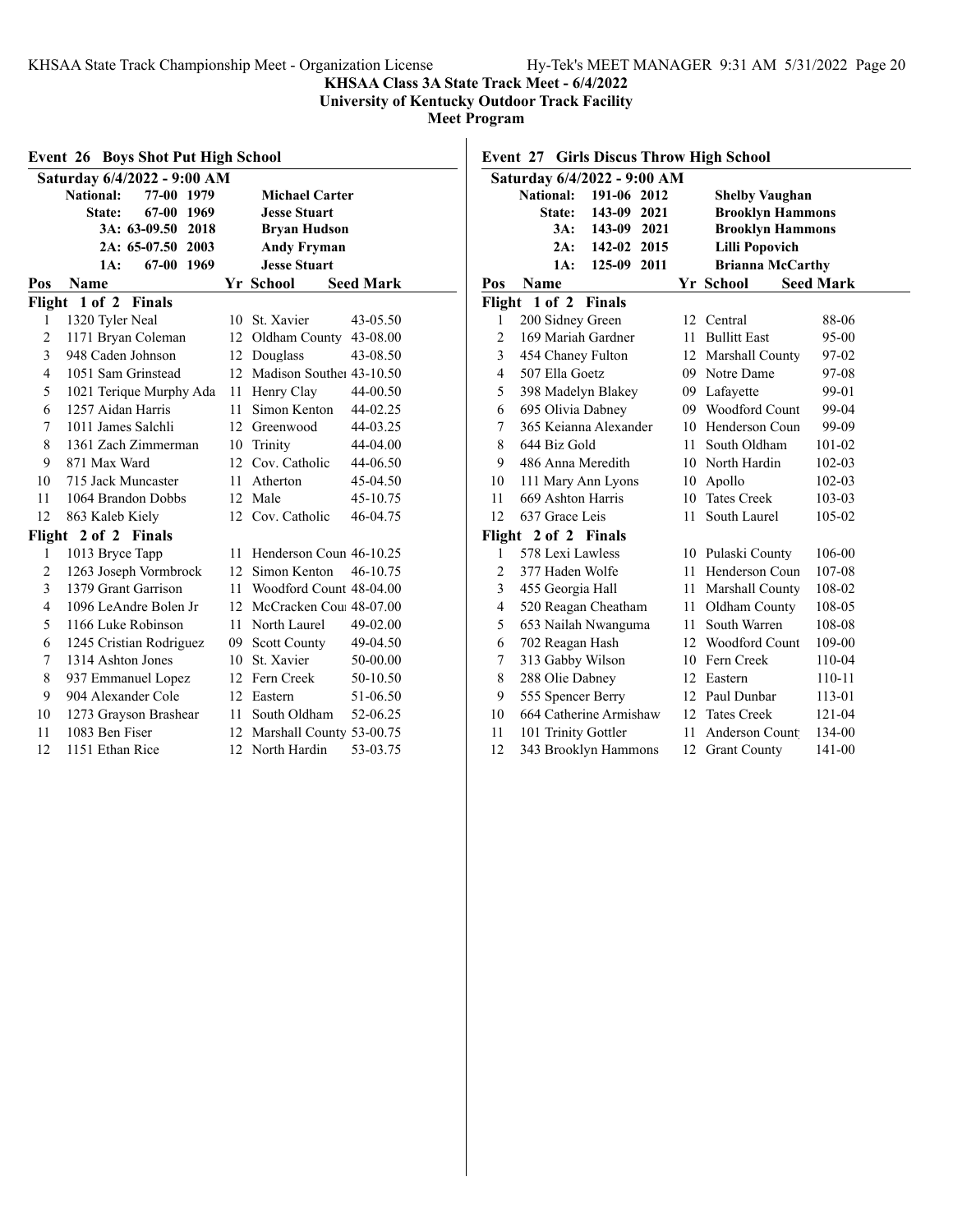**KHSAA Class 3A State Track Meet - 6/4/2022**

**University of Kentucky Outdoor Track Facility**

**Meet Program**

| <b>Boys Discus Throw High School</b><br>Event 28 |                              |      |                      |                  |  |
|--------------------------------------------------|------------------------------|------|----------------------|------------------|--|
|                                                  | Saturday 6/4/2022 - 10:30 AM |      |                      |                  |  |
|                                                  | National:<br>236-06 2009     |      | <b>Mason Finley</b>  |                  |  |
|                                                  | 194-11<br><b>State:</b>      | 2003 | <b>Andy Fryman</b>   |                  |  |
|                                                  | 3A:<br>193-01                | 2010 | <b>Kyle Jenkins</b>  |                  |  |
|                                                  | 194-11<br>2A:                | 2003 | <b>Andy Fryman</b>   |                  |  |
|                                                  | 1A:<br>185-02                | 1984 | <b>John Poehlein</b> |                  |  |
| Pos                                              | Name                         |      | Yr School            | <b>Seed Mark</b> |  |
| Flight                                           | $1$ of $2$<br><b>Finals</b>  |      |                      |                  |  |
| 1                                                | 952 Joel Roberts             | 10   | Douglass             | 128-09           |  |
| $\overline{2}$                                   | 726 Kannon Wyche             | 11   | Ballard              | 129-04           |  |
| 3                                                | 1352 Rocco Pfeiffer          |      | 09 Trinity           | 129-06           |  |
| 4                                                | 1011 James Salchli           |      | 12 Greenwood         | 130-02           |  |
| 5                                                | 1166 Luke Robinson           |      | 11 North Laurel      | 132-00           |  |
| 6                                                | 1320 Tyler Neal              | 10   | St. Xavier           | 133-10           |  |
| 7                                                | 1173 Dustin Keown            | 12   | Oldham County        | 135-02           |  |
| 8                                                | 1228 Gabe Savage             | 12   | Ryle                 | 135-06           |  |
| 9                                                | 1280 Rex Lagerblade          |      | 10 South Oldham      | 136-03           |  |
| 10                                               | 1171 Bryan Coleman           |      | 12 Oldham County     | 136-06           |  |
| 11                                               | 1345 Connor Kalvar           | 11   | Trinity              | 138-09           |  |
| 12                                               | 1379 Grant Garrison          | 11   | Woodford Count       | 140-06           |  |
|                                                  | Flight 2 of 2 Finals         |      |                      |                  |  |
| 1                                                | 835 Grant Reece              | 11.  | Conner               | 142-09           |  |
| $\overline{2}$                                   | 788 Hunter Wiseman           |      | 10 Campbell Count    | 143-00           |  |
| 3                                                | 1073 Elijah Manning          | 12   | Male                 | 147-08           |  |
| 4                                                | 1049 Lane Brockman           | 12   | Madison Souther      | 150-01           |  |
| 5                                                | 1315 Grayson Karleski        | 12   | St. Xavier           | 152-04           |  |
| 6                                                | 1096 LeAndre Bolen Jr        |      | 12 McCracken Cou     | 154-04           |  |
| 7                                                | 937 Emmanuel Lopez           |      | 12 Fern Creek        | 156-00           |  |
| 8                                                | 1013 Bryce Tapp              |      | 11 Henderson Coun    | 156-01           |  |
| 9                                                | 1083 Ben Fiser               | 12   | Marshall County      | 159-06           |  |
| 10                                               | 1273 Grayson Brashear        | 11   | South Oldham         | 162-09           |  |
| 11                                               | 904 Alexander Cole           |      | 12 Eastern           | 175-06           |  |
| 12                                               | 1151 Ethan Rice              | 12   | North Hardin         | 186-00           |  |

**Event 29 Girls Long Jump High School**

| Saturday 6/4/2022 - 9:00 AM |                             |        |                              |                  |  |
|-----------------------------|-----------------------------|--------|------------------------------|------------------|--|
|                             | National: 22-01.75 1976     |        | <b>Kathy McMillan</b>        |                  |  |
|                             | $20 - 04$<br>1975<br>State: |        | <b>Maxine Graham</b>         |                  |  |
|                             | 3A: 19-09.25 2016           |        | <b>Alexis Gibbons</b>        |                  |  |
|                             | 19-00 2021<br>2A:           |        | <b>Emma Lawrence</b>         |                  |  |
|                             | 1A:<br>20-04 1975           |        | <b>Maxine Graham</b>         |                  |  |
| Pos                         | Name                        |        | Yr School                    | <b>Seed Mark</b> |  |
| Flight                      | $1$ of $2$<br><b>Finals</b> |        |                              |                  |  |
| 1                           | 375 Hayden Tichenor         | 11     | Henderson Coun 15-05.00      |                  |  |
| $\overline{2}$              | 500 Natalie Bain            |        | 12 Notre Dame                | 15-05.50         |  |
| 3                           | 597 Allie Hungler           |        | 10 Ryle                      | 15-07.00         |  |
| $\overline{\mathcal{L}}$    | 207 Serena McNeilly         | 11     | Central Hardin               | 15-07.00         |  |
| 5                           | 626 Jala Trent              | 10     | <b>Scott County</b>          | 15-07.50         |  |
| 6                           | 274 India McCormick         |        | 11 Dupont Manual             | 15-08.00         |  |
| 7                           | 477 Destiny Barnes          |        | 11 North Hardin              | 15-09.50         |  |
| 8                           | 178 Brooklyn Mitchell       |        | 11 Butler                    | 15-10.00         |  |
| 9                           | 614 Radhiya Cobble          |        | 09 Sacred Heart              | 15-10.00         |  |
| 10                          | 185 Jenna Gies              | 12     | Campbell Count 15-10.00      |                  |  |
| 11                          | 291 Nevaeh Hines            | 11     | Eastern                      | 15-11.00         |  |
| 12                          | 203 Destiny Jones           |        | 10 Central                   | 16-00.00         |  |
| 13                          | 691 Ashleigh Teater         |        | 12 West Jessamine            | 16-01.00         |  |
| Flight                      | 2 of 2 Finals               |        |                              |                  |  |
| 1                           | 140 Ally Foster             |        | 12 Ballard                   | 16-02.50         |  |
| $\overline{2}$              | 208 Autumn Bell             |        | 12 Christian County 16-03.50 |                  |  |
| 3                           | 432 Kaylynn Wright          |        | 12 Madison Souther 16-04.00  |                  |  |
| $\overline{4}$              | 279 Asia Sloan              |        | 10 Dupont Manual             | 16-08.25         |  |
| 5                           | 466 Sophie Williams         |        | 12 McCracken Cou 16-08.25    |                  |  |
| 6                           | 530 Kasia Korzeniowski      |        | 10 Oldham County 16-09.75    |                  |  |
| 7                           | 195 Ja'La Douglas           | $11 -$ | Central                      | 16-10.00         |  |
| 8                           | 320 Lionela Loutete         |        | 10 Douglass                  | 17-00.00         |  |
| 9                           | 285 Sheila Blincoe          |        | 11 Eastern                   | 17-00.00         |  |
| 10                          | 311 DeDe Severin            |        | 12 Fern Creek                | 17-00.00         |  |
| 11                          | 561 Isabela Haggard         |        | 09 Paul Dunbar               | 17-01.00         |  |
| 12                          | 678 Aly Doyle               |        | 09 West Jessamine            | 17-06.00         |  |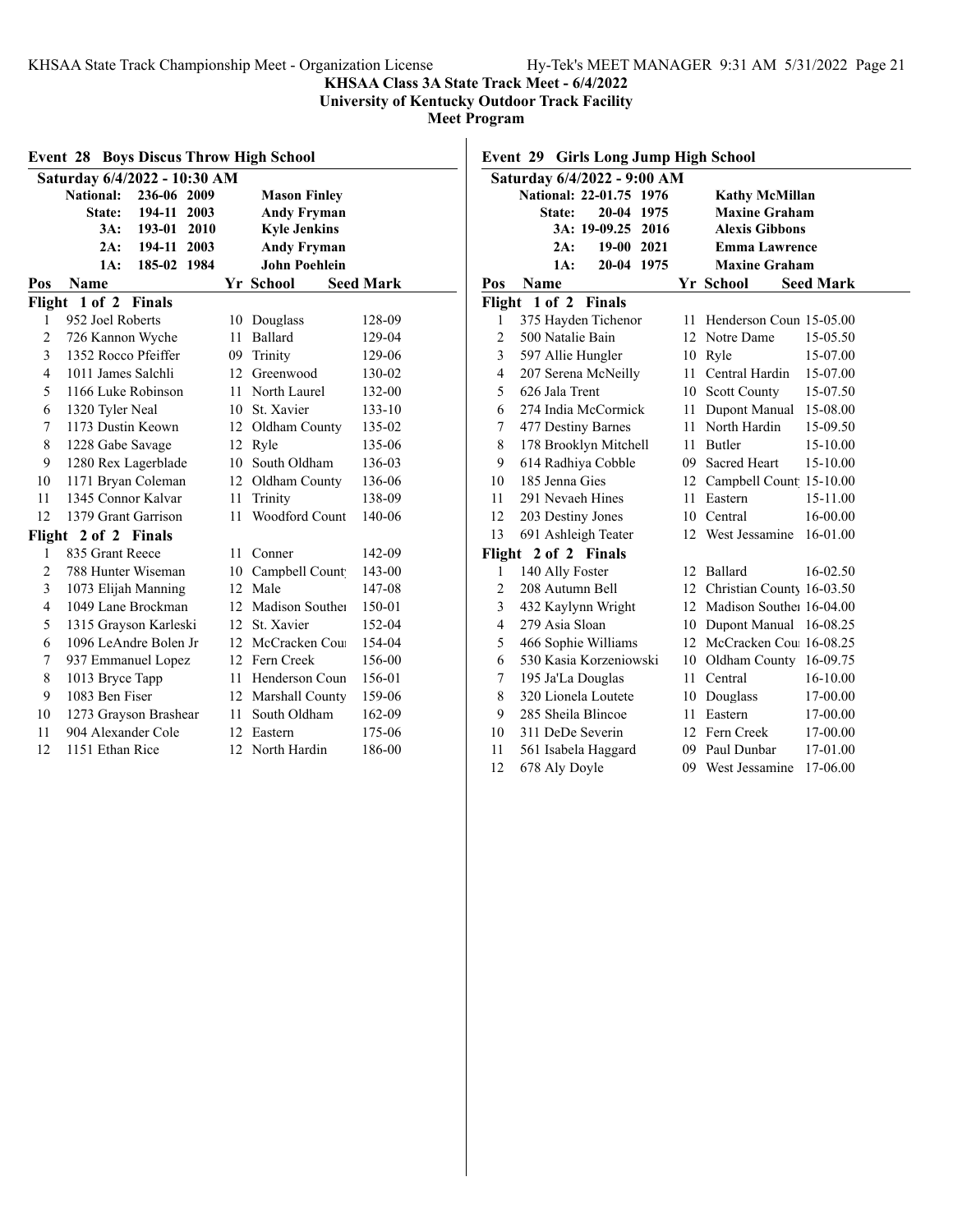### **KHSAA Class 3A State Track Meet - 6/4/2022**

**University of Kentucky Outdoor Track Facility**

**Meet Program**

|                | <b>Event 30 Boys Long Jump High School</b> |                  |                             |                  |
|----------------|--------------------------------------------|------------------|-----------------------------|------------------|
|                | Saturday 6/4/2022 - 10:30 AM               |                  |                             |                  |
|                | National: 26-04.75 1989                    |                  | <b>James Stallworth</b>     |                  |
|                | State: 24-00.50 1985                       |                  | <b>William White</b>        |                  |
|                | 3A: 24-00.50 1985                          |                  | <b>William White</b>        |                  |
|                | 2A: 23-08.25 2007                          |                  | <b>Chrys Jones</b>          |                  |
|                | $23-11$<br>1990<br>1A:                     |                  | <b>Corey Smith</b>          |                  |
| Pos            | Name                                       |                  | Yr School                   | <b>Seed Mark</b> |
| Flight         | 1 of 2 Finals                              |                  |                             |                  |
| 1              | 1208 Barek Williams                        | 11               | Pulaski County              | 19-05.50         |
| $\overline{2}$ | 1095 James Barragan                        | 09.              | McCracken Cou: 19-05.50     |                  |
| 3              | 1024 Javon Adams                           |                  | 12 Lafavette                | 20-00.00         |
| 4              | 1052 Steven Perkins                        |                  | 12 Madison Souther 20-02.00 |                  |
| 5              | 1259 Brayden Polly                         |                  | 09 Simon Kenton             | 20-03.00         |
| 6              | 801 Caleb Baumgardner                      |                  | 12 Central Hardin           | 20-03.75         |
| 7              | 741 Dontae Rucker                          | 11               | <b>Bowling Green</b>        | 20-06.00         |
| 8              | 1348 Jayden Lockhart                       | 10               | Trinity                     | 20-07.25         |
| 9              | 1175 Ben Tucker                            | 09               | Oldham County 20-09.25      |                  |
| 10             | 717 Kyron Fletcher                         | 11               | <b>Ballard</b>              | 20-10.25         |
| 11             | 895 Darien Wilson                          |                  | 12 Dupont Manual            | 20-11.00         |
| 12             | 1128 Darius Young                          | 12               | Moore                       | 20-11.50         |
| Flight         | 2 of 2 Finals                              |                  |                             |                  |
| 1              | 1213 Benjamin Coker                        |                  | 10 Ryle                     | 21-00.00         |
| $\overline{c}$ | 932 Jamarion Smith                         |                  | 12 Fairdale                 | 21-00.00         |
| 3              | 971 Zaydin Turner                          |                  | 10 Clark County             | 21-00.50         |
| $\overline{4}$ | 1199 Emmanuel Brackens                     |                  | 11 Pleasure Ridge           | 21-01.00         |
| 5              | 1184 Maurice Moorman                       |                  | 12 Owensboro                | 21-03.00         |
| 6              | 966 Tyleik Maxwell                         |                  | 11 Clark County             | 21-05.00         |
| 7              | 1067 Myles Gentry                          | 11               | Male                        | 21-06.50         |
| 8              | 798 Khrystain Washington                   | 11               | Central                     | 21-08.75         |
| 9              | 1281 Samuel Reagan                         | 11               | South Oldham                | 22-01.00         |
| 10             | 720 Lennox Jackson                         | 11               | Ballard                     | 22-05.50         |
| 11             | 1306 Trae Burns                            | 12 <sup>12</sup> | St. Xavier                  | 22-09.50         |
| 12             | 1305 James Burnett                         | 09               | St. Xavier                  | 23-03.75         |

### **Event 31 Girls Triple Jump High School**

|                | Saturday 6/4/2022 - 10:30 AM   |                  |                              |                  |  |  |  |
|----------------|--------------------------------|------------------|------------------------------|------------------|--|--|--|
|                | National: 44-02.25 2001        |                  | <b>Ychlindria Spears</b>     |                  |  |  |  |
|                | <b>State: 41-07.75</b><br>2021 |                  | <b>Sophie Galloway</b>       |                  |  |  |  |
|                | 3A: 41-07.75 2021              |                  | <b>Sophie Galloway</b>       |                  |  |  |  |
|                | 2A: 40-02.50 2021              |                  | <b>Emma Lawrence</b>         |                  |  |  |  |
|                | 1A: 39-03.25 2007              |                  | Sharika Smith                |                  |  |  |  |
| Pos            | Name                           |                  | Yr School                    | <b>Seed Mark</b> |  |  |  |
|                | Flight 1 of 2 Finals           |                  |                              |                  |  |  |  |
| 1              | 484 Jayanna Lee                | 12               | North Hardin                 | 32-00.75         |  |  |  |
| 2              | 185 Jenna Gies                 | 12               | Campbell Count 32-02.00      |                  |  |  |  |
| 3              | 318 Gabrielle Dobson           |                  | 09 Douglass                  | 32-02.50         |  |  |  |
| 4              | 456 Presleigh Jennings         |                  | 11 Marshall County 32-05.75  |                  |  |  |  |
| 5              | 275 Morgan Lincoln             |                  | 10 Dupont Manual 32-06.00    |                  |  |  |  |
| 6              | 517 Alexandria Schneider       | 12 <sup>12</sup> | Ohio County                  | 32-06.75         |  |  |  |
| 7              | 168 Emma Ekbundit              |                  | 10 Bullitt East              | 32-07.00         |  |  |  |
| 8              | 432 Kaylynn Wright             |                  | 12 Madison Souther 32-10.50  |                  |  |  |  |
| 9              | 366 Imarie Carter              |                  | 11 Henderson Coun 33-05.00   |                  |  |  |  |
| 10             | 274 India McCormick            | 11 -             | Dupont Manual 33-06.00       |                  |  |  |  |
| 11             | 458 Rylee Thompson             |                  | 11 Marshall County 33-09.00  |                  |  |  |  |
| 12             | 446 Sydney Nuckols             | 11 -             | Male                         | 33-09.00         |  |  |  |
| Flight         | 2 of 2 Finals                  |                  |                              |                  |  |  |  |
| 1              | 597 Allie Hungler              | 10               | Ryle                         | 33-11.50         |  |  |  |
| $\overline{c}$ | 477 Destiny Barnes             | 11               | North Hardin                 | 34-01.75         |  |  |  |
| 3              | 207 Serena McNeilly            | $11 -$           | Central Hardin               | 34-02.00         |  |  |  |
| 4              | 292 Jayla Holman               |                  | 09 Eastern                   | 34-05.00         |  |  |  |
| 5              | 195 Ja'La Douglas              |                  | 11 Central                   | 34-08.00         |  |  |  |
| 6              | 678 Aly Doyle                  |                  | 09 West Jessamine            | 34-09.25         |  |  |  |
| 7              | 500 Natalie Bain               |                  | 12 Notre Dame                | 35-02.50         |  |  |  |
| 8              | 530 Kasia Korzeniowski         | 10               | Oldham County                | 35-09.00         |  |  |  |
| 9              | 681 Lillian Hodge              |                  | 11 West Jessamine            | 35-11.00         |  |  |  |
| 10             | 208 Autumn Bell                |                  | 12 Christian County 36-03.00 |                  |  |  |  |
| 11             | 103 Amiya Jenkins              |                  | 12 Anderson Count 37-07.00   |                  |  |  |  |
| 12             | 561 Isabela Haggard            | 09               | Paul Dunbar                  | 38-03.00         |  |  |  |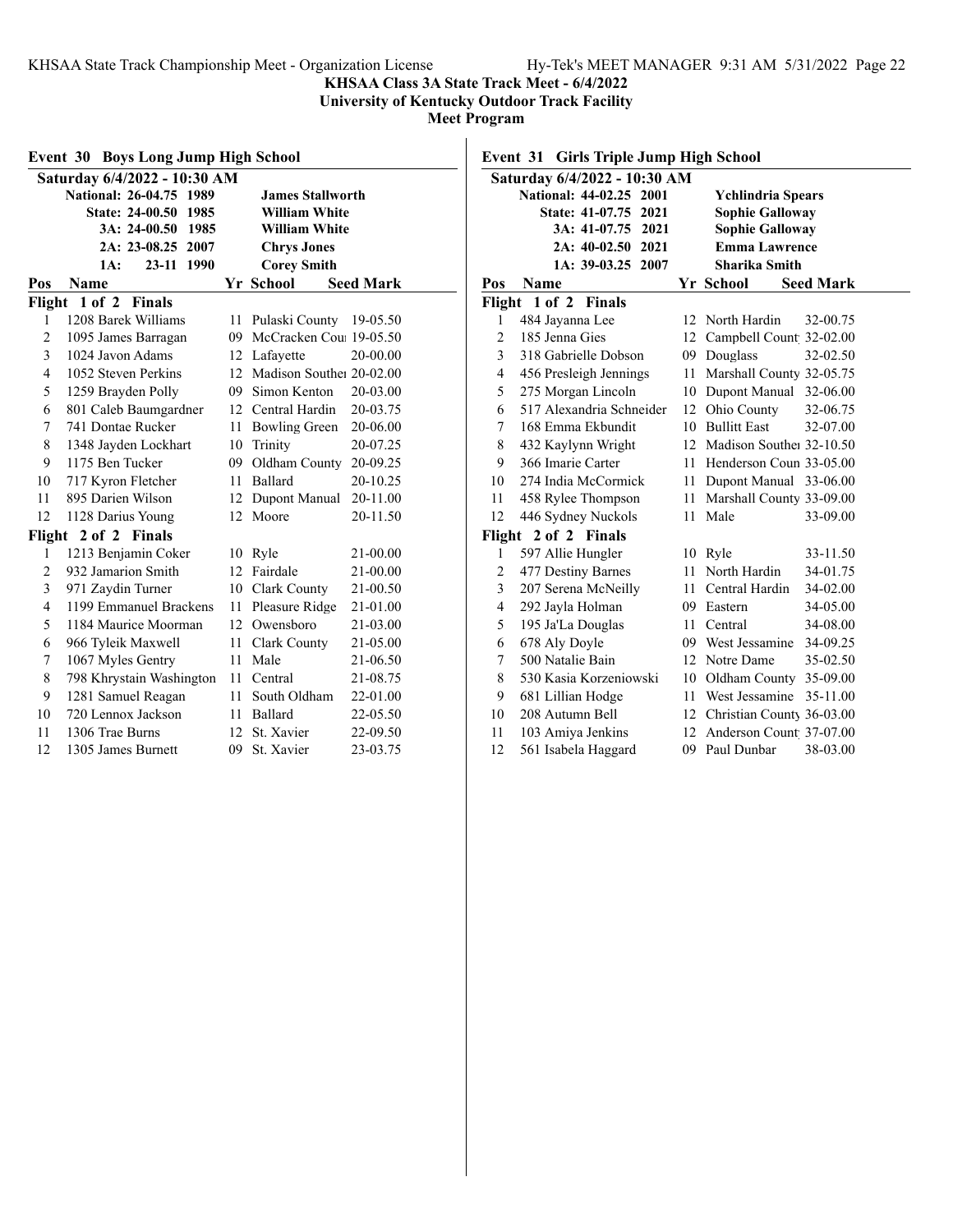**KHSAA Class 3A State Track Meet - 6/4/2022**

**University of Kentucky Outdoor Track Facility**

**Meet Program**

|                                         | <b>Event 32 Boys Triple Jump High School</b> |                  |                             |                  |
|-----------------------------------------|----------------------------------------------|------------------|-----------------------------|------------------|
|                                         | Saturday 6/4/2022 - 9:00 AM                  |                  |                             |                  |
|                                         | National: 52-10.50 1980                      |                  | <b>Charles Mayfield</b>     |                  |
|                                         | State: 50-02.50 2007                         |                  | <b>Chrys Jones</b>          |                  |
|                                         | 3A: 49-02.75<br>2017                         |                  | <b>Darian Clyburn</b>       |                  |
|                                         | 2A: 50-02.50 2007                            |                  | <b>Chrys Jones</b>          |                  |
| 48-06 2006<br><b>Chrys Jones</b><br>1A: |                                              |                  |                             |                  |
| Pos                                     | Name                                         |                  | Yr School                   | <b>Seed Mark</b> |
| Flight                                  | $1$ of $2$<br><b>Finals</b>                  |                  |                             |                  |
| 1                                       | 1158 Alex Garcia                             |                  | 12 North Laurel             | 39-05.50         |
| $\overline{2}$                          | 1259 Brayden Polly                           |                  | 09 Simon Kenton             | 39-08.50         |
| 3                                       | 1052 Steven Perkins                          |                  | 12 Madison Souther 39-09.00 |                  |
| $\overline{4}$                          | 1086 Alexander Holman                        |                  | 11 Marshall County 39-11.75 |                  |
| 5                                       | 1077 Van Thrasher                            | 11               | Male                        | 40-06.00         |
| 6                                       | 1247 Kuer Akol                               | 10               | Seneca                      | 40-07.00         |
| 7                                       | 1312 Jax Imorde                              | 12 <sup>12</sup> | St. Xavier                  | 40-08.00         |
| 8                                       | 1213 Benjamin Coker                          |                  | 10 Ryle                     | 40-10.00         |
| 9                                       | 873 Max Dees                                 |                  | 12 Daviess County 41-01.00  |                  |
| 10                                      | 942 Kade Schooling                           |                  | 12 Fern Creek               | 41-06.50         |
| 11                                      | 1146 Dontrell Gregory                        |                  | 12 North Hardin             | 41-07.00         |
| 12                                      | 1284 Avrin Bell                              | 12 <sup>1</sup>  | South Warren                | 41-09.50         |
|                                         | Flight 2 of 2 Finals                         |                  |                             |                  |
| 1                                       | 806 Zain Lowery                              |                  | 09 Central Hardin           | 42-04.00         |
| 2                                       | 1281 Samuel Reagan                           | 11               | South Oldham                | 42-05.00         |
| 3                                       | 745 Bryson Carpenter                         |                  | 11 Bryan Station            | 42-07.25         |
| $\overline{4}$                          | 1068 Quentin Gentry                          | 11               | Male                        | 42-10.00         |
| 5                                       | 740 Jon Hunter                               |                  | 10 Bowling Green            | 43-03.00         |
| 6                                       | 720 Lennox Jackson                           |                  | 11 Ballard                  | 43-05.00         |
| 7                                       | 738 Easton Barlow                            |                  | 10 Bowling Green            | 43-07.25         |
| 8                                       | 1024 Javon Adams                             |                  | 12 Lafayette                | 43-11.50         |
| 9                                       | 798 Khrystain Washington                     | 11               | Central                     | 44-01.00         |
| 10                                      | 1306 Trae Burns                              | 12 <sup>12</sup> | St. Xavier                  | 44-06.50         |
| 11                                      | 1200 Jaden Smith                             | 11               | Pleasure Ridge              | 44-10.00         |
| 12                                      | 895 Darien Wilson                            | 12               | Dupont Manual               | 45-06.00         |

**Event 33 Girls High Jump High School**

| Saturday 6/4/2022 - 9:00 AM |                        |               |           |     |                      |                  |
|-----------------------------|------------------------|---------------|-----------|-----|----------------------|------------------|
|                             | <b>National:</b>       | 6-04.50 2015  |           |     | Vashti Cunningham    |                  |
|                             | <b>State:</b>          | 5-10.50 2000  |           |     | <b>Kelley Bowman</b> |                  |
|                             | 3A:                    | 5-10.25 1982  |           |     | <b>Robin Gard</b>    |                  |
|                             | 2A:                    |               | 5-10 1982 |     | <b>Sharon Ottens</b> |                  |
|                             | 1A:                    | 5-10.50 2000  |           |     | <b>Kelley Bowman</b> |                  |
| Pos                         | Name                   |               |           |     | Yr School            | <b>Seed Mark</b> |
| Flight                      | $1$ of $1$             | <b>Finals</b> |           |     |                      |                  |
| 1                           | 204 Mi'khiya Jones     |               |           | 11  | Central              | 4-06.00          |
| $\overline{c}$              | 254 Caroline Hooper    |               |           |     | 10 Dixie Heights     | 4-06.00          |
| 3                           | 650 Zoie Elrod         |               |           |     | 08 South Warren      | 4-08.00          |
| 4                           | 576 Anna Farmer        |               |           | 11  | Pulaski County       | 4-08.00          |
| 5                           | 482 Embry Keenan       |               |           |     | 12 North Hardin      | 4-08.00          |
| 6                           | 630 Savannah Seiler    |               |           | 11  | Simon Kenton         | 4-08.00          |
| 7                           | 152 Ellie Smith        |               |           | 11  | <b>Barren County</b> | 4-08.00          |
| 8                           | 103 Amiya Jenkins      |               |           | 12  | Anderson Count       | 4-08.00          |
| 9                           | 151 Addison Roemer     |               |           | 09  | <b>Barren County</b> | 4-08.00          |
| 10                          | 549 Chandler Worth     |               |           | 11  | Owensboro            | 4-08.00          |
| 11                          | 475 Mayzuri Allen      |               |           |     | 12 North Hardin      | 4-08.00          |
| 12                          | 363 Hannah Wiles       |               |           |     | 09 Greenwood         | 4-08.00          |
| 13                          | 694 Chloe Brown        |               |           | 11  | Woodford Count       | 4-08.00          |
| 14                          | 122 Lillian Broniak    |               |           | 09  | Assumption           | 4-08.00          |
| 15                          | 468 Keara Witt         |               |           | 10  | Meade County         | 4-08.00          |
| 16                          | 323 Ryli Patton        |               |           | 09  | Douglass             | 4-08.00          |
| 17                          | 493 Belle Chappell     |               |           | 11  | North Laurel         | 4-08.00          |
| 18                          | 529 Avery Holmes       |               |           |     | 10 Oldham County     | 4-10.00          |
| 19                          | 196 Kendall Duncan     |               |           | 11  | Central              | 4-10.00          |
| 20                          | 550 Claire Ackerman    |               |           | 11  | Paul Dunbar          | 4-10.00          |
| 21                          | 376 Careese Toombs     |               |           |     | 12 Henderson Coun    | 4-10.00          |
| 22                          | 425 Lisa Wahl          |               |           | 12. | Madison Central      | 4-10.00          |
| 23                          | 663 Ayden Smiddy       |               |           | 11  | Southwestern         | 4-10.00          |
| 24                          | 456 Presleigh Jennings |               |           | 11  | Marshall County      | 5-00.00          |
| 25                          | 348 Emma Hancock       |               |           |     | 12 Graves County     | 5-00.00          |
| 26                          | 395 LaTaijha Cherry    |               |           |     | 12 Hopkinsville      | 5-00.00          |
| 27                          | 207 Serena McNeilly    |               |           | 11  | Central Hardin       | 5-00.00          |
| 28                          | 473 Briea Young        |               |           |     | 10 Moore             | 5-00.00          |
| 29                          | 430 Kayleigh Moberly   |               |           |     | 12 Madison Souther   | 5-00.00          |
| 30                          | 561 Isabela Haggard    |               |           | 09  | Paul Dunbar          | 5-00.00          |
| 31                          | 371 Alexa Mullins      |               |           | 11  | Henderson Coun       | 5-00.00          |
| 32                          | 681 Lillian Hodge      |               |           | 11  | West Jessamine       | 5-08.00          |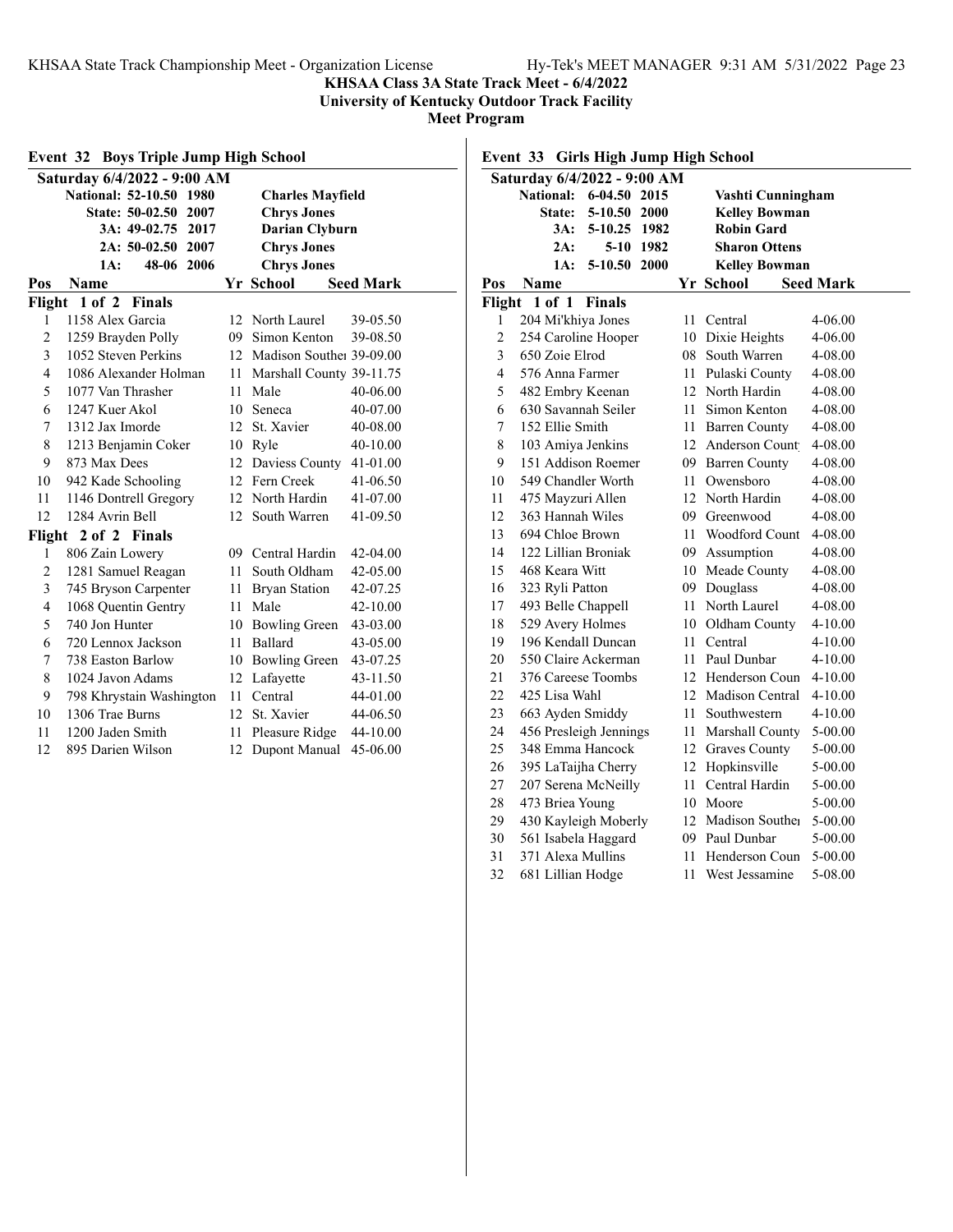**KHSAA Class 3A State Track Meet - 6/4/2022**

**University of Kentucky Outdoor Track Facility**

**Meet Program**

| <b>Event 34 Boys High Jump High School</b> |                               |      |                        |                  |  |  |
|--------------------------------------------|-------------------------------|------|------------------------|------------------|--|--|
|                                            | Saturday 6/4/2022 - 9:00 AM   |      |                        |                  |  |  |
|                                            | <b>National:</b><br>7-06 2017 |      | <b>Vernon Turner</b>   |                  |  |  |
|                                            | State:<br>6-11.25 1997        |      | <b>Matt Reecer</b>     |                  |  |  |
|                                            | 3A:<br>$6 - 11.25$<br>1997    |      | <b>Matt Reecer</b>     |                  |  |  |
|                                            | 2A:<br>6-10.75 1988           |      | <b>Tom Noe</b>         |                  |  |  |
|                                            | 2A:<br>6-10.75 2012           |      | <b>Tyler Bray</b>      |                  |  |  |
|                                            | 1A:<br>$6 - 10.25$<br>1984    |      | <b>J.B. Brown</b>      |                  |  |  |
| Pos                                        | Name                          |      | Yr School              | <b>Seed Mark</b> |  |  |
| Flight                                     | $1$ of $1$<br><b>Finals</b>   |      |                        |                  |  |  |
| 1                                          | 1169 Luke Southard            |      | 12 Ohio County         | $5 - 10.00$      |  |  |
| 2                                          | 1371 Donavon Alsip            |      | 10 Whitley County      | 5-10.00          |  |  |
| 3                                          | 1024 Javon Adams              |      | 12 Lafayette           | 5-10.00          |  |  |
| $\overline{\mathbf{4}}$                    | 738 Easton Barlow             |      | 10 Bowling Green       | 5-10.00          |  |  |
| 5                                          | 1259 Brayden Polly            |      | 09 Simon Kenton        | 5-10.00          |  |  |
| 6                                          | 1202 T.J. Colyer              |      | 11 Pulaski County      | $5 - 10.00$      |  |  |
| 7                                          | 1039 Ryan Rayno               |      | 11 Logan County        | 5-10.00          |  |  |
| 8                                          | 1126 River Thompson           |      | 12 Montgomery Co       | 5-10.00          |  |  |
| 9                                          | 1077 Van Thrasher             | 11   | Male                   | 5-10.00          |  |  |
| 10                                         | 745 Bryson Carpenter          | 11   | <b>Bryan Station</b>   | 5-10.00          |  |  |
| 11                                         | 1213 Benjamin Coker           |      | 10 Ryle                | 5-10.00          |  |  |
| 12                                         | 866 Ethan Long                |      | 10 Cov. Catholic       | 5-10.00          |  |  |
| 13                                         | 1092 Cole Mills               | 11   | <b>Marshall County</b> | $6 - 00.00$      |  |  |
| 14                                         | 1372 Brayden Mahan            |      | 10 Whitley County      | $6 - 00.00$      |  |  |
| 15                                         | 801 Caleb Baumgardner         |      | 12 Central Hardin      | $6 - 00.00$      |  |  |
| 16                                         | 1050 Brayden Carson           |      | 12 Madison Souther     | $6 - 00.00$      |  |  |
| 17                                         | 913 Sosthene Kamba            | 11   | Eastern                | $6 - 00.00$      |  |  |
| 18                                         | 1038 Hunter Holloway          |      | 09 Logan County        | $6 - 00.00$      |  |  |
| 19                                         | 1358 Mason Warren             |      | 12 Trinity             | $6 - 00.00$      |  |  |
| 20                                         | 1005 Hunter Durkee            | 12   | Greenwood              | $6 - 00.00$      |  |  |
| 21                                         | 1307 Christian Coleman        | 11   | St. Xavier             | $6 - 02.00$      |  |  |
| 22                                         | 966 Tyleik Maxwell            | 11 - | <b>Clark County</b>    | $6 - 02.00$      |  |  |
| 23                                         | 1369 Chase Satterwhite        |      | 09 West Jessamine      | $6 - 02.00$      |  |  |
| 24                                         | 1056 Vinny Anthony            | 12   | Male                   | $6 - 02.00$      |  |  |
| 25                                         | 1185 Ethan Pendleton          | 10   | Owensboro              | $6 - 02.00$      |  |  |
| 26                                         | 728 Taylor Ogles              | 11   | <b>Barren County</b>   | 6-04.00          |  |  |
| 27                                         | 1156 Devin Sealey             | 11   | North Hardin           | 6-06.00          |  |  |

**Event 35 Girls Pole Vault High School**

|                | Saturday 6/4/2022 - 9:00 AM |            |      |    |                          |                  |
|----------------|-----------------------------|------------|------|----|--------------------------|------------------|
|                | <b>National:</b>            | 14-04 2017 |      |    | <b>Rachel Baxter</b>     |                  |
|                | State:                      | $13 - 03$  | 2017 |    | Jaci Bickett             |                  |
|                | 3A:                         | $13 - 03$  | 2017 |    | <b>Jaci Bickett</b>      |                  |
|                | 2A:                         | 12-03 2019 |      |    | Raegan Franklin          |                  |
|                | 1A:                         | 12-01 2019 |      |    | <b>Grace Turner</b>      |                  |
| Pos            | Name                        |            |      |    | Yr School                | <b>Seed Mark</b> |
|                | Flight 1 of 1 Finals        |            |      |    |                          |                  |
| 1              | 450 Takara Williams         |            |      | 11 | Male                     | 7-06.00          |
| $\overline{2}$ | 147 Hayden Staebler         |            |      | 10 | Ballard                  | 8-00.00          |
| 3              | 487 Mikaela Shock           |            |      | 12 | North Hardin             | 8-00.00          |
| $\overline{4}$ | 148 Makayla Brooks          |            |      |    | 12 Barren County         | 8-00.00          |
| 5              | 370 Hallie Mattingly        |            |      |    | 12 Henderson Coun        | 8-00.00          |
| 6              | 190 Ashlyn Rust             |            |      | 11 | Campbell Count           | 8-06.00          |
| 7              | 527 Riley Goodloe           |            |      |    | 10 Oldham County         | 8-06.00          |
| 8              | 298 Eryn Rataiczak          |            |      | 10 | Eastern                  | 8-06.00          |
| 9              | 509 Brooke Hollenkamp       |            |      | 10 | Notre Dame               | 8-06.00          |
| 10             | 549 Chandler Worth          |            |      | 11 | Owensboro                | 8-06.00          |
| 11             | 181 Abigale Bauer           |            |      |    | 10 Campbell Count        | $9 - 00.00$      |
| 12             | 470 Natalie Bruening        |            |      | 12 | Montgomery Co            | $9 - 00.00$      |
| 13             | 209 Grace Evans             |            |      |    | 09 Collins               | 9-06.00          |
| 14             | 453 Laney Evans             |            |      |    | 12 Marshall County       | 9-06.00          |
| 15             | 335 Bailey Howard           |            |      | 08 | Clark County             | 9-06.00          |
| 16             | 530 Kasia Korzeniowski      |            |      | 10 | Oldham County            | 10-06.00         |
| 17             | 387 Hollyn Renfro           |            |      | 10 | Henry Clay               | 10-06.00         |
| 18             | 385 Elliott Pennell         |            |      | 12 | Henry Clay               | 10-06.00         |
| 19             | 472 Lacy Willoughby         |            |      | 08 | Montgomery Co 11-00.00   |                  |
| 20             | 328 Cera Walker             |            |      | 12 | Douglass                 | 11-00.00         |
| 21             | 689 Abby Rexford            |            |      | 10 | West Jessamine           | 12-00.00         |
| 22             | 681 Lillian Hodge           |            |      | 11 | West Jessamine           | 12-00.00         |
| 23             | 411 Kaitlyn Cain            |            |      | 12 | Madison Central 12-00.00 |                  |
| 24             | 401 Sarah Ferguson          |            |      | 12 | Lafayette                | 13-06.00         |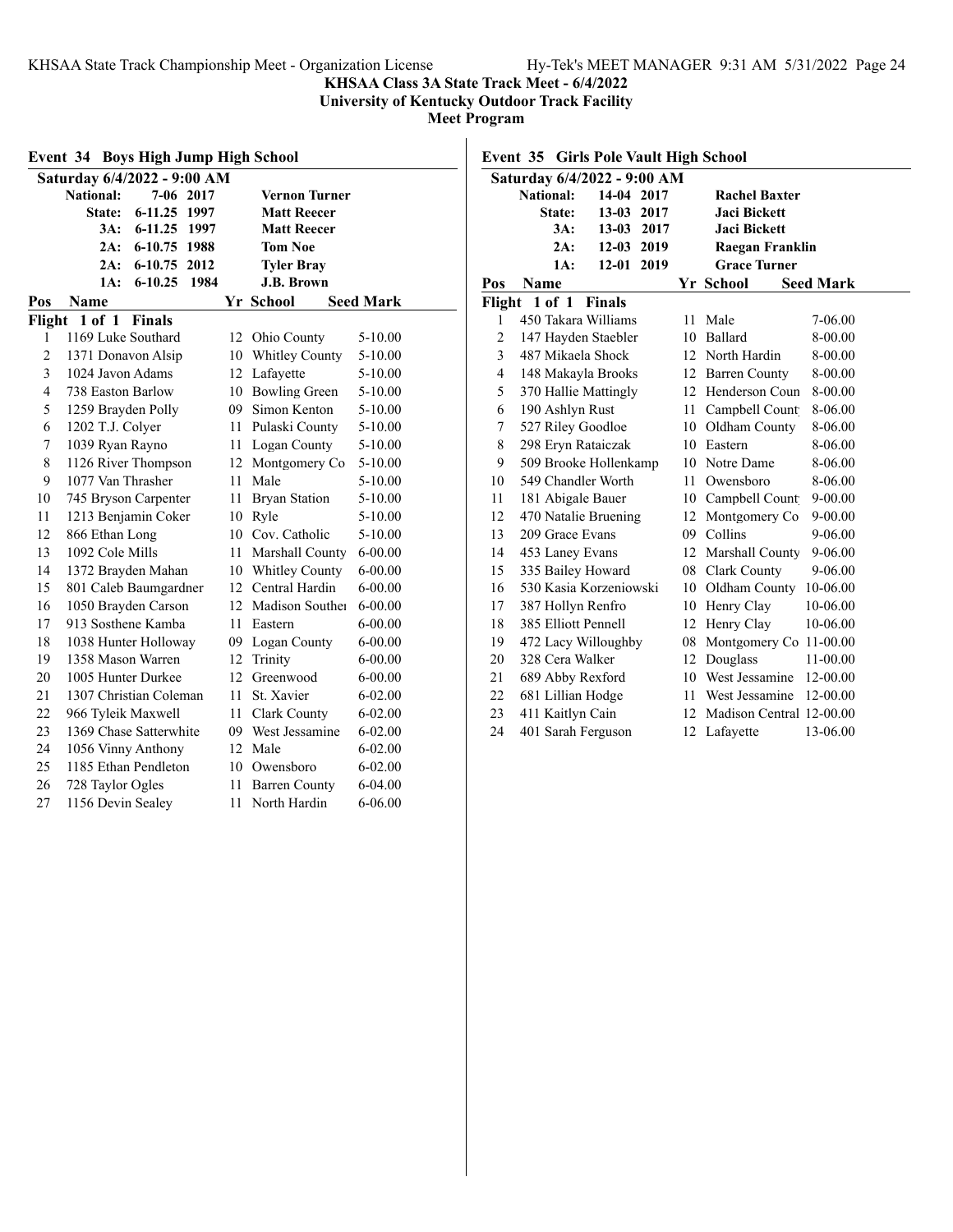**KHSAA Class 3A State Track Meet - 6/4/2022**

**University of Kentucky Outdoor Track Facility**

|                | <b>Event 36 Boys Pole Vault High School</b> |      |                               |  |  |
|----------------|---------------------------------------------|------|-------------------------------|--|--|
|                | Saturday 6/4/2022 - 9:00 AM                 |      |                               |  |  |
|                | National: 19-05.50 2018                     |      | <b>Armand Duplantis</b>       |  |  |
|                | State:<br>16-01<br>2021                     |      | <b>Wyatt Stewart</b>          |  |  |
|                | 16-01 2021<br>3A:                           |      | <b>Wyatt Stewart</b>          |  |  |
|                | 2A: 15-02.25 2018                           |      | <b>Clayton Franklin</b>       |  |  |
|                | 1A:<br>15-06 2021                           |      | <b>Jake Davidson</b>          |  |  |
| Pos            | Name                                        |      | Yr School<br><b>Seed Mark</b> |  |  |
| Flight         | 1 of 1 Finals                               |      |                               |  |  |
| 1              | 1155 Carson Saltsman                        | 11   | North Hardin<br>10-00.00      |  |  |
| $\overline{c}$ | 1231 Jude Southerland                       |      | 10 Ryle<br>10-06.00           |  |  |
| 3              | 878 Zach Lawson                             |      | 10 Dixie Heights<br>10-06.00  |  |  |
| $\overline{4}$ | 712 Logan Chapman                           |      | 12 Anderson Count 10-06.00    |  |  |
| 5              | 1230 Ethan Southerland                      |      | 10 Ryle<br>10-06.00           |  |  |
| 6              | 864 Kevin Krebs                             |      | 12 Cov. Catholic<br>10-06.00  |  |  |
| 7              | 727 Joseph Hutchison                        |      | 11 Barren County<br>10-06.00  |  |  |
| 8              | 780 Aaron Fromeyer                          |      | 12 Campbell Count 10-06.00    |  |  |
| 9              | 1087 Jack Johnson                           |      | 11 Marshall County 10-06.00   |  |  |
| 10             | 1309 Tommy Eisenback                        |      | 10 St. Xavier<br>11-00.00     |  |  |
| 11             | 1170 Kane Cissell                           | 11   | Oldham County 11-00.00        |  |  |
| 12             | 877 Tyson Sherron                           |      | 10 Daviess County<br>11-00.00 |  |  |
| 13             | 1332 Payton Knapp                           |      | 09 Tates Creek<br>11-00.00    |  |  |
| 14             | 1055 Brandon Anthony                        |      | 11 Male<br>11-00.00           |  |  |
| 15             | 1184 Maurice Moorman                        | 12   | Owensboro<br>11-06.00         |  |  |
| 16             | 782 Deion Keller                            | 11 - | Campbell Count 11-06.00       |  |  |
| 17             | 1381 Jackson Gray                           |      | 09 Woodford Count 11-06.00    |  |  |
| 18             | 1125 Rodney Potts                           |      | 11 Montgomery Co 12-00.00     |  |  |
| 19             | 853 Anthony Bishop                          |      | 11 Cov. Catholic<br>12-00.00  |  |  |
| 20             | 1322 John Phelps                            |      | 10 St. Xavier<br>12-00.00     |  |  |
| 21             | 1105 Colin Tolar                            |      | 11 McCracken Cou: 12-00.00    |  |  |
| 22             | 1255 Greysen Gerth                          |      | 12 Simon Kenton<br>12-06.00   |  |  |
| 23             | 823 Elijah Patton                           |      | 12 Collins<br>12-06.00        |  |  |
| 24             | 1100 Caleb Joyce                            |      | 10 McCracken Cou 13-00.00     |  |  |
| 25             | 1061 Caleb Christerson                      |      | 12 Male<br>13-00.00           |  |  |
| 26             | 1041 Jordan Bryner                          |      | 10 Madison Central 15-00.00   |  |  |
| 27             | 1048 Wyatt Stewart                          | 11 - | Madison Central 15-09.00      |  |  |
| Event 40       | <b>Boys Shot Put Wheelchair Wheelchair</b>  |      |                               |  |  |
|                | Saturday 6/4/2022 - 9:00 AM                 |      |                               |  |  |
|                | State: 33-06.25<br>2021                     |      | <b>Kaidhyn Stockdale</b>      |  |  |
|                | 3A: 33-06.25<br>2021                        |      | Kaidhyn Stockdale             |  |  |
|                | 2A: 23-02.50<br>2013                        |      | <b>Tyler Kilburn</b>          |  |  |
| Pos            | Name                                        |      | Yr School<br><b>Seed Mark</b> |  |  |
| Flight         | 1 of 1<br><b>Finals</b>                     |      |                               |  |  |
| 1              | 994 Jacob Pendleton                         |      | 12 Great Crossing<br>24-00.50 |  |  |
| 2              | 714 Kaidhyn Stockdale                       | 11   | Apollo<br>38-03.75            |  |  |
|                |                                             |      |                               |  |  |

| <b>Event 41 Mixed Shot Put Unified</b> |                                         |     |                          |                  |
|----------------------------------------|-----------------------------------------|-----|--------------------------|------------------|
|                                        | Saturday 6/4/2022 - 11:30 AM            |     |                          |                  |
|                                        | State: 88-08.50 2016                    |     | T. Lindsey/Drake         |                  |
|                                        | 3A: 88-08.50<br>2016                    |     | T. Lindsey/Drake         |                  |
|                                        | 2A: 78-00.50 2016                       |     | C. Anderson/Jager        |                  |
|                                        | 1A: 69-10.25 2016                       |     | J. Fields/Renfro         |                  |
| Pos                                    | Name                                    |     | Yr School                | <b>Seed Mark</b> |
| Flight                                 | 1 of 2<br>Finals                        |     |                          |                  |
| 1                                      | 968 Cade Randle                         | M12 | Clark County             | 29-04.00         |
| $\overline{c}$                         | 976 Matthew Beschorner M12 Clark County |     |                          | ND               |
| 3                                      | 345 Johannah Lane                       |     | W08 Grant County         | 29-05.00         |
| $\overline{4}$                         | 342 Laura Goebel                        |     | W09 Grant County         | ND               |
| 5                                      | 255 Molly Jones                         | W11 | Dixie Heights            | 31-10.00         |
| 6                                      | 1301 Preston Frost                      | M11 | Southwestern             | ND               |
| 7                                      | 607 Molly Robinson                      | W11 | Ryle                     | 36-01.00         |
| 8                                      | 1220 Logan Gribben                      | M09 | Ryle                     | ND               |
| 9                                      | 583 Anna Grace Alexande W12             |     | Ryle                     | 42-06.00         |
| 10                                     | 1225 Zach Oligee                        | M10 | Ryle                     | ND               |
| 11                                     | 1296 Israel Peyton                      | M10 | Southern                 | 45-00.50         |
| 12                                     | 847 Carter Smalls                       |     | M <sub>12</sub> Southern | ND               |
| 13                                     | 344 Ellee Lane                          |     | W09 Grant County         | 45-05.00         |
| 14                                     | 346 Emma Ray                            |     | W09 Grant County         | ND               |
| 15                                     | 594 Anna Gregory                        | W11 | Ryle                     | 45-10.00         |
| 16                                     | 592 Quinn Eubank                        |     | W10 Ryle                 | ND               |
| 17                                     | 295 Hadley Linder                       |     | W09 Eastern              | 48-02.75         |
| 18                                     | 288 Olie Dabney                         |     | W12 Eastern              | ND               |
| 19                                     | 955 Jenna Blevins                       |     | M12 Clark County         | 49-07.00         |
| 20                                     | 957 Cody Cooper                         |     | M12 Clark County         | ND               |
| Flight                                 | 2 of 2 Finals                           |     |                          |                  |
| 1                                      | 765 Christian Geary                     | M10 | Butler                   | 50-01.00         |
| 2                                      | 775 Samar Whitt                         | M11 | Butler                   | ND               |
| 3                                      | 1299 Dominique Tucker                   | M12 | Southern                 | 52-05.00         |
| $\overline{4}$                         | 1294 Taj Meadows                        | M11 | Southern                 | ND               |
| 5                                      | 925 Michael Waters                      | M11 | Eastern                  | 52-10.00         |
| 6                                      | 921 Andy Secor                          | M11 | Eastern                  | ND               |
| 7                                      | 613 Jennifer Zepahua                    | W11 | Ryle                     | 53-11.00         |
| 8                                      | 608 Jameson Smith                       |     | W12 Ryle                 | ND               |
| 9                                      | 655 Danyelle Tucker                     | W12 | Southern                 | 60-05.00         |
| 10                                     | 1292 Justin Ballard                     | M11 | Southern                 | ND               |
| 11                                     | 1214 Isaac Eibel                        | M11 | Ryle                     | 62-08.00         |
| 12                                     | 1232 Cole Thomas                        | M12 | Ryle                     | ND               |
| 13                                     | 1078 Darryl Tucker                      | M12 | Male                     | 64-00.25         |
| 14                                     | 1064 Brandon Dobbs                      | M12 | Male                     | ND               |
| 15                                     | 975 Adam Flick                          | M12 | <b>Grant County</b>      | 65-03.50         |
| 16                                     | 343 Brooklyn Hammons                    | W12 | <b>Grant County</b>      | ND               |
| 17                                     | 733 Ryan Kyle                           |     | M12 Boone County         | 66-11.00         |
| 18                                     | 734 Kenny Maury                         |     | M12 Boone County         | ND               |
| 19                                     | 803 Lee Carter                          |     | M12 Central Hardin       | 70-02.50         |
| 20                                     | 807 Reece Rhinehart                     |     | M10 Central Hardin       | ND               |
| 21                                     | 899 Eric Back                           |     | M09 Eastern              | 81-09.50         |
| 22                                     | 904 Alexander Cole                      |     | M12 Eastern              | ND               |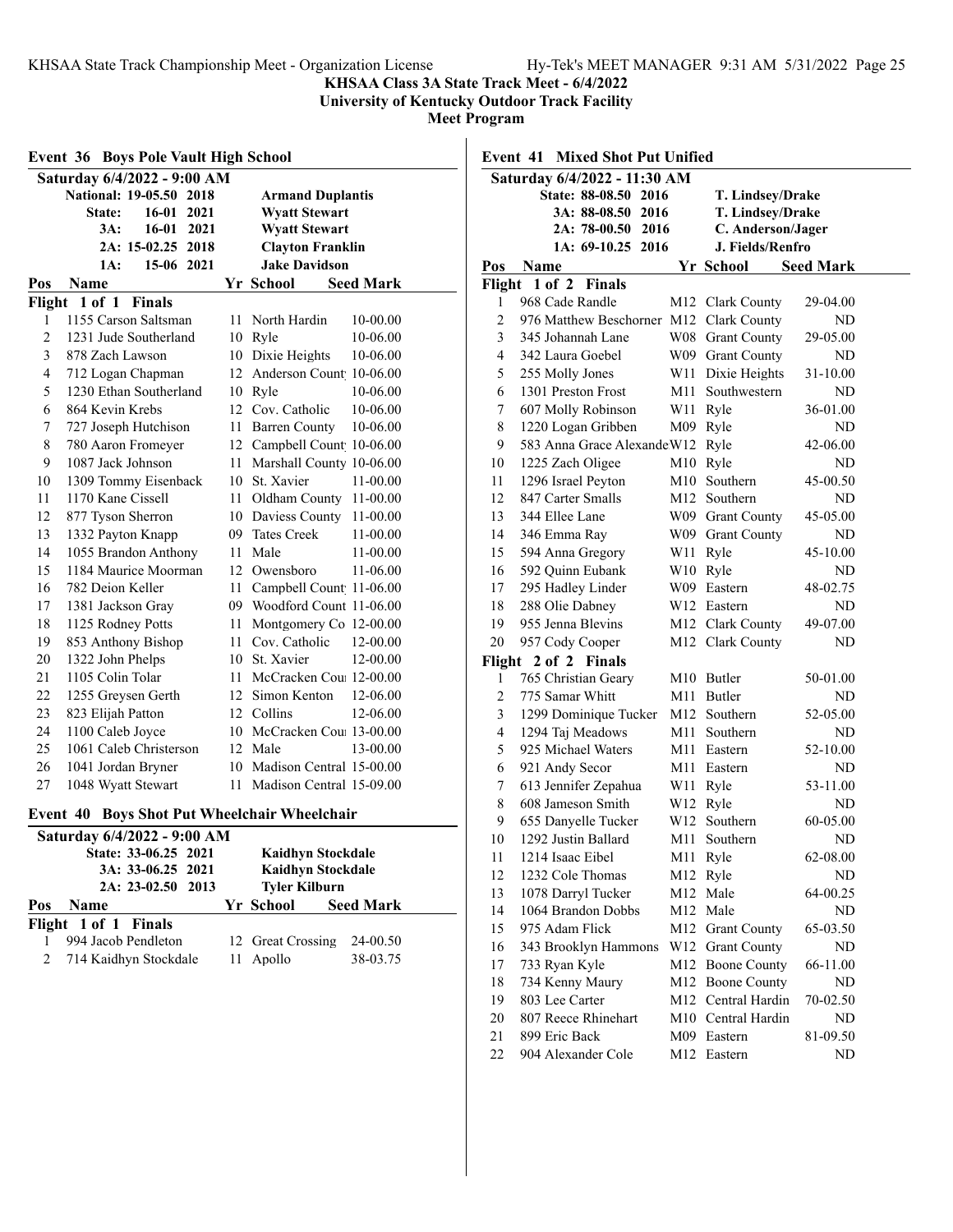**KHSAA Class 3A State Track Meet - 6/4/2022**

**University of Kentucky Outdoor Track Facility**

|                | <b>Mixed Long Jump Unified</b><br>Event 42 |     |                      |                       |
|----------------|--------------------------------------------|-----|----------------------|-----------------------|
|                | Saturday 6/4/2022 - 10:00 AM               |     |                      |                       |
|                | State:<br>$33 - 04$<br>2019                |     | A. Huston/Z. Blue    |                       |
|                | $33 - 04$<br>3A:<br>2019                   |     | A. Huston/Z. Blue    |                       |
|                | $2A: 26-07.50$<br>2019                     |     | L. Mathis/S. Jones   |                       |
|                | $1A: 31-05.75$<br>2019                     |     |                      | W. Lairson/W. O'Bryan |
| Pos            | Name                                       |     | Yr School            | <b>Seed Mark</b>      |
| Flight         | $1$ of $1$<br><b>Finals</b>                |     |                      |                       |
| 1              | 255 Molly Jones                            | W11 | Dixie Heights        | 17-08.50              |
| $\overline{2}$ | 586 Morgan Bavaro                          | WF  | Dixie Heights        | <b>ND</b>             |
| 3              | 606 Isabella Richardson                    | W07 | Ryle                 | 18-02.00              |
| $\overline{4}$ | 598 Haley Kauni                            | W12 | Ryle                 | <b>ND</b>             |
| 5              | 958 Bradford Crowe                         |     | M10 Clark County     | 18-05.00              |
| 6              | 964 Mayson Letcher                         |     | M09 Clark County     | ND                    |
| 7              | 610 Hayden Watts                           |     | W <sub>10</sub> Ryle | 19-11.50              |
| 8              | 591 Hannah Engel                           |     | W10 Ryle             | <b>ND</b>             |
| 9              | 655 Danyelle Tucker                        | W12 | Southern             | 20-00.50              |
| 10             | 1300 Javon White                           |     | M10 Southern         | ND                    |
| 11             | 585 Grace Ashcraft                         |     | W12 Ryle             | 20-00.50              |
| 12             | 1225 Zach Oligee                           | M10 | Ryle                 | <b>ND</b>             |
| 13             | 1223 Keegan Knetch                         | M07 | Ryle                 | 20-01.75              |
| 14             | 1233 Logan Verax                           | M10 | Ryle                 | ND                    |
| 15             | 344 Ellee Lane                             | W09 | <b>Grant County</b>  | 20-10.00              |
| 16             | 346 Emma Ray                               | W09 | <b>Grant County</b>  | ND                    |
| 17             | 345 Johannah Lane                          | W08 | <b>Grant County</b>  | 23-08.50              |
| 18             | 974 Kelvin Ball                            | M09 | <b>Grant County</b>  | ND                    |
| 19             | 583 Anna Grace Alexande W12                |     | Ryle                 | 25-03.50              |
| 20             | 612 Alexis Woolf                           | W10 | Ryle                 | ND                    |
| 21             | 907 Jaylon Dixon                           | M08 | Eastern              | 27-02.00              |
| 22             | 923 Beau Steiner                           |     | M10 Eastern          | ND                    |
| 23             | 1218 Vincent Gallucci                      | M08 | Ryle                 | 27-10.75              |
| 24             | 592 Quinn Eubank                           | W10 | Ryle                 | <b>ND</b>             |
| 25             | 917 Alex Robertson                         |     | M12 Eastern          | 30-03.00              |
| 26             | 906 Isaiah Delaquis                        |     | M12 Eastern          | ND                    |
| 27             | 959 Elijah Fyffe                           | M12 | Clark County         | 33-01.00              |
| 28             | 973 Josh Wilson                            | M10 | Clark County         | <b>ND</b>             |
|                |                                            |     |                      |                       |

| Event 43 Mixed 2x50 Meter Relay Unified |                                                      |              |                                                     |
|-----------------------------------------|------------------------------------------------------|--------------|-----------------------------------------------------|
|                                         | Saturday 6/4/2022 - 10:30 AM<br>12.50 2019<br>State: |              | Atherton                                            |
|                                         | A. Huston/I. Coleman<br>3A:<br>12.50<br>2019         |              | Atherton                                            |
|                                         | A. Huston/I. Coleman<br>2A:<br>12.91<br>2019         |              | <b>Doss</b>                                         |
|                                         | R. Teagle/L. Mathis                                  |              |                                                     |
|                                         | 1A:<br>14.28 2019                                    |              | <b>Fulton County</b>                                |
|                                         | <b>B. Bridges/L. Terrell</b>                         |              |                                                     |
|                                         | <b>Lane Team</b>                                     | <b>Relay</b> | <b>Seed Time</b>                                    |
|                                         | Section 1 of 3<br><b>Finals</b>                      |              |                                                     |
| 3                                       | <b>Grant County</b>                                  |              | 22.26                                               |
|                                         | 1) #346 Emma Ray 09                                  |              | 2) #344 Ellee Lane 09                               |
|                                         | 5) #342 Laura Goebel 09                              |              |                                                     |
| 4                                       | <b>Grant County</b>                                  | B            | 21.72                                               |
|                                         | 1) #341 Alexis Day 09                                |              | 2) #345 Johannah Lane 08                            |
|                                         | 5) #974 Kelvin Ball 09                               |              |                                                     |
| 5                                       | Male                                                 |              | 19.87                                               |
|                                         | 1) #1073 Elijah Manning 12                           |              | 2) #1078 Darryl Tucker 12                           |
| 6                                       | 5) #1058 Daniel Byrd 10<br>Ryle                      | F            | 19.93                                               |
|                                         | 1) #591 Hannah Engel 10                              |              | 2) #613 Jennifer Zepahua 11                         |
| 7                                       | Eastern                                              | B            | 22.12                                               |
|                                         | 1) #305 Kaley Wilson 12                              |              | 2) #295 Hadley Linder 09                            |
|                                         | 5) #299 Logan Runice 10                              |              |                                                     |
| 8                                       | Clark County                                         | С            | 23.28                                               |
|                                         | 1) #970 Kaden Starnes 10                             |              | 2) #967 Lukas Parido 12                             |
|                                         | 5) #962 Corbin Ison 11                               |              |                                                     |
| Section                                 | 2 of 3 Finals                                        |              |                                                     |
| 1                                       | Clark County                                         | D            | 19.85                                               |
|                                         | 1) #968 Cade Randle 12                               |              | 2) #957 Cody Cooper 12                              |
|                                         | 5) #972 Elias Webb 12                                |              |                                                     |
| 2                                       | Simon Kenton                                         |              | 19.12                                               |
|                                         | 1) #1254 Michael Clarkson 12                         |              | 2) #1256 Chase Gill 12                              |
| 3                                       | Southern                                             | С            | 18.89                                               |
|                                         | 1) #1295 Elijah Patterson 12                         |              | $2)$ #1296 Israel Peyton 10                         |
|                                         | 5) #1293 Byiringo Dieumerci 0                        |              |                                                     |
| 4                                       | Ryle                                                 | E            | 18.62                                               |
|                                         | 1) #1232 Cole Thomas 12                              |              | 2) #1223 Keegan Knetch 07                           |
| 5                                       | Montgomery Co.                                       |              | 16.75                                               |
|                                         | 1) #1127 Saul Vazquez 11                             |              | 2) #1124 Luke Poole 11<br>4) #1122 Junioir Mendo 11 |
| 6                                       | <b>Bullitt East</b>                                  |              | 17.11                                               |
|                                         | 1) #754 Tyler Bass 12                                |              | 2) #757 John Hoover 12                              |
| 7                                       | Ryle                                                 | J            | 18.78                                               |
|                                         | 1) #608 Jameson Smith 12                             |              | 2) #594 Anna Gregory 11                             |
| 8                                       | Ryle                                                 | D            | 18.96                                               |
|                                         | 1) #592 Quinn Eubank 10                              |              | 2) #1220 Logan Gribben 09                           |
| 9                                       | Ryle                                                 | K            | 19.33                                               |
|                                         | 1) #1233 Logan Verax 10                              |              | 2) #606 Isabella Richardson 07                      |
|                                         |                                                      |              |                                                     |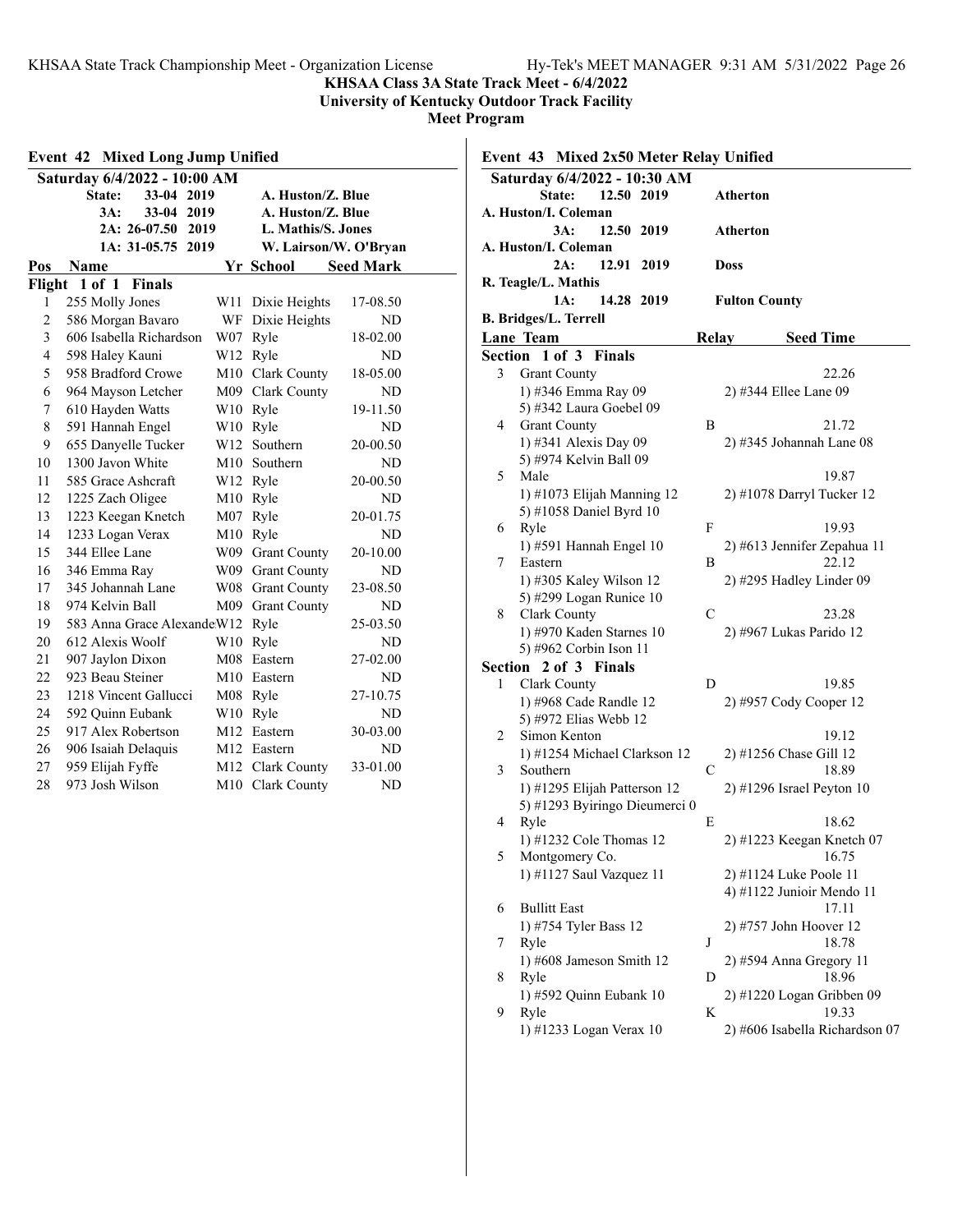**KHSAA Class 3A State Track Meet - 6/4/2022**

**University of Kentucky Outdoor Track Facility**

**Meet Program**

|   |                              |   | $\frac{1}{2}$ of $\frac{1}{2}$ Finals(Event 45 $\frac{1}{2}$ Mixed 2x30 meter Keiay OI |
|---|------------------------------|---|----------------------------------------------------------------------------------------|
| 1 | Eastern                      | E | 16.53                                                                                  |
|   | 1) #914 Jonathan Lyninger 10 |   | 2) #925 Michael Waters 11                                                              |
| 2 | <b>Boone County</b>          |   | 15.86                                                                                  |
|   | 1) #734 Kenny Maury 12       |   | 2) #733 Ryan Kyle 12                                                                   |
|   | 5) #732 Mike Givner 12       |   |                                                                                        |
| 3 | Clark County                 | E | 14.33                                                                                  |
|   | 1) #958 Bradford Crowe 10    |   | 2) #956 Cobe Chea 12                                                                   |
|   | 5) #965 Angus Mann 12        |   |                                                                                        |
| 4 | Clark County                 |   | 14.13                                                                                  |
|   | 1) #964 Mayson Letcher 09    |   | 2) #959 Elijah Fyffe 12                                                                |
|   |                              |   | 4) #960 Caleil Green 12                                                                |
| 5 | Eastern                      | C | 13.75                                                                                  |
|   | 1) #903 Brady Calhoun 10     |   | 2) #899 Eric Back 09                                                                   |
|   |                              |   | 4) #919 Hasan Sabah 10                                                                 |
| 6 | Eastern                      | D | 13.82                                                                                  |
|   | 1) #906 Isaiah Delaquis 12   |   | 2) #907 Jaylon Dixon 08                                                                |
|   | 5) #922 Matthew Smaldone 09  |   |                                                                                        |
| 7 | Eastern                      | F | 14.15                                                                                  |
|   | 1) #923 Beau Steiner 10      |   | $2)$ #917 Alex Robertson 12                                                            |
| 8 | Butler                       |   | 15.52                                                                                  |
|   | 1) #765 Christian Geary 10   |   | $2)$ #773 Ronald Smith 10                                                              |
|   | 5) #775 Samar Whitt 11       |   |                                                                                        |
| 9 | Campbell County              |   | 15.93                                                                                  |
|   | 1) #776 Beau Athur 12        |   | $2)$ #192 Tricia Verst 10                                                              |
|   | 5) #785 Christian Steffen 12 |   |                                                                                        |
|   |                              |   |                                                                                        |

### **Section 3 of 3 Finals...(Event 43 Mixed 2x50 Meter Relay Un**

| Event 44 Mixed 4x100 Meter Relay Unified |                                                                                                                              |       |                                                                                                   |
|------------------------------------------|------------------------------------------------------------------------------------------------------------------------------|-------|---------------------------------------------------------------------------------------------------|
|                                          | Saturday 6/4/2022 - 11:15 AM<br>State:<br>54.32<br>2017<br>3A:<br>54.32<br>2017<br>2A:<br>54.44<br>2018<br>55.58 2019<br>1A: |       | <b>Oldham County</b><br><b>Oldham County</b><br><b>Doss</b><br><b>Fulton County</b>               |
|                                          | B. Bridges/M. Burns/R. Beard/L. Terrell                                                                                      |       |                                                                                                   |
|                                          | Lane Team<br>1 of 1                                                                                                          | Relay | <b>Seed Time</b>                                                                                  |
| Section<br>$\mathbf{1}$                  | Finals<br>Ryle                                                                                                               | B     | 1:19.15                                                                                           |
| 2                                        | 1) #608 Jameson Smith 12<br>3) #1232 Cole Thomas 12<br>Southern                                                              |       | 2) #1223 Keegan Knetch 07<br>4) #1220 Logan Gribben 09<br>1:25.36                                 |
|                                          | 1) #1298 Emmanuel Thompson<br>3) #1297 Joseph Sturgeon 11<br>5) #1295 Elijah Patterson 12                                    |       | 2) #655 Danyelle Tucker 12<br>4) #1299 Dominique Tucker 12                                        |
| 3                                        | Ryle<br>1) #607 Molly Robinson 11<br>3) #602 Claire McKay 12                                                                 | C     | 1:51.06<br>2) #606 Isabella Richardson 07<br>4) #1216 Garrett Freeze 10                           |
| 4<br>5                                   | Clark County<br>1) #967 Lukas Parido 12<br>3) #959 Elijah Fyffe 12<br>Eastern                                                | Β     | 56.61<br>2) #958 Bradford Crowe 10<br>4) #964 Mayson Letcher 09<br>6) #965 Angus Mann 12<br>57.57 |
|                                          | 1) #899 Eric Back 09<br>3) #914 Jonathan Lyninger 10                                                                         |       | 2) #925 Michael Waters 11<br>4) #903 Brady Calhoun 10                                             |
| 6                                        | Montgomery Co.<br>1) #1127 Saul Vazquez 11<br>3) #1123 Krish Patel 11<br>7) #1119 Cole Hargrove 09                           |       | 59.30<br>2) #1124 Luke Poole 11<br>4) #1120 Everett Johnson 10<br>6) #1122 Junioir Mendo 11       |
| 7                                        | Ryle<br>1) #1233 Logan Verax 10<br>3) #592 Quinn Eubank 10                                                                   |       | 1:10.68<br>2) #1214 Isaac Eibel 11<br>4) #1218 Vincent Gallucci 08                                |
| 8                                        | Ryle<br>1) #612 Alexis Woolf 10<br>3) #1225 Zach Oligee 10                                                                   | E     | 2:05.17<br>$2)$ #610 Hayden Watts 10<br>4) #585 Grace Ashcraft 12                                 |
| 9                                        | Eastern<br>1) #907 Jaylon Dixon 08<br>3) #906 Isaiah Delaquis 12                                                             |       | 54.10<br>2) #917 Alex Robertson 12<br>4) #923 Beau Steiner 10                                     |